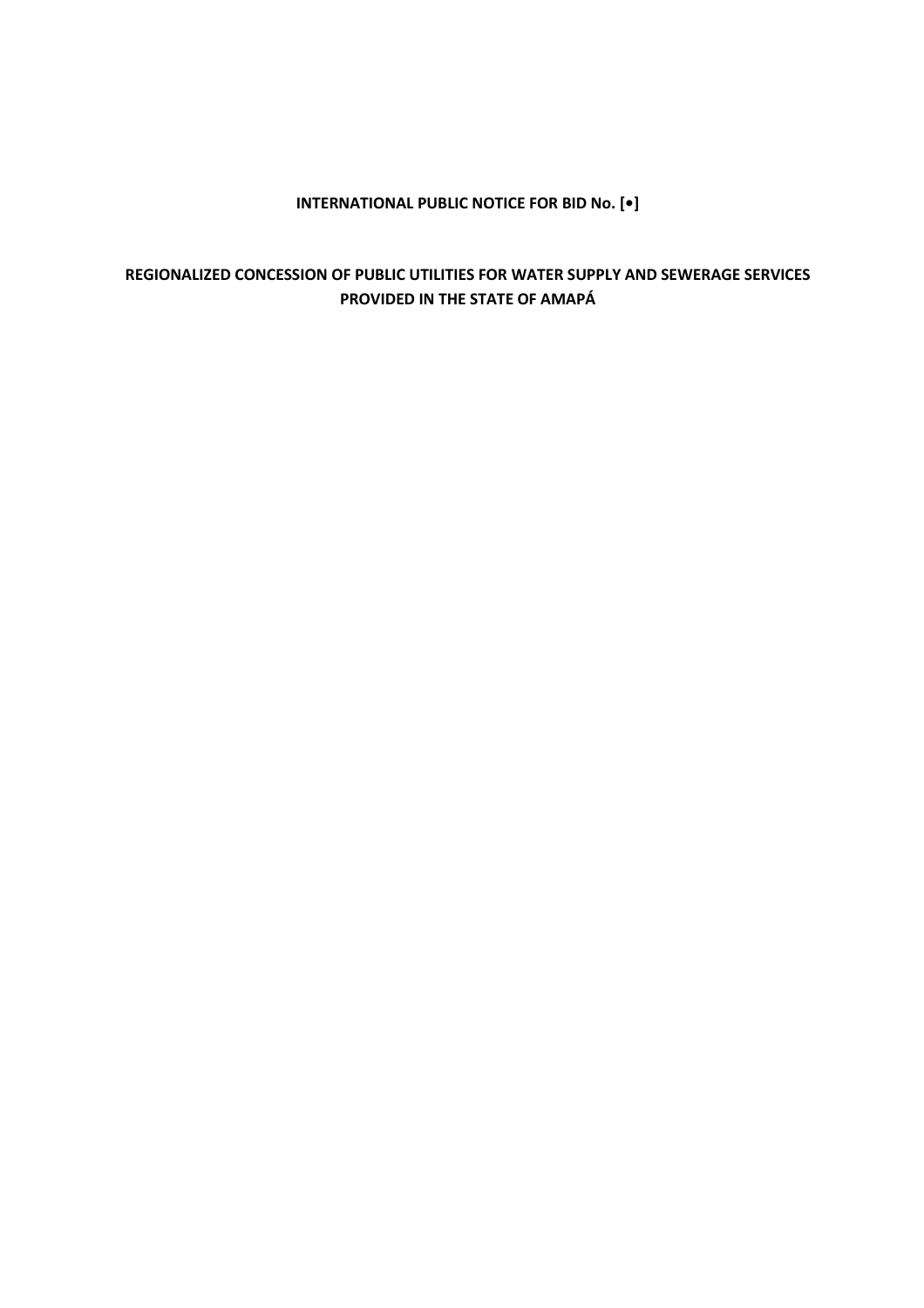## **TABLE OF CONTENTS**

| 1.              |                                                                       |  |
|-----------------|-----------------------------------------------------------------------|--|
| 2.              |                                                                       |  |
| 3.              |                                                                       |  |
| 4.              |                                                                       |  |
| 5.              |                                                                       |  |
| 6.              |                                                                       |  |
| 7.              |                                                                       |  |
| 8.              |                                                                       |  |
|                 |                                                                       |  |
| 9.              |                                                                       |  |
| 10.             |                                                                       |  |
| 11.             |                                                                       |  |
| 12 <sub>1</sub> |                                                                       |  |
|                 |                                                                       |  |
| 13.             |                                                                       |  |
| 14.             | ACCEPTANCE OF THE PUBLIC NOTICE FOR BID'S TERMS  16                   |  |
| 15.             |                                                                       |  |
| 16.             |                                                                       |  |
| 17.             |                                                                       |  |
| 18.             |                                                                       |  |
|                 | CHAPTER IV - PROPOSAL GUARANTEE, COMMERCIAL PROPOSAL, AND ELIGIBILITY |  |
|                 |                                                                       |  |
| 19.             | GENERAL RULES FOR SUBMITTING DOCUMENTATION  19                        |  |
|                 |                                                                       |  |
| 20.             |                                                                       |  |
| 21.             |                                                                       |  |
| 22.             |                                                                       |  |
| 23.             |                                                                       |  |
| 24.             |                                                                       |  |
|                 |                                                                       |  |
| 25.             |                                                                       |  |
| 26.             |                                                                       |  |
| 27.             | OPENING, EXAMINATION and JUDGMENT OF COMMERCIAL                       |  |
|                 |                                                                       |  |
| 28.             | OPENING, EXAMINATION AND JUDGMENT OF ELIGIBILITY                      |  |
|                 |                                                                       |  |
| 29.             |                                                                       |  |
|                 | CHAPTER VI - CONDITIONS FOR FORMALIZATION OF THE AGREEMENT 36         |  |
| 30.             |                                                                       |  |
| 31.             |                                                                       |  |
| 32.             |                                                                       |  |
| 33.             |                                                                       |  |
|                 |                                                                       |  |
| 34.             |                                                                       |  |
| 35.             |                                                                       |  |
| 36.             |                                                                       |  |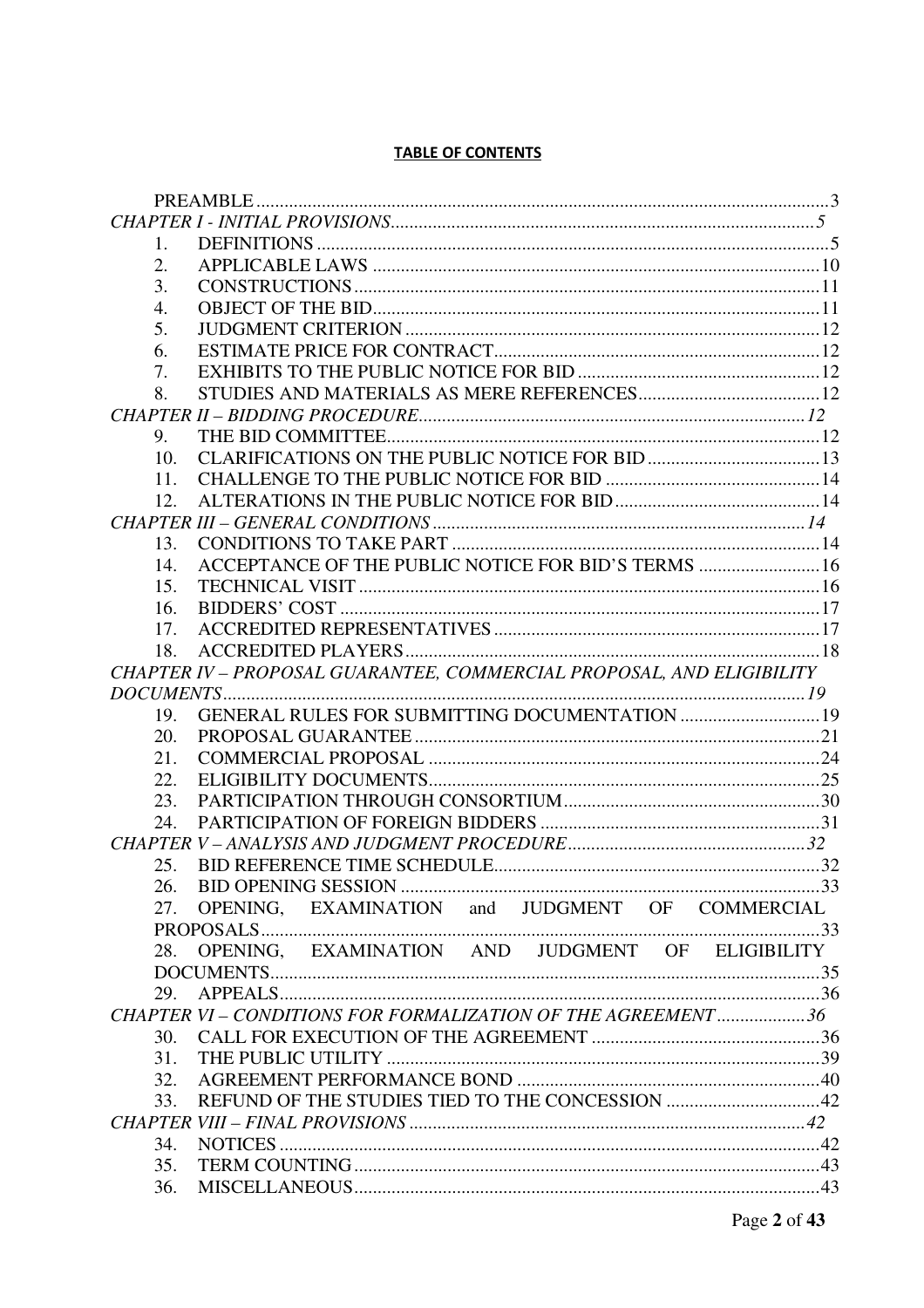#### **PREAMBLE**

The **STATE OF AMAPÁ (hereinafter referred to as "STATE"),** a state legal entity registered with the Brazilian National Directory for Legal Entities ("CNPJ") under number 00.394.577/0001-25, with administrative headquarters in the Capital City of the State of Amapá, at Palácio do Setentrião, located at Rua General Rondon, 259, CEP: 68900-082, represented by its governor, grounded on Article 175 of the Constitution of the Republic, Federal Law number 8.987/1995, Federal Law number 9.074/1995, Federal Law number 8.666/1993, Federal Law number 11.445/2007, and on the Federal Decree number 7.217/2010, hereby issues public notice to the effect of initiating this BID in the international public bidding modality, to be judged by the lowest rate criterion, in order to select the most advantageous proposal for CONCESSION of public services for water supply and sewerage services in the CONCESSION AREA, pursuant to the specifications included in this PUBLIC NOTICE FOR BID.

The draft for this PUBLIC NOTICE FOR BID, the Concession Agreement and other exhibits thereto remained available for public reference in the period comprised between [●] and [●], at the website [●], and at the headquarters of the STATE [●], and were subject matter of public hearing held in the City of Macapá on [●]. Both the public reference and hearing were duly disclosed at the STATE's website [●], and had their notices published in the STATE Official Gazette on [●], and on wide circulation newspaper on [●].

Possible alterations of this PUBLIC NOTICE FOR BID shall be binding on all BIDDERS and shall be disclosed in the same manner than that this instrument was made public.

In the event of alterations affecting the preparation of proposals, new term shall be initiated for proposal submission under item 9.2.6 and 12.2 of this PUBLIC NOTICE FOR BID.

The interested parties may obtain the PUBLIC NOTICE FOR BID at the CONTRACTING PARTY's headquarters, at Rua [●], telephone [●], from [●] to [●], through the email [●], or the website [●]. At the same website, complementary documents and related legal transactions are available, among which the technical studies that preceded the preparation of the PUBLIC NOTICE FOR BID, cooperation covenants and management agreements, where all acts performed in the course of the BID shall be published.

The VOLUME DELIVERY DATE shall be  $[\bullet]$ , from  $[\bullet]$  to  $[\bullet]$ , at B3, Rua  $[\bullet]$ , in the Municipality of São Paulo, State of São Paulo.

The BID shall be conducted according to Article 18-A, of the Federal Law number 8.987/1995, so the first phase shall be that of submission of ACCREDITATION documents, followed by the opening of the PROPOSAL GUARANTEES, which shall be analyzed by the BID COMMITTEE. The disclosure of the result of the analysis and the BIDDERS that had their PROPOSAL GUARANTEES accepted shall be conducted on [●] [●] [●].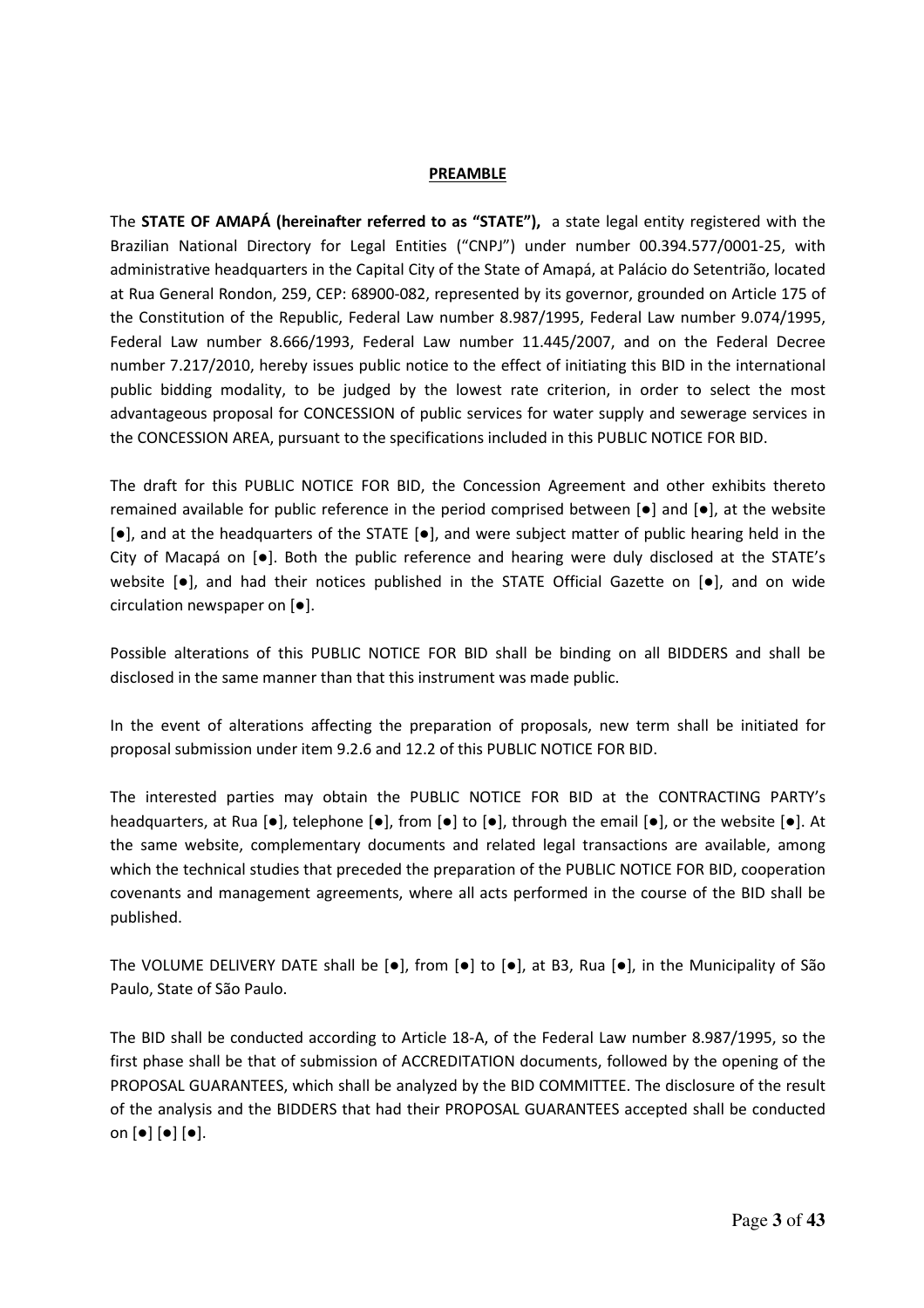Public sessions for opening and judging COMMERCIAL PROPOSALS, followed by the opening of the ELIGIBILITY DOCUMENTS of the best ranked BIDDER, shall be on the dates set forth in item 255, at B3, Rua [●], in the Municipality of São Paulo, State of São Paulo.

All hours set forth in this PUBLIC NOTICE FOR BID refer to Brasília time. For performing acts directly with the CONTRACTING PARTY, whether through email or personal presence, interested parties shall observe the body's service dates.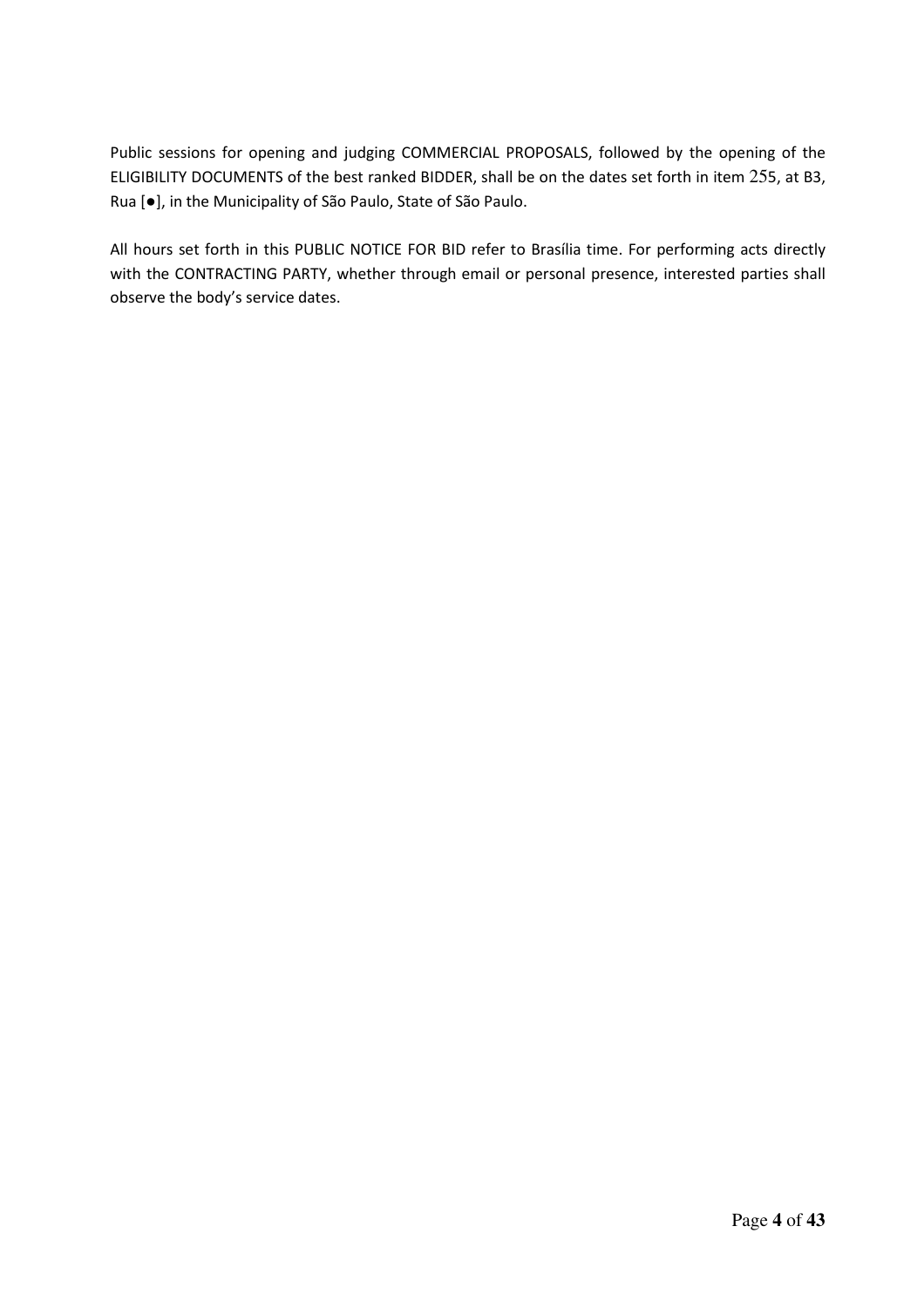#### **CHAPTER I - INITIAL PROVISIONS**

#### **1. DEFINITIONS**

1.1. This PUBLIC NOTICE FOR BID establishes the BID's administrative procedures and sets forth the conditions and legal regime for the contract subject matter of this PUBLIC NOTICE FOR BID, establishing the rules to be in force during the whole BID transaction.

1.2. The terms set out hereafter shall, whenever Capitalized, whether in their singular or plural form, have the meaning transcribed below, except when, from its context, a clearly different meaning results:

1.2.1. AFFILIATE: legal entity directly or indirectly related to other legal entity as SUBSIDIARY, HOLDING COMPANY, or for being subject to common CONTROL in relation to other natural person(s) or legal entity(ies);

1.2.2. REGULATORY AGENCY: Agência Reguladora dos Serviços Públicos Delegados do Estado do Amapá ("ARSAP"), with authority to regulate, control and inspect the provision of public basic sanitation services, or other state regulatory body or entity to be substitute therefor in the regulation of public basic sanitation services;

1.2.3. EXHIBIT: each of the documents attached to this PUBLIC NOTICE FOR BID, sequentially numbered, and which are an integral part hereof;

1.2.4. CONCESSION AREA: area where SERVICES shall be provided by the PUBLIC UTILITY, under this AGREEMENT, pursuant to boundaries included in EXHIBIT IV TO THE PUBLIC NOTICE FOR BID – CONCESSION AREA DESCRIPTION;

1.2.5. B3: BRASIL, BOLSA, BALCÃO – B3, current designation of BM&FBOVESPA S.A. – Bolsa de Valores, Mercadorias e Futuros, located in the Municipality of São Paulo, State of São Paulo, at Praça Antônio Prado, no. 48, Centro, which is in charge of conducting the Public Session for the Auction along with the BID COMMITTEE;

1.2.6. TIED ASSETS: assets required for the SERVICE provision, including those transferred to the PUBLIC UTILITY and those acquired and/or built thereby, except for the private assets integrating the SERVICES provision;

1.2.7. BNDES: is Banco Nacional de Desenvolvimento Econômico e Social, which is liable for the conduction of studies connected with the CONCESSION, under Agreement number 17.2.0030.3, entered into by and between BNDES and the State of Amapá, published on [•], in the Official Gazette of the State of Amapá;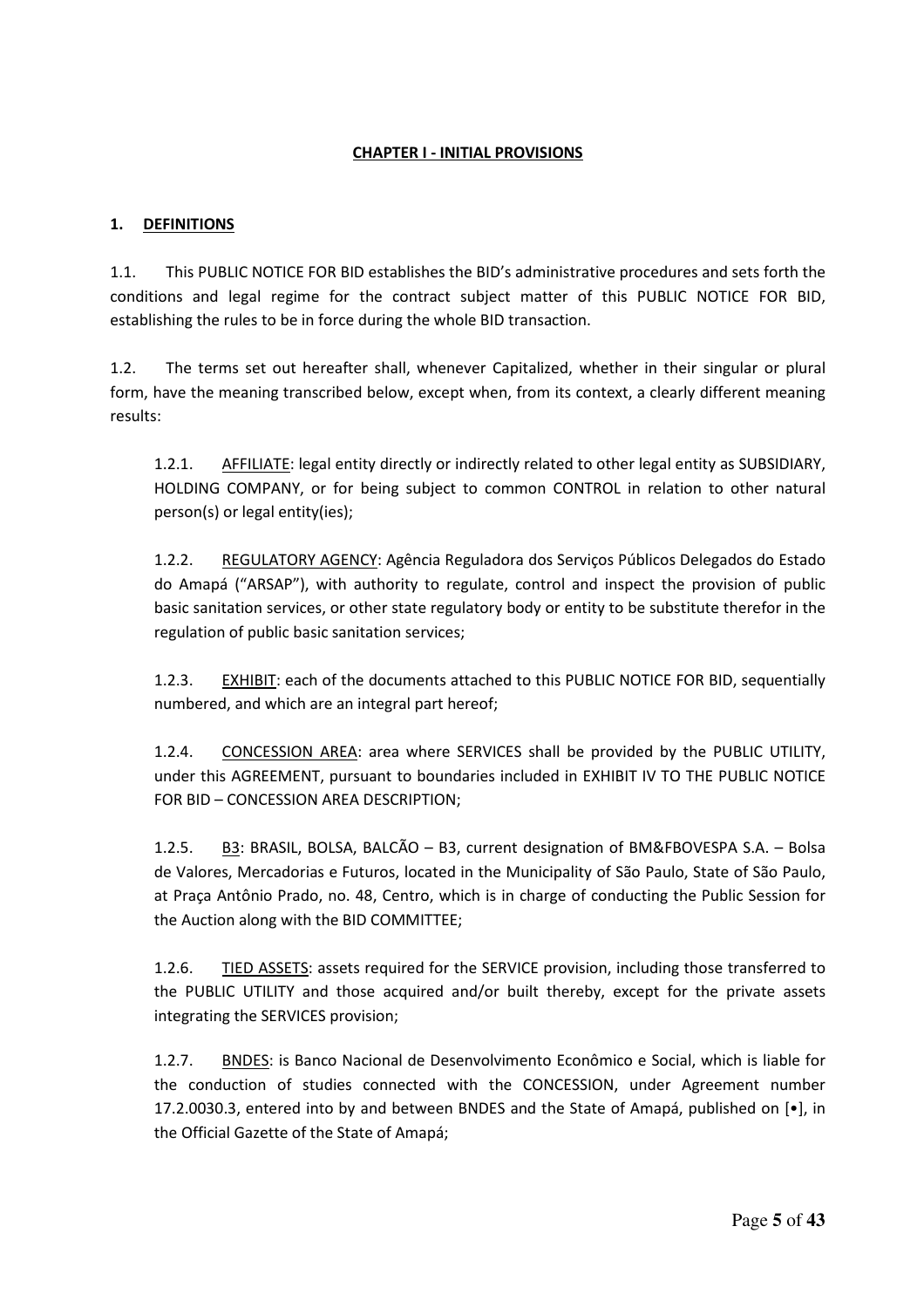1.2.8. CAESA: Companhia de Água e Esgoto do Amapá, a quasi-government corporation created by the Decree-Law number 490/1969, which is in charge of the provision of water supply and sewerage services;

1.2.9. BID COMMITTEE: Special Bid Committee designated by the CONTRACTING PARTY for causing the BID, including the analysis and judgment of all documents of this BID;

1.2.10. CONCESSION: delegation of the SERVICE provision in the MUNICIPALITIES, which shall be governed by the Federal Law number 8.987/1995, during the term set forth in the PUBLIC NOTICE FOR BID and in the AGREEMENT;

1.2.11. PUBLIC UTILITY: a special purpose company organized by the BID's successful bidder for the provision of the SERVICES subject matter of this AGREEMENT;

1.2.12. CONSORTIUM MEMBER: each of the members of a CONSORTIUM;

1.2.13. CONSORTIUM: association of companies, funds or entities aimed at taking part in the BID, which shall, in the event that they win the bidding procedure, organize a SPE under the laws of the Federative Republic of Brazil;

1.2.14. CONTRACTING PARTY: Is the State of Amapá, a state legal entity appearing as public contracting party through express delegation provided for in the COOPERATION COVENANTS and MANAGEMENT AGREEMENTS entered into with the MUNICIPALITIES;

1.2.15. AGREEMENT: the legal instrument and the Exhibits thereto, to be entered into by and between the CONTRACTING PARTY and the PUBLIC UTILITY, having the REGULATORY AGENCY as consenting party, under the draft of EXHIBIT I – DRAFT OF THE AGREEMENT and Exhibits to this PUBLIC NOTICE FOR BID;

1.2.16. MANAGEMENT AGREEMENT: instrument entered into by and between the holders of the water supply and sewerage services and the CONTRACTING PARTY, the object of which, as complement to the COOPERATION COVENANT, is to regulate the transfer of the organization and management of the REGIONALIZED PROVISION of water supply and sewerage services in the MUNICIPALITIES' urban area, regulate the transfer of regulation, including the rate regulation, and control to the REGULATORY AGENCY, and to regulate the CONCESSION of the SERVICES by the CONTRACTING PARTY, under the Federal Laws numbers 8.666/1993, 8.987/1995, 11.107/2005, and 11.445/2007, among other applicable rules.

1.2.17. SUBSIDIARY: any person or investment fund the CONTROL of which is exercised by another person or investment fund;

1.2.18. HOLDING COMPANY: any person, investment fund, or complementary pension entity exercising CONTROL on other person or investment fund;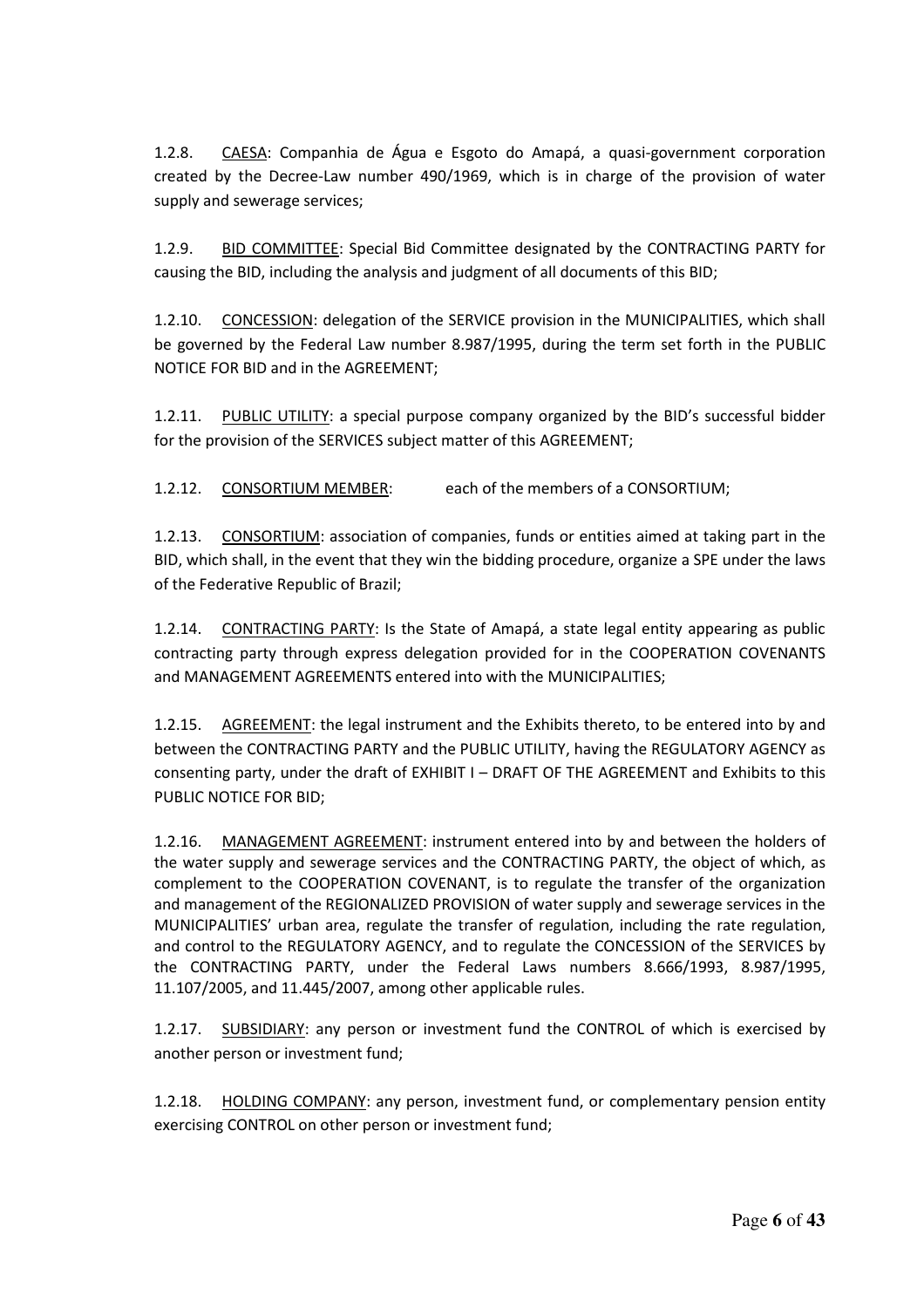1.2.19. CONTROL: the power held by person or group of persons tied by voting agreement or under common control, directly or indirectly, individually or collectively, of: (i) permanently exercising rights assuring thereto the majority of votes in corporate resolutions, and electing the majority of the administrators or managers of other person, investment fund or complementary pension entities, as the case may be; or (ii) actually direct the corporate activities and the operation of the bodies of other person, investment fund or complementary pension entity;

1.2.20. COOPERATION COVENANTS: instruments organizing the associated management of the water supply and sewerage services entered into by and between the holders of the SERVICE and the CONTRACTING PARTY, with the delegation of the service organization and management activities to the CONTRACTING PARTY, and regulation and control activities to the REGULATORY AGENCY;

1.2.21. ACCREDITATION: procedure for registering the BIDDERS' legal representatives under the B3 PROCEDURE MANUAL;

1.2.22. PROPOSAL BASE DATE: date when the COMMERCIAL PROPOSAL of the winning BIDDER is submitted, which shall be used as initial landmark for counting the terms to be applied for purposes RATE adjustment and review, under this PUBLIC NOTICE FOR BID and the EXHIBITS hereto;

1.2.23. VOLUME DELIVERY DATE: date set forth in the PUBLIC NOTICE FOR BID, when VOLUMES shall be delivered by BIDDERS at B3;

1.2.24. ELIGIBILITY DOCUMENTS: BIDDERS' documents connected with their legal eligibility, tax and labor compliance, technical qualification, economic-financial qualification and compliance with provisions in subsection XXXIII, of Article 7, of the Federal Constitution, according to this PUBLIC NOTICE FOR BID;

1.2.25. PUBLIC NOTICE FOR BID: this instrument and the Exhibits thereto (International Public Notice for Bid no. [●]), which shall regulate the BID's terms and conditions;

1.2.26. PROPOSAL GUARANTEE: guarantee of compliance with the liabilities assumed by the BIDDERS in reason of their participation in the BID, under the PUBLIC NOTICE FOR BID;

1.2.27. AGREEMENT PERFORMANCE BOND: guarantee to be provided by the PUBLIC UTILITY for ensuring the strict compliance with the liabilities included in the AGREEMENT, in all its provisions;

1.2.28. ASSOCIATED MANAGEMENT: voluntary association between each MUNICIPALITY and the CONTRACTING PARTY, under the COOPERATION COVENANTS and MANAGEMENT AGREEMENTS, aimed at structuring and organizing the offering of water supply and sewerage services in an integrated and regionalized manner;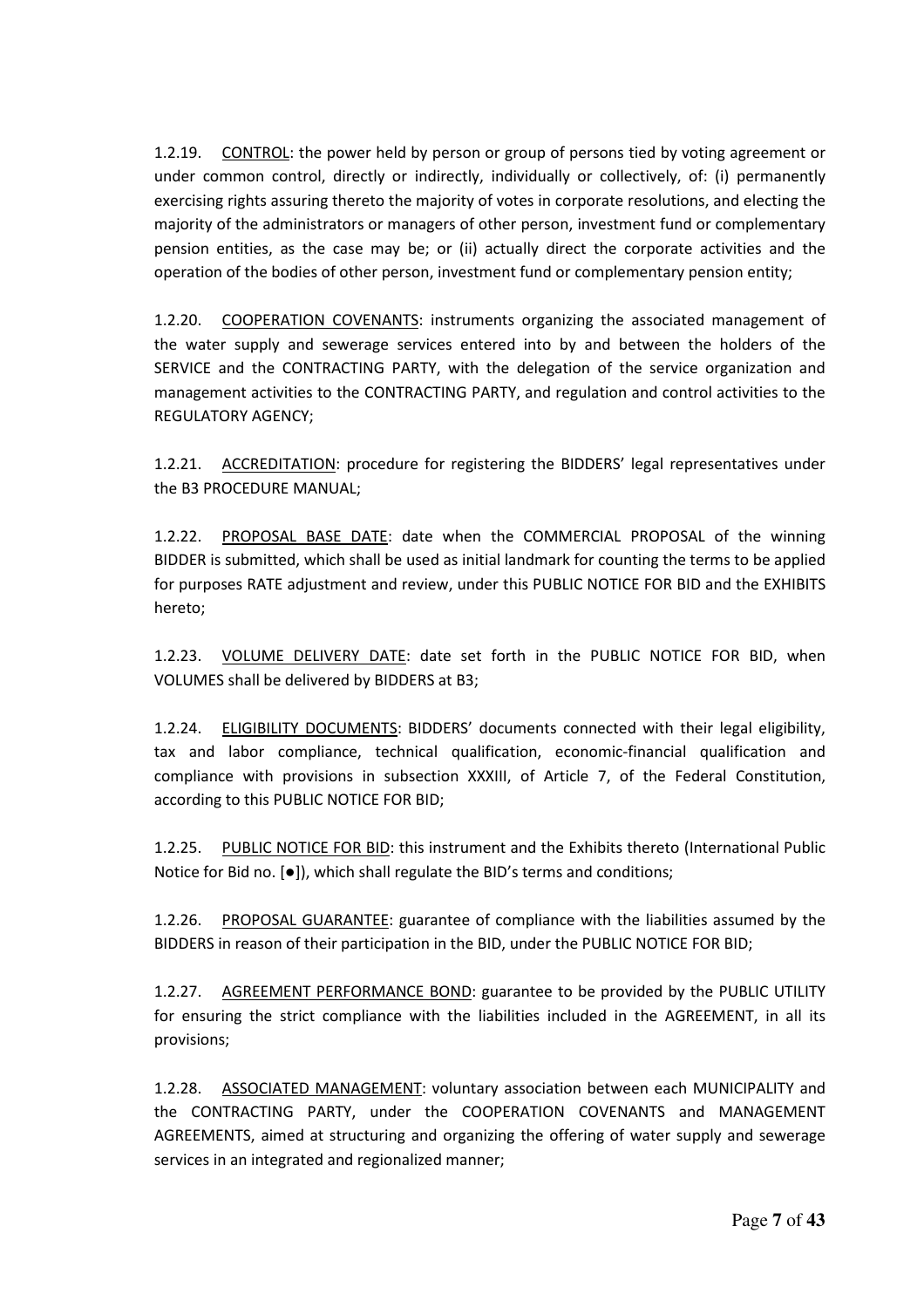1.2.29. BID: International Public Bidding no. [●], subject matter of this PUBLIC NOTICE FOR BID, the purpose of which is to select the most advantageous proposal for the service CONCESSION;

1.2.30. BIDDER: legal entity operating either individually or in consortium, under this PUBLIC NOTICE FOR BID, taking part in the BID;

1.2.31. WINNING BIDDER: legal entity, operating either individually or in CONSORTIUM, under this PUBLIC NOTICE FOR BID, winning the BID, and which shall organize the SPE for entering into agreement with the CONTRACTING PARTY;

1.2.32. PROCEDURE MANUAL: document prepared by B3 and approved by the CONTRACTING PARTY, which is an integral part of this PUBLIC NOTICE FOR BID, including instructions, rules and document forms for the BID procedures, according to EXHIBIT V – B3 PROCEDURE MANUAL;

1.2.33. MUNICIPALITIES: Municipalities identified in EXHIBIT IV – CONCESSION AREAS;

1.2.34. SYSTEM AIDED OPERATION: the one hundred and eighty (180)-day period counted from the execution of the AGREEMENT, which may be extended for a further ninety (90) days upon mutual consent between CONTRACTING PARTY and PUBLIC UTILITY, during which the PUBLIC UTILITY shall intensively follow up the activities connected with the SYSTEM OPERATION, so CAESA shall, for all purposes whatsoever, be the direct responsible for the SYSTEM OPERATION and holder of the revenues arisen from such operation;

1.2.35. SYSTEM OPERATION: comprises the group of operating actions to be developed and performed by the PUBLIC UTILITY after the issue of the SYSTEM TRANSFER SHEET, for providing the SERVICES to the SYSTEM USERS, in compliance with the parameters and conditions provided for in the AGREEMENT and Exhibits thereto;

1.2.36. ACCREDITED PLAYERS: legal entities eligible and authorized to operate at B3, contracted by the BIDDERS to represent it in all acts connected with the BID before B3;

1.2.37. REGIONALIZED PROVISION: that exercised by a sole provider, fruit of the federative cooperation involving more than one MUNICIPALITY, controlled and regulated by the REGULATORY AGENCY, in compliance with the water and sewerage municipal plans;

1.2.38. COMMERCIAL PROPOSAL: proposal submitted by the BIDDERS informing the REFERENCE RATE discount, as provided for in EXHIBIT V - REFERENCE RATE STRUCTURE, based on EXHIBIT III – COMMERCIAL PROPOSAL FORM;

1.2.39. ADDITIONAL REVENUE: any and all alternative, complementary, and ancillary revenue to be directly or indirectly obtained by the PUBLIC UTILITY, as a consequence of the exploitation of the associated project or additional service provision to the SERVICES, according to Article 11,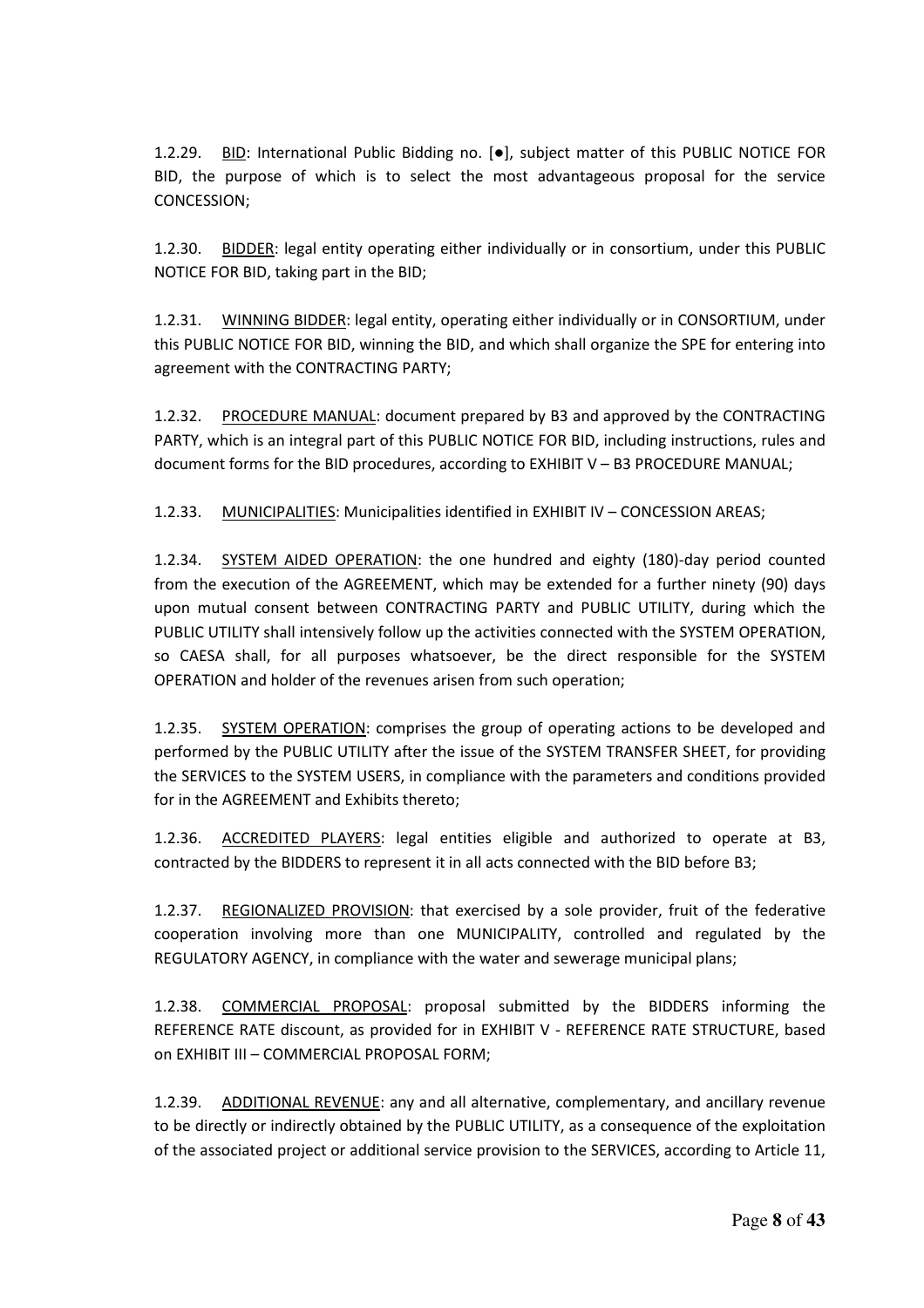of the Federal Law number 8.987/95, upon prior and express consent by the CONTRACTING PARTY, as provided for in the AGREEMENT and the Exhibits thereto;

1.2.40. EXPLOITATION REVENUE: revenue obtained by the PUBLIC UTILITY as a consequence of the collection of RATES for the provision of the SERVICES to the SYSTEM USERS, accrued of the ADDITIONAL REVENUE and the revenue resulting from the provision of the COMPLEMENTARY SERVICES;

1.2.41. RATE REVENUE: amount collected by the PUBLIC UTILITY as a consequence of the payment of rates, by SYSTEM USERS, for the SERVICE provision;

1.2.42. SERVICES: integrated activities comprising all services to be provided by the PUBLIC UTILITY, characterized as follows: (a) water supply: public service comprising the activities, infrastructures and installations required to the public supply of water, from water intake to building connections, and metering instruments; (b) sewerage service: public service comprising the activities of proper collection, transportation, treatment, and final disposal of sewage from building connections to their final disposal at the environment.

1.2.43. COMPLEMENTARY SERVICES: ancillary, complementary and related services to the SERVICES, to be provided by the PUBLIC UTILITY and regulated by the REGULATORY AGENCY, under the AGREEMENT and the Exhibits thereto;

1.2.44. SPE: special purpose company to be organized by the WINNING BIDDER, as joint stock company, for the special purpose of providing the public services subject matter of this CONCESSION;

1.2.45. SYSTEM: group of infrastructures connected with the provision of the SERVICES, such as networks, connections, water pumping stations, sewage pumping stations, water treatment plants, sewage treatment plants, manholes, interceptors, outfalls, headers, among other structures necessary to provide the SERVICES;

1.2.46. RATE(S): pecuniary amounts due by the USERS to the PUBLIC UTILITY for the SERVICE provision, according to the concession's rate structure included in Exhibit VII to the AGREEMENT, which shall be annually adjusted and possibly reviewed as set forth in the AGREEMENT;

1.2.47. ACTUAL RATE(S): actual amounts due to the PUBLIC UTILITY as consideration for the SERVICE provision, considering possible deductions arising out of the noncompliance with performance benchmarks, as established in Exhibit III to the AGREEMENT.

1.2.48. REFERENCE RATE: is the reference value of the rate provided for the CONCESSION's year 1, as provided for in EXHIBIT V – REFERENCE RATE STRUCTURE, on which shall be applied the discount given by the BIDDER in its COMMERCIAL PROPOSAL, for the BID's judgment purposes.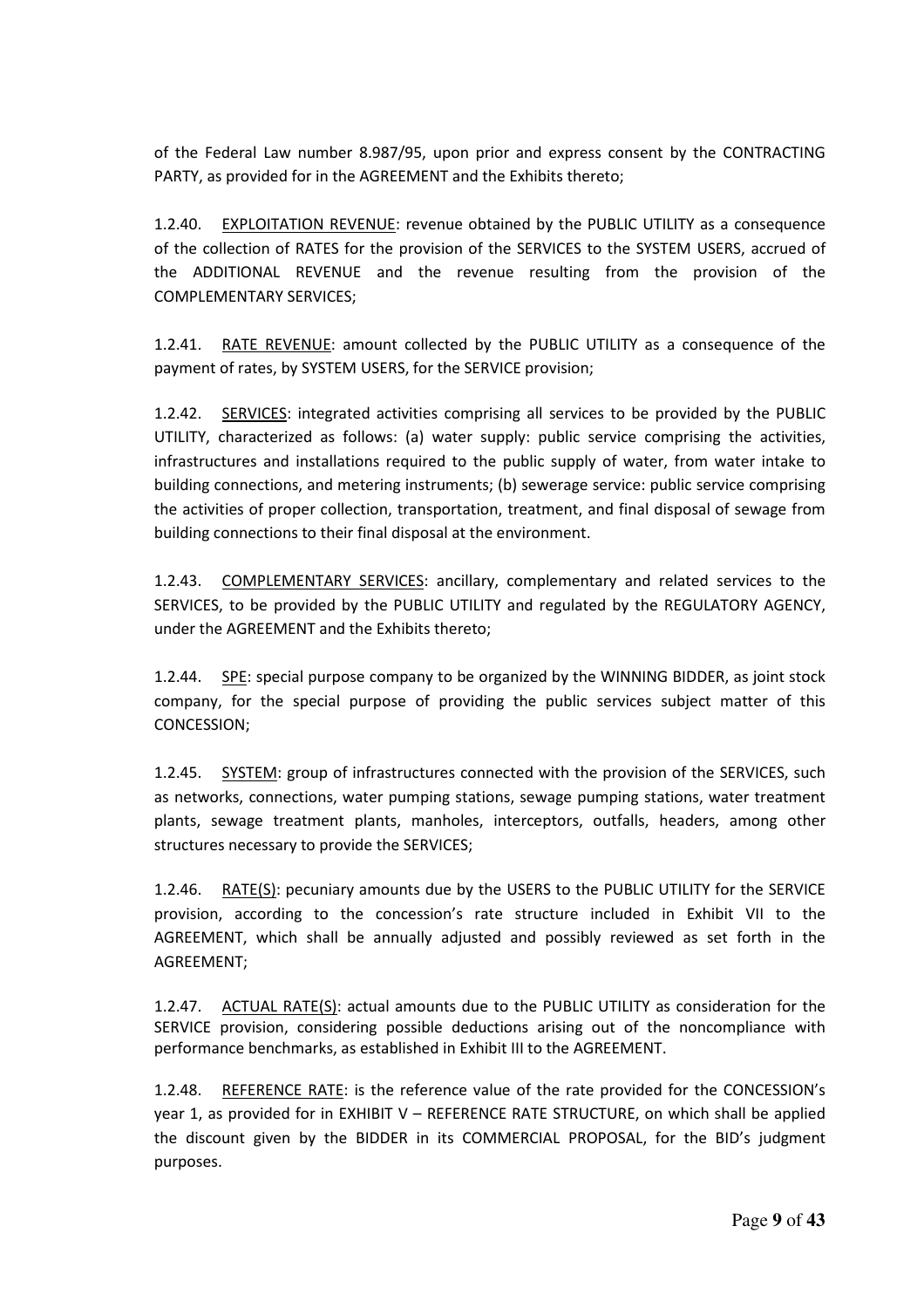1.2.49. SYSTEM TRANSFER SHEET: document by which CAESA transfers, upon the end of the SYSTEM AIDED OPERATION, to the PUBLIC UTILITY, the responsibility for the SYSTEM OPERATION, making it eligible to provide all of the SERVICES under the AGREEMENT;

1.2.50. USER: natural persons and legal entities that can be comprised in the types and categories provided for in the Exhibit VII do AGREEMENT – RATE STRUCTURE AND COMPLEMENTARY SERVICES, which shall be the receivers of the SERVICES provided by the PUBLIC UTILITY in the respective region, against the payment of RATE;

1.2.51. VOLUME: case containing the set of documents required to take part in this BID, totaling three (3), to wit: VOLUME 1, concerning the PROPOSAL GUARANTEE; VOLUME 2, concerning the COMMERCIAL PROPOSAL; and VOLUME 3, concerning the ELIGIBILITY DOCUMENTS, under this PUBLIC NOTICE FOR BID.

#### **2. APPLICABLE LAWS**

2.1. The BID and its object shall be governed by the Constitution of the Republic, the Federal Law number 8.987/1995, the Federal Law number 8.666/1993, the Federal Law number 9.074/1995, the Federal Law number 11.445/2007, the Federal Decree number 7.217/2010 and other applicable legal and regulatory provisions.

2.2. Without prejudice to the other applicable Constitutional, legal, and regulatory provisions, the following rules shall be especially applicable:

2.2.1. Federal Constitution;

- 2.2.2. Federal Law number 8.987, of February 13, 1995;
- 2.2.3. Federal Law number 9.074, of July 7, 1995;
- 2.2.4. Federal Law number 8.666, of June 21, 1993;
- 2.2.5. Federal Law number 11.445, of January 5, 2007;
- 2.2.6. Federal Decree number 7.217, of June 21, 2010;
- 2.2.7. Federal Law number 13.089, of January 12, 2015;
- 2.2.8. Federal Law number 13.460, of June 26, 2017;

2.3. The references to the rules applicable to the CONCESSION shall also be comprised as references to laws substituting or modifying them, whether partially or as a whole.

2.4. The following are legal transactions connected with the CONCESSION: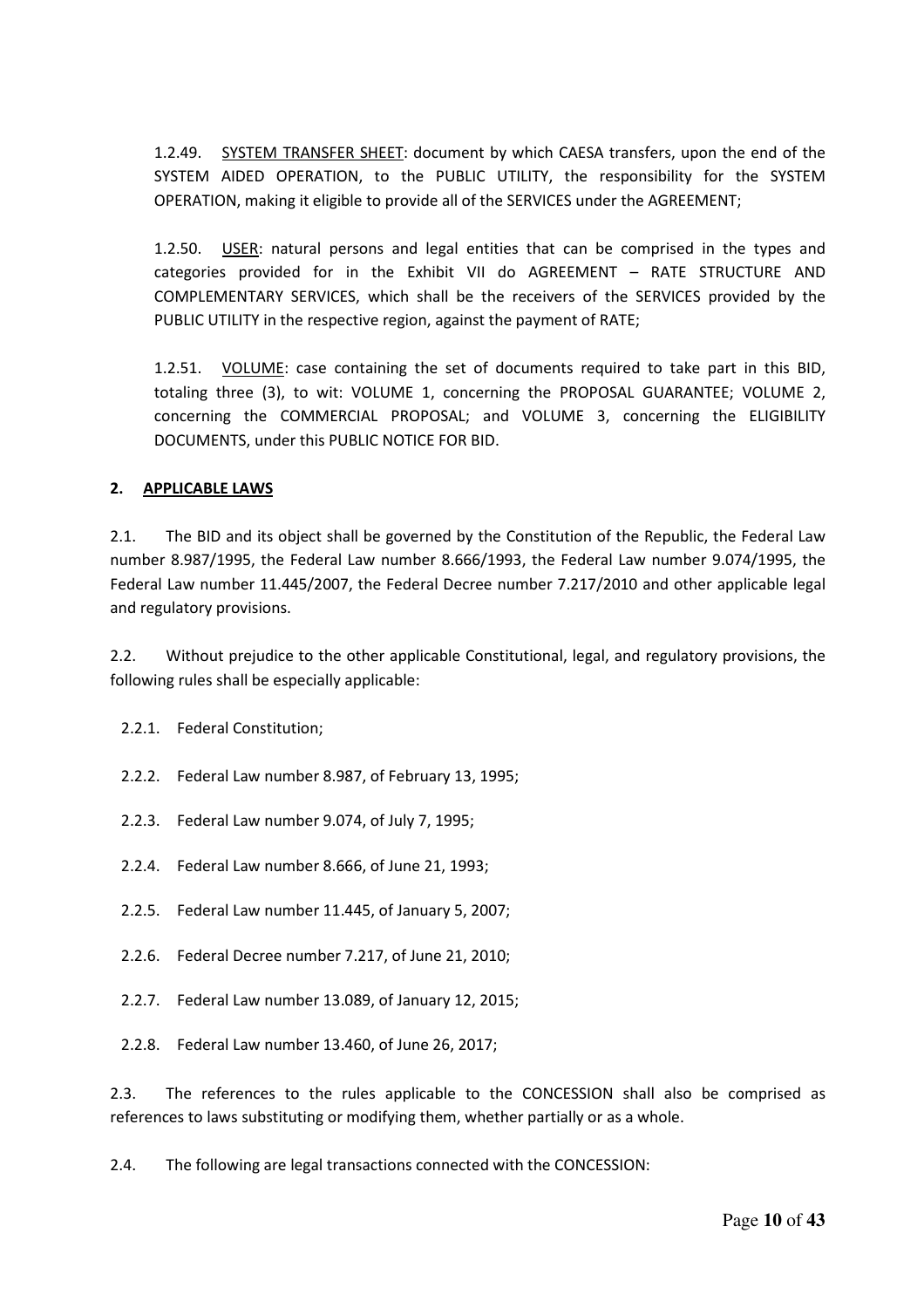- 2.4.1. COOPERATION COVENANTS entered into by and between the holders and the CONTRACTING PARTY, having the REGULATORY AGENCY as consenting party;
- 2.4.2. MANAGEMENT AGREEMENTS and respective EXHIBITS entered into by and between the holders and the CONTRACTING PARTY, having the REGULATORY AGENCY as consenting party;

#### **3. CONSTRUCTIONS**

3.1. In the event of divergence between the rules provided for in the laws, in the instruments mentioned in item 2.4, in the PUBLIC NOTICE FOR BID, in the AGREEMENT and the Exhibits thereto, the following shall prevail:

i. firstly, the provisions in the legal, regulatory, and technical rules in force, except for the legal rules of the private law;

ii. secondly, the provisions in the AGREEMENT and the Exhibits thereto more relevant to the matter in hand, with those in the AGREEMENT superseding those in the Exhibits thereto;

iii. thirdly, the provisions in the PUBLIC NOTICE FOR BID and the EXHIBITS thereto, with the provisions in the PUBLIC NOTICE FOR BID superseding those in the EXHIBITS thereto;

- iv. fourthly, the provisions in the COMMERCIAL PROPOSAL of the winning BIDDER, provided that in compliance with the regulations of the PUBLIC NOTICE FOR BID;
- v. fifthly, the provisions in the MANAGEMENT AGREEMENTS of the service regionalized provision, with the provisions in the MANAGEMENT AGREEMENTS superseding those in the Exhibits thereto;
- vi. sixthly, the provisions in the COOPERATION COVENANTS.

#### **4. OBJECT OF THE BID**

4.1. The object of this BID is the CONCESSION of the REGIONALIZED PROVISION of the SERVICES and COMPLEMENTARY SERVICES in the CONCESSION AREA, through the exploitation of the infrastructures integrating the SYSTEM, pursuant to the description, characteristics and technical specifications detailed in this PUBLIC NOTICE FOR BID, in the respective EXHIBITS, in the AGREEMENT, and in the applicable laws.

4.2. The provision of the SERVICES shall strictly comply with all provisions, terms, technical guidelines and procedures included in this PUBLIC NOTICE FOR BID, the AGREEMENT, respective EXHIBITS, and in the applicable laws.

4.3. The CONCESSION presupposes the proper provision of the SERVICES, to be considered as such those meeting the regularity, efficiency, security, opportunity, generality, courtesy, equity, continuity, and rate modes, incompliance with performance benchmarks and servicing goals provided for in the AGREEMENT, respective Exhibits, and in the applicable laws.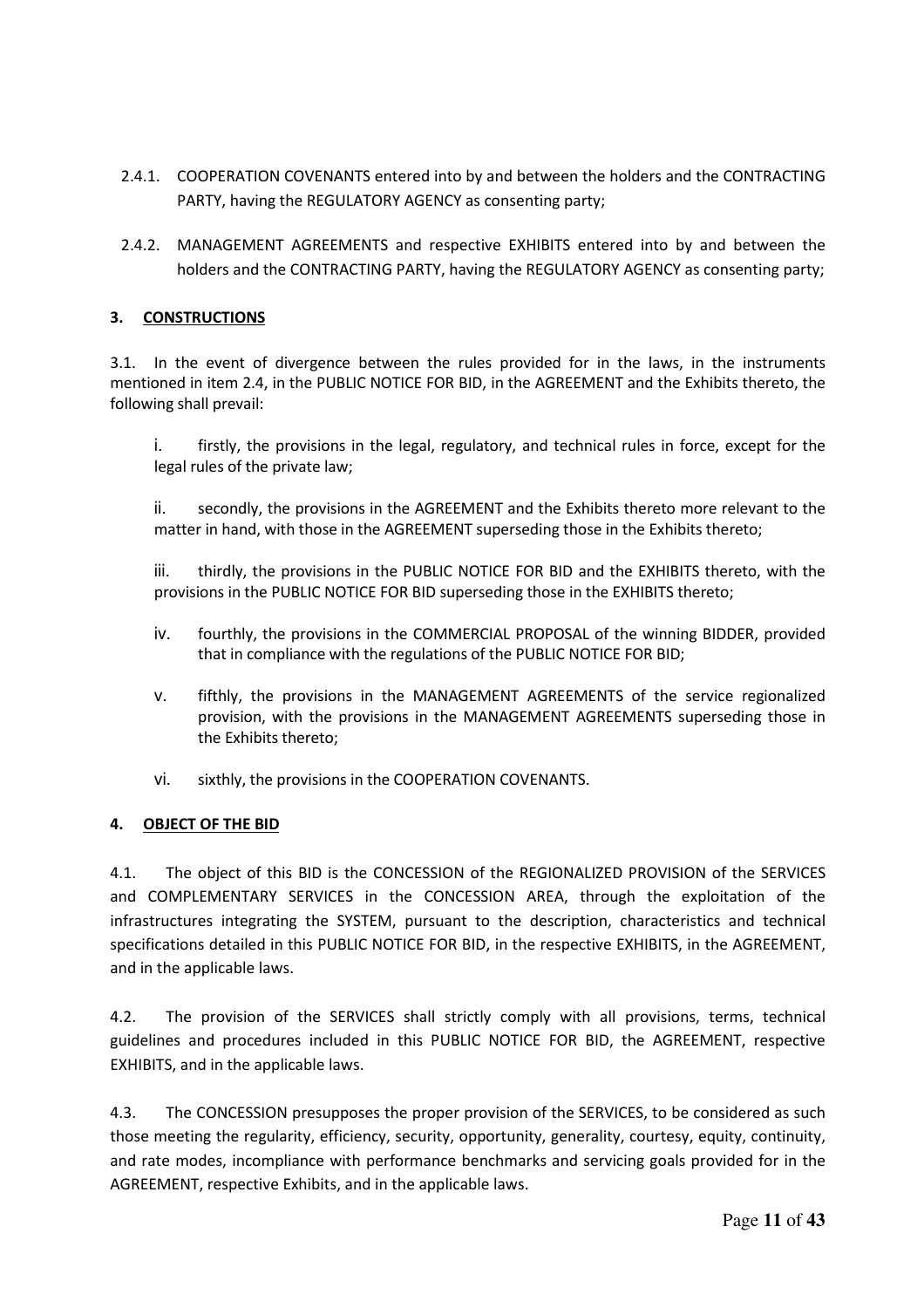#### **5. JUDGMENT CRITERION**

5.1. This BID shall be judged by the lowest rate criterion, under Article 15, subsection I, of the Federal Law number 8.987/1995, based on the highest discount on the REFERENCE RATE, as provided for in EXHIBIT V – REFERENCE RATE STRUCTURE.

#### **6. ESTIMATE PRICE FOR CONTRACT**

6.1. The estimate price of the AGREEMENT, for the purposes of this BID, is R\$ 4,301,728,401.39 (four billion, three hundred and one million, seven hundred and twenty-eight thousand, four hundred and one Brazilian *Reais* and thirty-nine cents), corresponding to the current amount of the sum of the revenues arising out of the RATES obtained from the SERVICE provision, as estimated for the whole term of the AGREEMENT.

#### **7. EXHIBITS TO THE PUBLIC NOTICE FOR BID**

- 7.1. The following Exhibits are an integral part of this PUBLIC NOTICE FOR BID, inseparably:
	- 7.1.1. EXHIBIT I DRAFT OF THE AGREEMENT and Exhibits thereto;
	- 7.1.2. EXHIBIT II LETTERS AND REPRESENTATIONS FORM;
	- 7.1.3. EXHIBIT III COMMERCIAL PROPOSAL FORM;
	- 7.1.4. EXHIBIT IV CONCESSION AREA;
	- 7.1.5. EXHIBIT V B3 PROCEDURE MANUAL;

#### **8. STUDIES AND MATERIALS AS MERE REFERENCES**

8.1. The data, studies, materials, and information published by the CONTRACTING PARTY at the website [●], prepared by the CONTRACTING PARTY or entities contracted thereby, are merely for information and reference, and are not integral part of this PUBLIC NOTICE FOR BID, which purpose is that of making easier the understanding of the object of CONCESSION.

8.2. The CONTRACTING PARTY and the entities causing and/or preparing the materials mentioned in subitem 8.1 shall not answer for its correction, accuracy, or sufficiency, so the BIDDERS shall be solely liable to cause the full analysis of all conditions and information required for submitting the respective COMMERCIAL PROPOSALS.

#### **CHAPTER II – BIDDING PROCEDURE**

#### **9. THE BID COMMITTEE**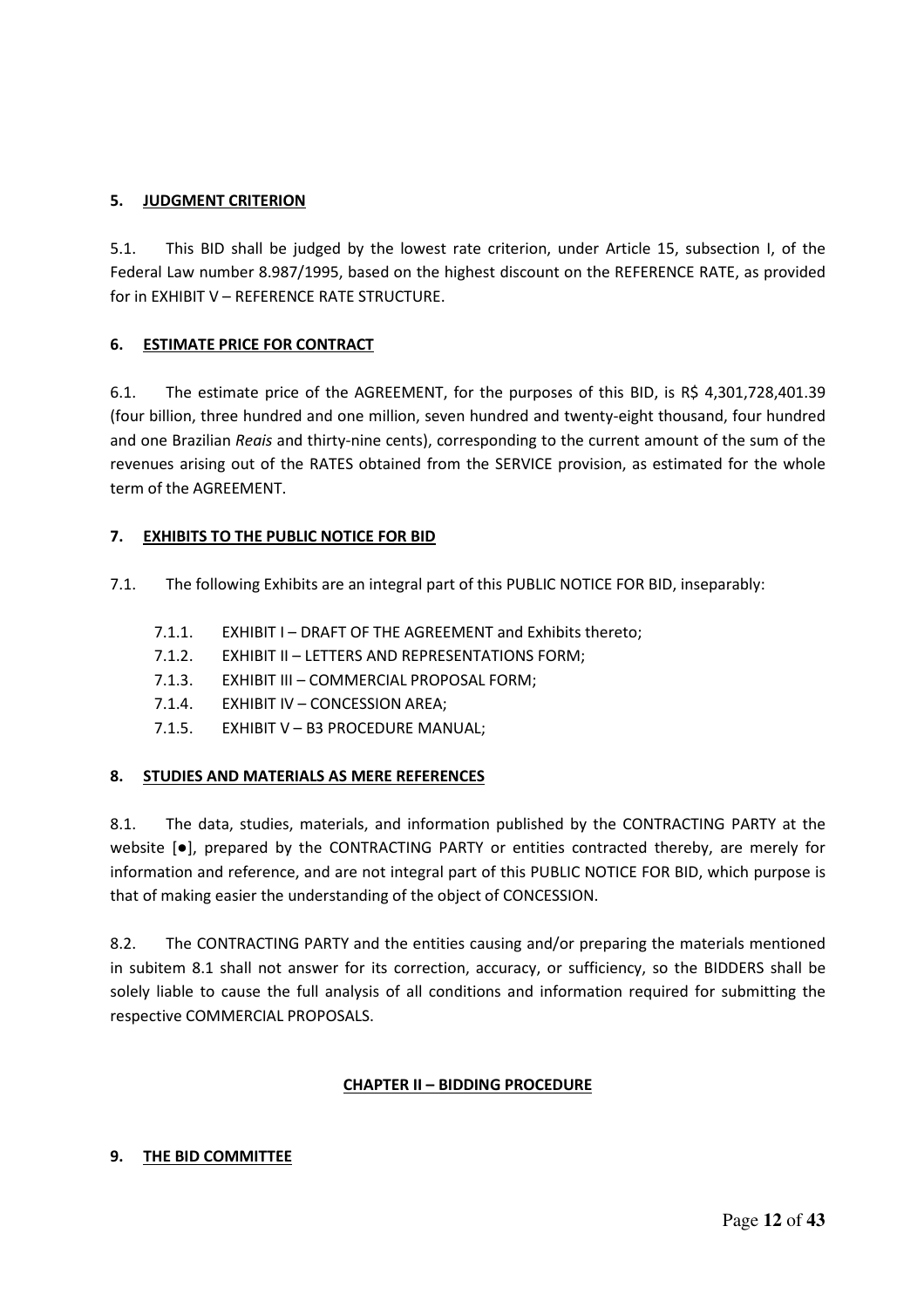9.1. The BID shall be judged by the BID COMMITTEE, which shall conduct the works required for the BID, supported by B3, BNDES, and other government agents of the STATE's personnel.

9.2. Further to the prerogatives arising out of its legal function, the BID COMMITTEE may:

9.2.1. request to the BIDDERS, at any time whatsoever, clarifications on the documents submitted thereby;

9.2.2. adopt criteria for curing faults having formal nature and for complementing insufficiencies in the course of the BID;

9.2.3. carry out diligence intended to clarify or complement the supporting documentation for the BID, so later inclusion of document or material information that should be originally included in the documents submitted by the BIDDER to hereby prohibited;

9.2.4. extend the terms set forth in the PUBLIC NOTICE FOR BID, provided that against justification, in the event of public interest, *cas fortuit* or event of *force majeure*, without the BIDDERS to be entitled to indemnification or refund for costs and expenses, on any grounds whatsoever;

9.2.5. alter the dates or agenda of the sessions, anticipate or even stay them by virtue of the progress of works, in compliance with the applicable legal rules; and

9.2.6. in the hypothesis of alteration unequivocally affecting the preparation of the COMMERCIAL PROPOSALS, to modify the VOLUME DELIVERY DATE, as well as the date of the BID Public Session, whether extending or reinitiating the term initially established, according to Article 21, § 4, of the Federal Law number 8.666/93.

#### **10. CLARIFICATIONS ON THE PUBLIC NOTICE FOR BID**

10.1. Up to the date informed in the time schedule included in item 255 of this PUBLIC NOTICE FOR BID, BIDDERS may request clarification on the PUBLIC NOTICE FOR BID to the chairman of the BID COMMITTEE by sending email to the email address [•] including the file with the questions made in PDF format, pursuant to the form included in EXHIBIT II – LETTERS AND REPRESENTATIONS FORMS of this PUBLIC NOTICE FOR BID.

10.2. The BID COMMITTEE shall publish the replies to the requests for clarifications to all BIDDERS at the website [•] up to the date informed in the referential time schedule.

10.3. In the event that no requests for clarifications are made on the BID, or after the replies thereto, it is assumed that the elements provided in the PUBLIC NOTICE FOR BID are clear and accurate enough for all acts to be accomplished within the scope of the BID, so BIDDERS shall not be entitled to any later complaint, given the participation in the BID implies full and unconditional acceptance of all terms and conditions of this PUBLIC NOTICE FOR BID and the EXHIBITS hereto.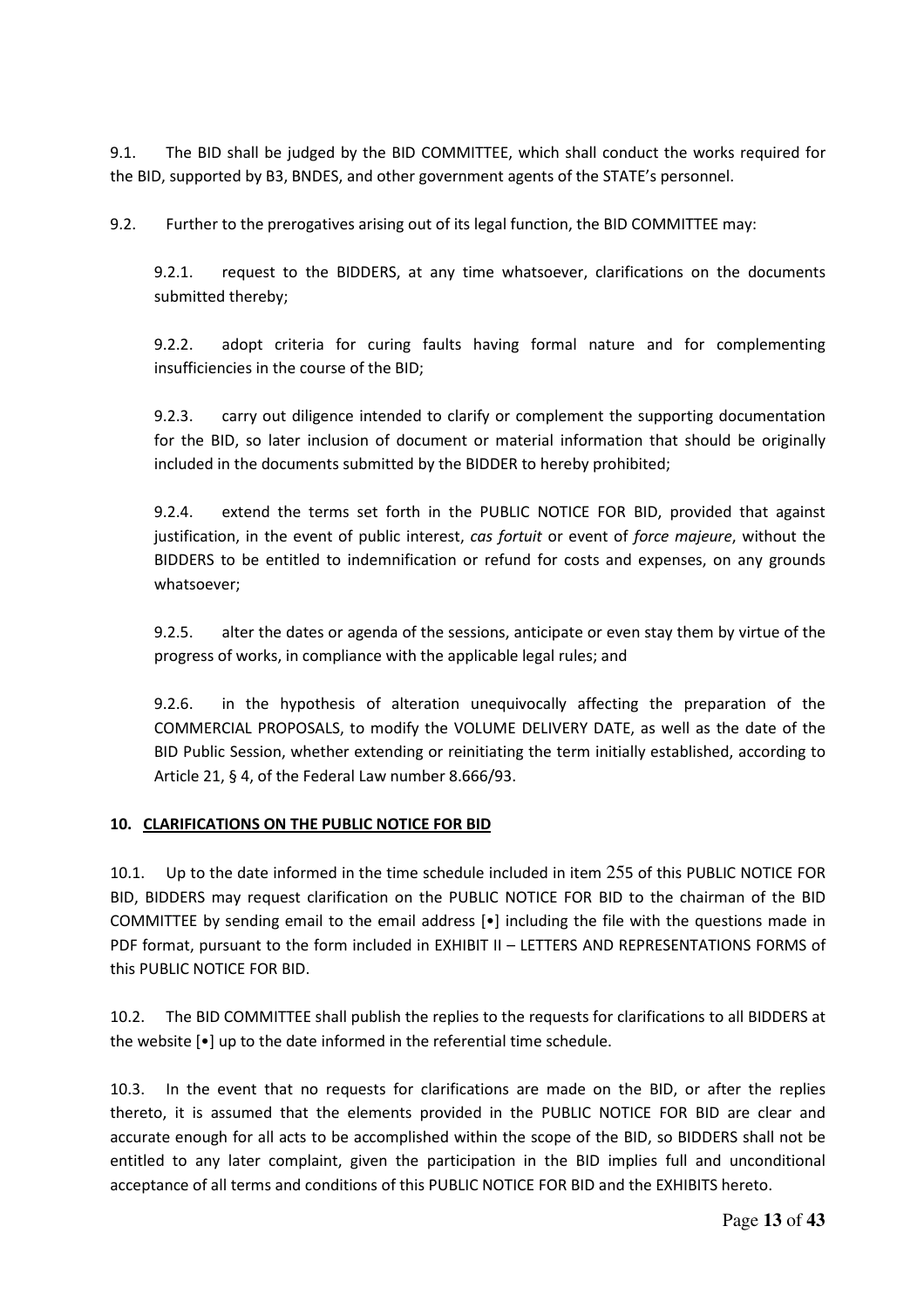10.4. The clarifications provided by the BID COMMITTEE shall be an integral part of this PUBLIC NOTICE FOR BID as they were transcribed herein, so any other clarification not included in this PUBLIC NOTICE FOR BID or in the clarifications provided by the BID COMMITTEE possibly obtained by the BIDDERS in any other form shall not be binding on the BID COMMITTEE or the CONTRACTING PARTY.

#### **11. CHALLENGE TO THE PUBLIC NOTICE FOR BID**

11.1. Any citizen is party with legal capacity to challenge the PUBLIC NOTICE FOR BID for possible irregularity, in which event he/she shall file challenge up to five (5) business days before the VOLUME DELIVERY DATE.

11.2. The BIDDER failing to do so up to the second  $(2^{nd})$  business day preceding the VOLUME DELIVERY DATE shall have its right to challenge the PUBLIC NOTICE FOR BID lapsed.

11.3. Challenges to the PUBLIC NOTICE FOR BID shall be addressed to the Chairman of the BID COMMITTEE, and filed, in writing, from Monday to Friday, from [●]h to [●]h, at the CONTRACTING PARTY's headquarters, located at [●], or by sending email to the email address [•], including the file in PDF format, which challenges shall be supported by:

- a) copy of the identification document of its signatory, when a natural person; or
- b) copy of the articles of organization or bylaws accompanied by other documents required to confirm the signatory's legal representation powers, when filed by legal entity.

## **12. ALTERATIONS IN THE PUBLIC NOTICE FOR BID**

12.1. At any time up to the BID's opening session, the BID COMMITTEE may, at its sole discretion, as consequence of clarifications, challenges to the PUBLIC NOTICE FOR BID and/or for any other public interest reason, alter the PUBLIC NOTICE FOR BID.

12.2. Any modification in the PUBLIC NOTICE FOR BID shall demand disclosure in the same manner than the original text was disclosed, and the term initially set forth shall be reinitiated, except when the alteration does not affect the way the PROPOSAL GUARANTEE shall be submitted and the COMMERCIAL PROPOSAL shall be prepared, as well as the ELIGIBILITY DOCUMENTS, as provided for in Article 21, § 4, of the Federal Law number 8.666/1993.

#### **CHAPTER III – GENERAL CONDITIONS**

#### **13. CONDITIONS TO TAKE PART**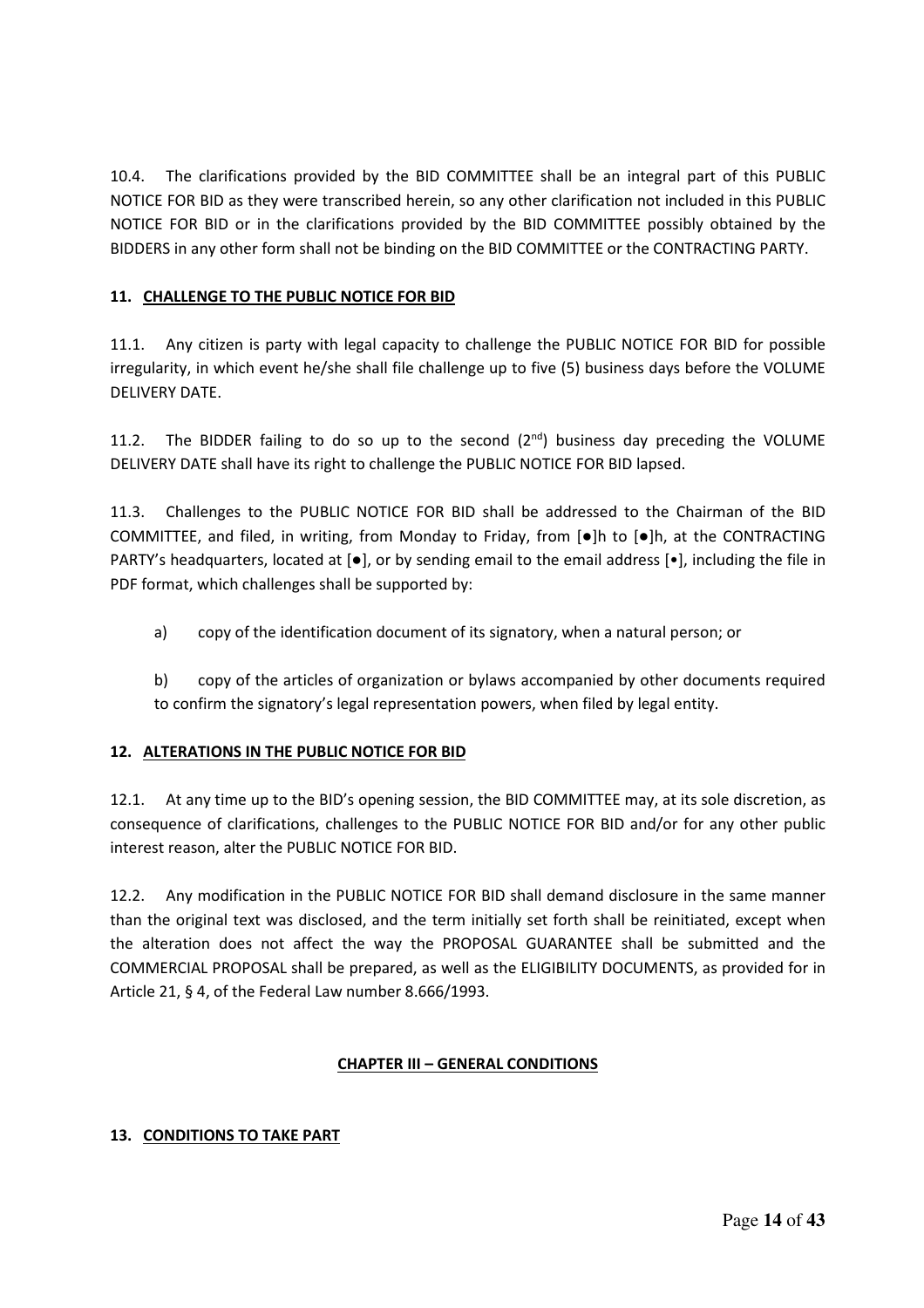13.1. Legal entities, domestic or foreign, acting independently or through consortium, fully meeting all terms and conditions of this PUBLIC NOTICE FOR BID, may take part in this BID.

13.2. For the purposes of this PUBLIC NOTICE FOR BID, the following may also take part in this BID:

a) foundations or funds the object of which, according to own regulation and corresponding applicable laws, allows them to conduct the activities provided for in the AGREEMENT;

b) complementary pension entities;

c) Private Equity Investment Funds ("FIPs"); and

d) trusts and private equity funds organized under their governing law, in compliance with the terms of its charters and organization documents, and under the law of their jurisdiction.

13.3. The following persons may not take part in this BID, whether independently or through consortium:

a) persons declared unfit for bidding or enter into agreement with the Federal Public Administration and that of the States and Municipalities in reason of administrative act issued by the Government Authority.

b) persons having their right to take part in bids stayed or prevented from entering into agreements with the Public Administration of the STATE;

c) persons under intervention by the Office for Complementary Pension of the Ministry for Social Security;

d) persons the director(s) or legal representative(s) of which is (are) or has (have) been, within the one hundred and eighty (180) days preceding the date when the PUBLIC NOTICE FOR BID was published, civil servant(s) holding office(s) or having job(s) in bodies or entities acting as contracting parties or responsible for the BID, or public agent(s) prevented from entering into agreements with the Direct and Indirect Public Administration of the STATE for prohibition in the Constitution or the laws;

e) Persons sentenced, by sentence transited *in rem judicatam*, to right restriction penalty for the perpetration of crimes against the environment, as provided for in Article 10 of the Federal Law number 9.605/1998;

f) Persons being AFFILIATES of another BIDDER;

g) Persons, whether independently or in consortium (including its affiliates, subsidiaries, holding companies or other company under common control), participating through more than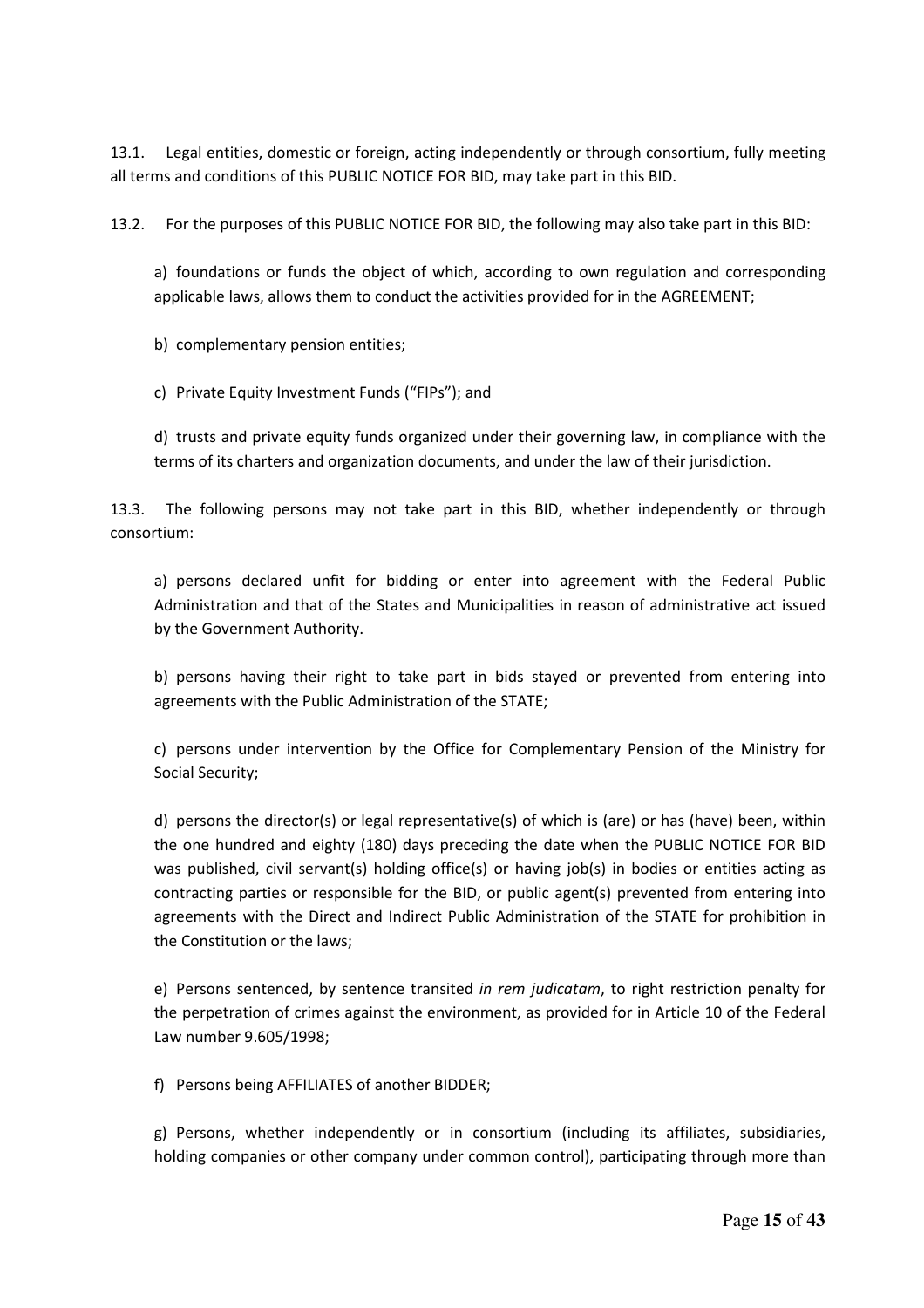one consortium or in any manner resulting in more than one proposal by said BIDDER and/or economic group in the BID;

h) Persons forbidden from entering into agreements with the Public Administration by operation of condemning sentence transited *in rem judicatam* for misconduct in office under the Federal Law number 8.429/1992;

i) Persons prohibited, for decision in force by the Plenary Session of the Administrative Council for Economic Defense ("CADE"), from taking part in bids caused by the Federal, State, Municipal Direct and Indirect Public Administration, for breach of the economic order under Article 38, subsection II, of the Federal Law number 12.529/2011.

13.4. Natural persons and legal entities that took part in the preparation of the technical studies supporting this BID may not take part in this BID, directly or not, independently or through CONSORTIUM.

13.4.1. For the purposes of the provisions in this Article, indirect participation is considered when there is any technical, commercial, economic, financial, or labor relationship between the natural persons or legal entities that took part in the preparation of the technical studies that supported this BID and any of the BIDDERS, which relationship has as scope the conduction of activities intended to the BIDDER's participation in this BID.

#### **14. ACCEPTANCE OF THE PUBLIC NOTICE FOR BID'S TERMS**

14.1. The participation in the BID implies full and unconditional acceptance of all terms and requirements in this PUBLIC NOTICE FOR BID, so later allegations of unawareness of or disagreement with its conditions, as well as with the relevant regulatory rules, are hereby prohibited.

14.2. Possible deficiencies when meeting the requisites and requirements for submission of the PROPOSAL GUARANTEE, the COMMERCIAL PROPOSAL, and the ELIGIBILITY DOCUMENTS, shall be a BIDDERS' sole liability.

14.3. The PROPOSAL GUARANTEE, the COMMERCIAL PROPOSAL, and the ELIGIBILITY DOCUMENTS not meeting the requisites set forth in this PUBLIC NOTICE FOR BID shall cause the BIDDERS' ineligibility or disqualification, as the case may be.

#### **15. TECHNICAL VISIT**

15.1. BIDDERS willing to do so may pay technical visits they deem required to the existing installations connected with the SERVICES.

15.2. The purpose of the technical visit shall be to allow BIDDERS to conduct, at their own expenses and liability, proper assessment of the nature and dimension of works, materials, and equipment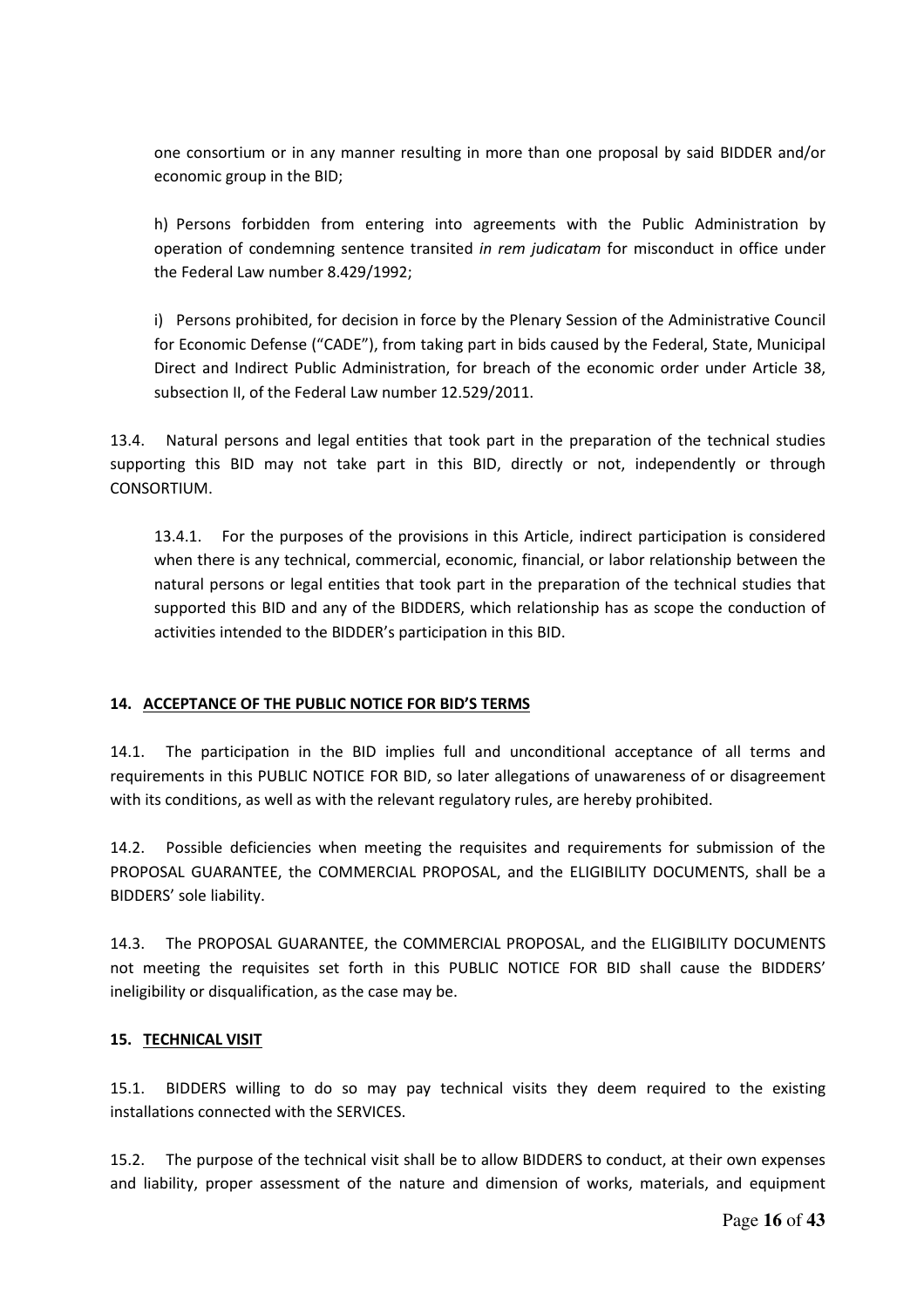required for providing the SERVICES, and for the obtainment of any other data judged required thereby for their proposals' preparation.

15.3. The BIDDER shall express its interest in the technical visit, which shall be in the company of a CONTRACTING PARTY's representative, upon prior appointment up to the fifth (15th) business day before the VOLUME DELIVERY DATE, through written notice to be sent to the email  $\lceil \bullet \rceil$ , informing which installations it is interested in visiting.

15.3.1. Technical visits shall be paid up to the second  $(2^{nd})$  business day before the VOLUME DELIVERY DATE.

15.3.2. The BIDDER may designate up to four (4) representatives for the technical visits.

15.4. The technical visit is not condition required for taking part in this BID, however, the BID COMMITTEE shall consider that the COMMERCIAL PROPOSALS submitted have been prepared with full knowledge of the CONCESSION AREA, so the WINNING BIDDER may not, in any hypothesis whatsoever, request changes in prices, terms or conditions of the AGREEMENT, or allege any loss or claim any benefit by invoking insufficiency of data or information on the object of the BID.

#### **16. BIDDERS' COST**

16.1. Any and all expenses and/or costs incurred by the BIDDERS in reason of this BID shall be borne at its expenses, and at its sole liability and risk, so the CONTRACTING PARTY shall be released from any liability or refund, regardless of the result of the BID.

#### **17. ACCREDITED REPRESENTATIVES**

17.1. Each BIDDER may have no less than one (1) and no more than two (2) Accredited Representatives, who shall be in possession of official document with picture at the BID's public sessions.

17.2. For confirming the representation powers of the Accredited Representative(s), the following documents shall be submitted in envelope other than the VOLUMES, at the beginning of the opening session:

17.2.1. in the case of Brazilian legal entities, power of attorney confirming powers to perform, in the name of the BIDDER, all acts connected with the BID, according to the form included in EXHIBIT II – LETTERS AND REPRESENTATIONS FORM, accompanied by documents confirming the powers of the grantor(s) (according to the latest amended filed with the relevant board of trade or register office), with Simplified Certificate issued by the Board of Trade of the BIDDER's judicial district;

17.2.2. in the case of foreign legal entities, power of attorney granted to legal representative living and domiciled in Brazil, confirming powers to perform, in the name of the BIDDER, all acts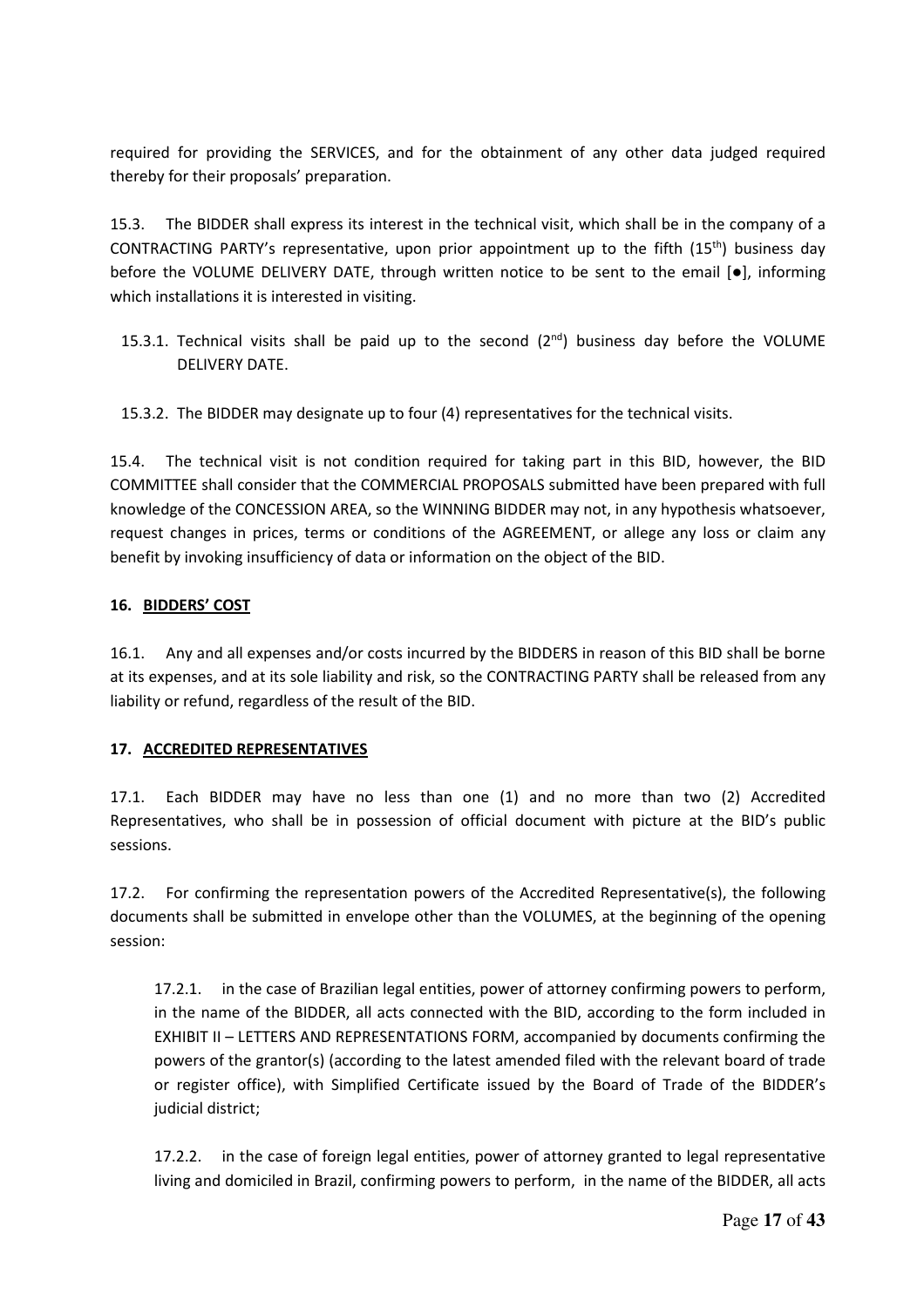connected with the BID, with express powers to receive summons and to represent the BIDDER before administrative tribunals and judicial courts, and to enter into settlements and waive rights and, as the case may be, delegation of proper powers to the Accredited Representative(s), according to form included in EXHIBIT II - LETTERS AND REPRESENTATIONS FORM, supported by documents confirming the grantors' powers, with signature(s) duly certified by notary public or other entity, according to the laws applicable to the documents, which shall be legalized by Brazilian consular service of the country of origin, duly translated to the Brazilian Portuguese by sworn translator, and registered with Registry of Deeds and Documents (pursuant to last amendment filed with the relevant board of trade or register office or comparable requirement of the country of origin), provided, however, that the rules of the Decree number 8.660, of January 29, 2016 (which enacts the Hague Convention Abolishing the Requirement of Legalization for Foreign Public Documents) are complied with; and

17.2.3. in the event of CONSORTIUM, power of attorney granted by the leading legal entity, according to items 17.2.1 and 17.2.2 above, as the case may be, which shall be accompanied by (i) appointment of the leading company as the one responsible for the acts performed by the Consortium to the STATE and other bodies involved in the bid, (ii) powers of attorney granted by the consortium members to the leading legal entity, also according to the form included in EXHIBIT II – LETTERS AND REPRESENTATIONS FORM, as the case may be, (iii) documents confirming the powers of all grantors, according to items 17.2.1 and 17.2.2 above, as the case may be, and (iv) Commitment to Organize SPE, subscribed by the consortium members, confirming the powers of all signatories, pursuant to form in EXHIBIT II – LETTERS AND REPRESENTATIONS FORM.

17.3. The documents for confirming the representation powers of the Accredited Representative(s) listed above shall be submitted for ACCREDITATION to the BID COMMITTEE on the same day, place, and time designated for the beginning of the public session for the opening of the VOLUMES, under the B3 PROCEDURE MANUAL.

17.4. The Accredited Representative(s) shall not be allowed to intervene or perform acts with B3 during the COMMERCIAL PROPOSALS' opening step and classification, except with the BID COMMITTEE, since such representation shall be solely made by the ACCREDITED PLAYERS.

17.5. Each Accredited Representative may only represent a single BIDDER.

#### **18. ACCREDITED PLAYERS**

18.1. Bidders shall be obligatorily represented by ACCREDITED PLAYERS, as provided for in this item.

18.2. The agency agreement to be entered into by and between the ACCREDITED PLAYER and the BIDDER, which shall have the minimum contents specified in EXHIBIT V - B3 PROCEDURE MANUAL, shall be provided along with the documents mentioned in item 17 of this PUBLIC NOTICE FOR BID, according to the provisions set forth in EXHIBIT V – B3 PROCEDURE MANUAL.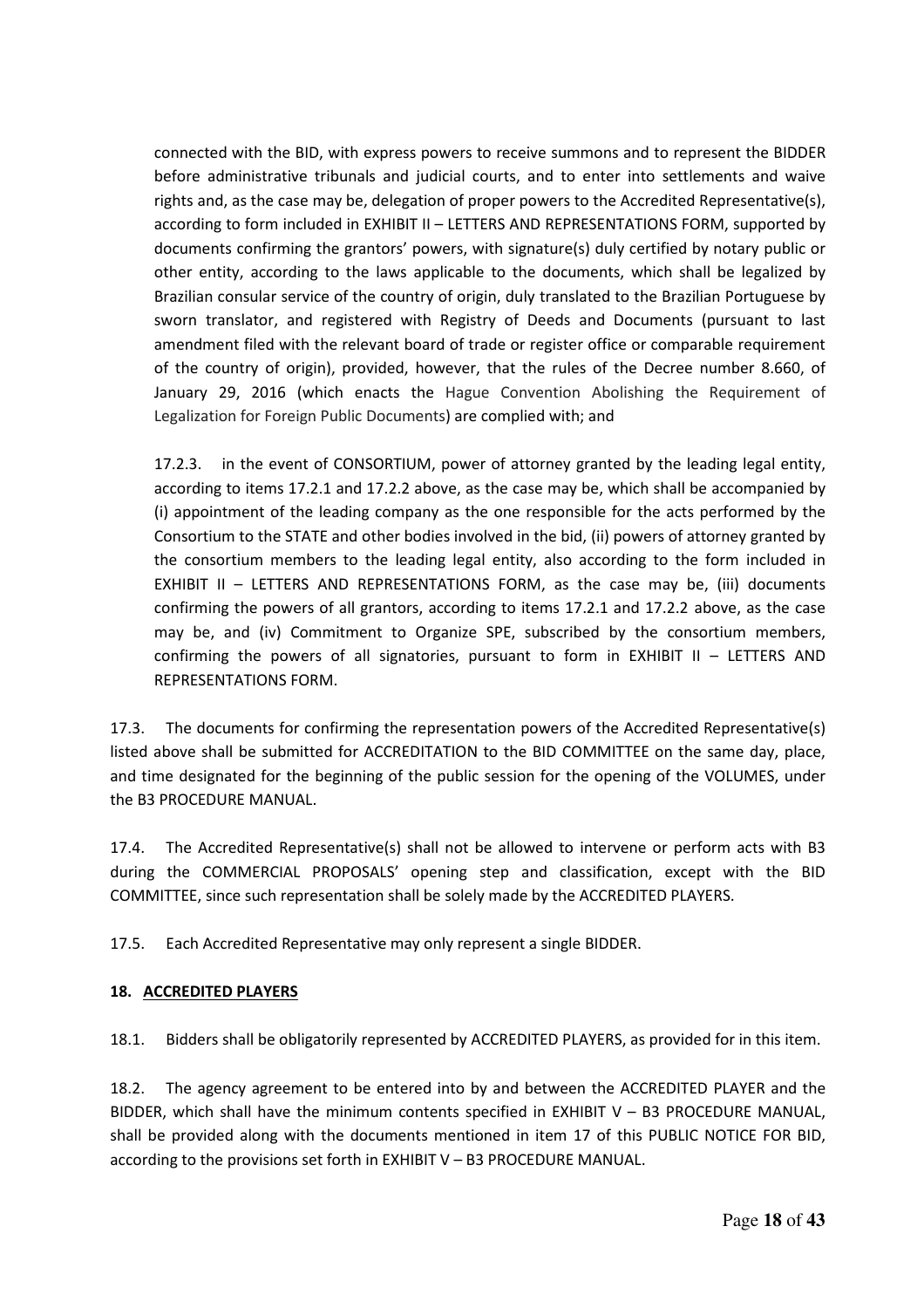18.3. The ACCREDITED PLAYERS shall represent the BIDDERS before B3 upon delivery of all documents requested in this PUBLIC NOTICE FOR BID, in compliance with the contents of each VOLUME.

18.4. Each ACCREDITED PLAYER may only represent a single BIDDER, and each BIDDER may only be represented and take part in the BID through a single ACCREDITED PLAYER.

#### **CHAPTER IV – PROPOSAL GUARANTEE, COMMERCIAL PROPOSAL, AND ELIGIBILITY DOCUMENTS**

#### **19. GENERAL RULES FOR SUBMITTING DOCUMENTATION**

19.1. The VOLUMES shall be provided as detailed below.

19.2. Inside each VOLUME, there shall be a digital medium (pen drive) for each counterpart, containing the exact copy of all documentation provided in the respective physical case, in noneditable PDF format file.

19.3. Each VOLUME's documentation shall be provided as (i) one original or certified copy, except for the PROPOSAL GUARANTEE, which shall be provided in its original form, as well as the performance bonds or bank guarantee with digital certification; and (ii) a second copy, as simple reprographic copy, provided that each counterpart shall be separately bound, duly initialed and sequentially number, further to include, at the beginning, a table of contents and their corresponding pages and, at the end, a closing sheet, so as to reflect the exact number of pages, with no amendments, erasures, implied senses or qualifications allowed.

19.4. Without prejudice to the signatures to be included in specific fields, according to the forms provided in this PUBLIC NOTICE FOR BID, all pages of the VOLUMES shall be duly initialed, always by the BIDDER's legal representative.

19.5. All documents provided in this BID shall be in Brazilian Portuguese language, except as for technical current use expressions, typed and legibly printed.

19.5.1. Documents including handwritten contents, except for official and public documents originally provided in that manner, shall be deemed with erasures.

19.5.2. Documents having foreign origin provided in other languages shall be certified by the notary public of the Country of origin, certified by the Brazil's General Consulate for the Country of origin, and accompanied by sworn translation to the Brazilian Portuguese language prepared by sworn translator registered with any of the Boards of Trade in Brazil, as provided for in the Federal District number 8.660, of January 29, 2016, which enacts the Hague Convention Abolishing the Requirement of Legalization for Foreign Public Documents, as the case may be. Powers of attorney having foreign origin shall, accompanied by the respective sworn translations, be registered with the Registry of Deeds and Documents.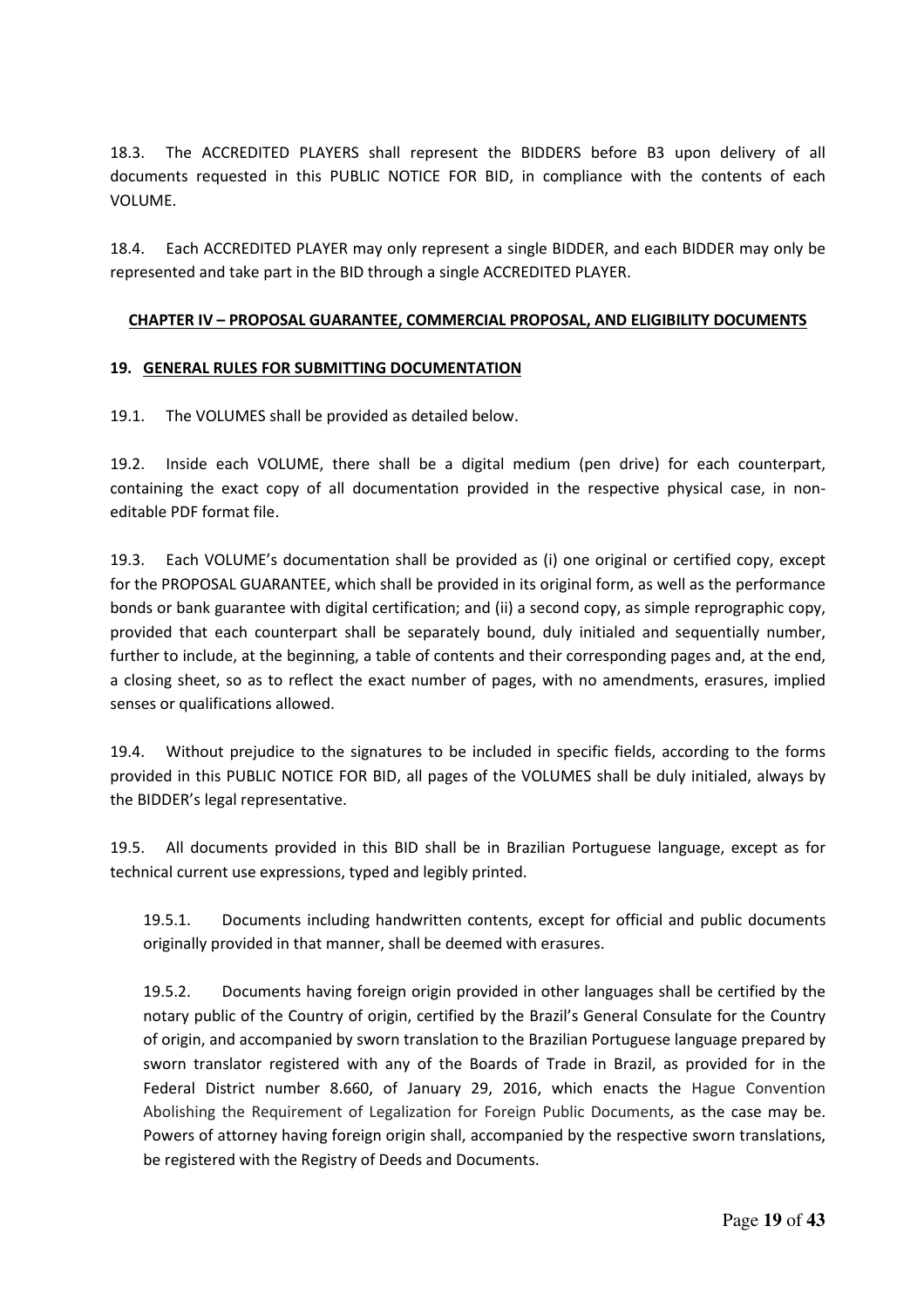19.6. Only and solely the documents required in this PUBLIC NOTICE FOR BID shall be provided, avoiding duplicity or inclusion of unessential or unrequested documents.

19.7. The later inclusion of document or information that should have been originally included in the VOLUMES is hereby prohibited, without prejudice to the exercise of the BID COMMITTEE's legal prerogative to cause diligence intended to clarify or complement supporting documentation for the process, as provided for in item 9.2 of this PUBLIC NOTICE FOR BID.

19.8. The VOLUME 1, VOLUME 2 and VOLUME 3 shall be delivered, on the VOLUME RECEIPT DATE, at B3, located at [●], in the Municipality of São Paulo, State of São Paulo, through representative of the ACCREDITED PLAYERS, as provided for in EXHIBIT V – B3 PROCEDURE MANUAL.

19.9. The VOLUMES shall be delivered on separate, opaque, closed envelopes with initials on its top flap, and each envelope shall include the following on its face:

VOLUME 1 – PROPOSAL GUARANTEE Public Bidding no. [•] **–** [•] – Concession of public water supply and sewerage services of [•] BIDDER's corporate name or designation ACCREDITED PLAYER's corporate name or designation

VOLUME 2 – COMMERCIAL PROPOSAL Public Bidding no.  $[\bullet] - [\bullet]$  – Concession of public water supply and sewerage services of  $[\bullet]$ BIDDER's corporate name or designation ACCREDITED PLAYER's corporate name or designation

VOLUME 3 – ELIGIBILITY DOCUMENTS

Public Bidding no.  $[\bullet] - [\bullet]$  – Concession of public water supply and sewerage services of BIDDER's corporate name or designation ACCREDITED PLAYER's corporate name or designation

19.10. When delivering the VOLUMES, the BIDDERS express full knowledge that:

19.10.1. they answer for the truth and accuracy of the information included in the documents submitted thereby;

19.10.2. they authorize the BID COMMITTEE to conduct, at any phase of the BID, the diligences it sees fit for clarifying and complementing supporting documentation for the process, so the later inclusion of document or information that should be originally included in the envelopes is hereby prohibited; and

19.10.3. they know the conditions and other installations existing in the CONCESSION AREA, as well as the characteristics of the SERVICES subject matter of the CONCESSION.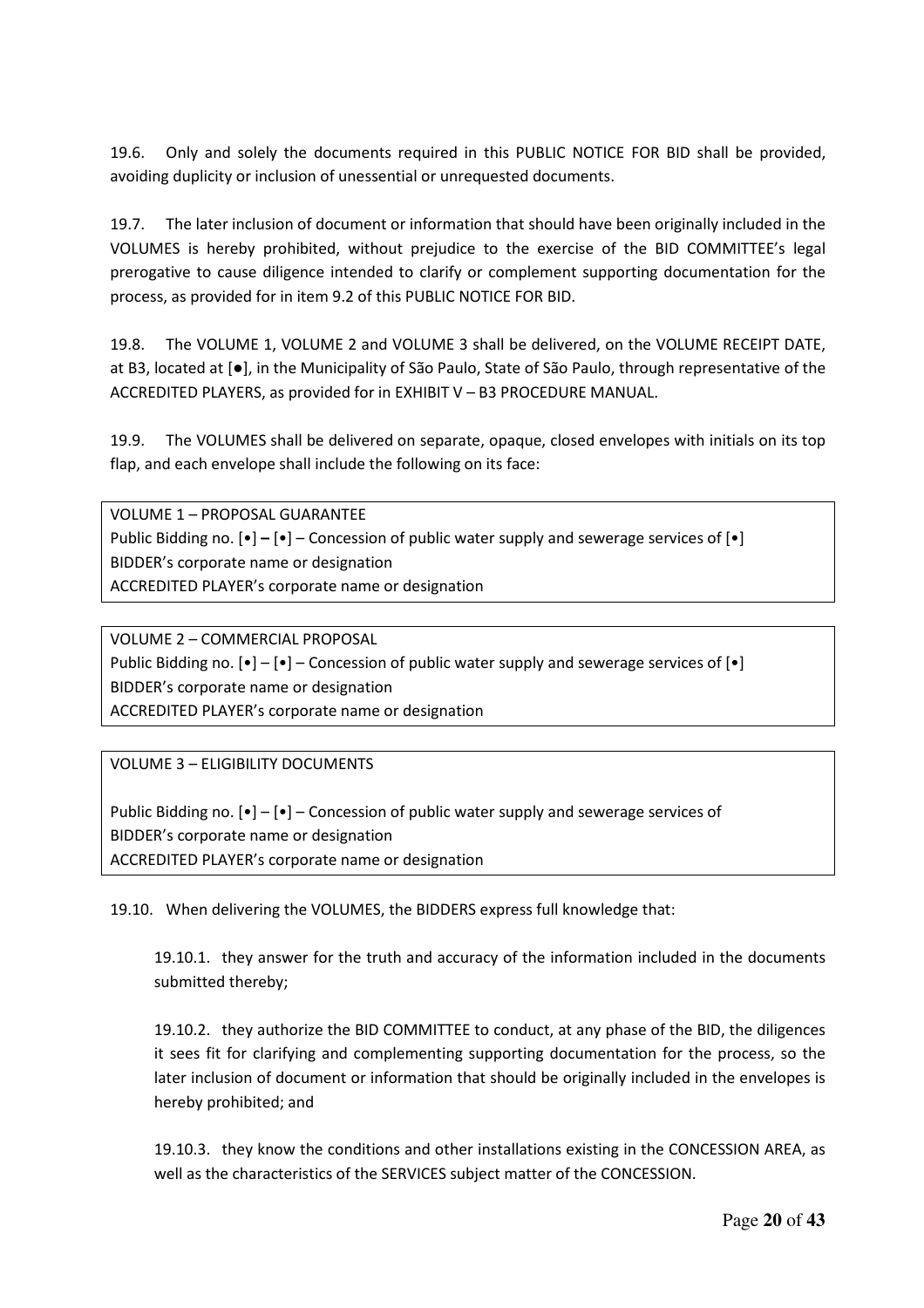19.11. In the event of divergence between the rules included in EXHIBIT V– B3 PROCEDURE MANUAL and this PUBLIC NOTICE FOR BID, the rules included in this PUBLIC NOTICE FOR BID supersede.

19.12. Further to the proposal guarantee documents informed in item 20, the BIDDER shall, inside VOLUME 1, provide the statements set out below, according to form included in EXHIBIT II – LETTERS AND REPRESENTATIONS FORM of this PUBLIC NOTICE FOR BID:

19.12.1. Statement of independent preparation of proposal; and

19.12.2. Statement knowledge of tie criteria provided for in Article 45, § 2, and Article 3, § 2, of the Law no. 8.666/93.

19.13. Should the BIDDER become the winner from the application of the legal prerogatives referred to in item 19.12.2, it shall give evidence thereof by delivering documents, one copy only, for analysis by the BID COMMITTEE, in term to be established thereby.

#### **20. PROPOSAL GUARANTEE**

20.1. Each BIDDER shall, for covering the liabilities provided for in this PUBLIC NOTICE FOR BID, and under Article 31, subsection III, of the Federal Law number 8.666/1993, provide PROPOSAL GUARANTEE in the amount of R\$ 21,508,642.01 (twenty-one million, five hundred and eight thousand, six hundred and forty-two Brazilian *Reais* and one cent).

20.2. The PROPOSAL GUARANTEE may be provided in any of the following modalities:

- 20.2.1. Cash bond, in the Country's currency;
- 20.2.2. Bond in treasury bonds, under item 20.5;
- 20.2.3. Performance bond, under item 20.6; or
- 20.2.4. Bank guarantee, under item 20.7.

20.3. The PROPOSAL GUARANTEE shall, in the modality chosen by the BIDDER, be obligatorily submitted in its original physical form or in electronic form with digital certification, and shall be delivered to the BID COMMITTEE in the VOLUME 1, on the VOLUME DELIVERY DATE.

20.4. Only instruments, assets and funds available on the VOLUME DELIVERY DATE shall be accepted.

20.5. When the PROPOSAL GUARANTEE is provided in the form of treasury bonds, only the Prefixed National Treasury Bills ("LTN"), Selic-Indexed Treasury Financial Bills ("LFT"), IPCA-Indexed National Treasury Notes – B Series - Principal ("NTN-B Principal"), IPCA-Indexed + Semiannual Coupon National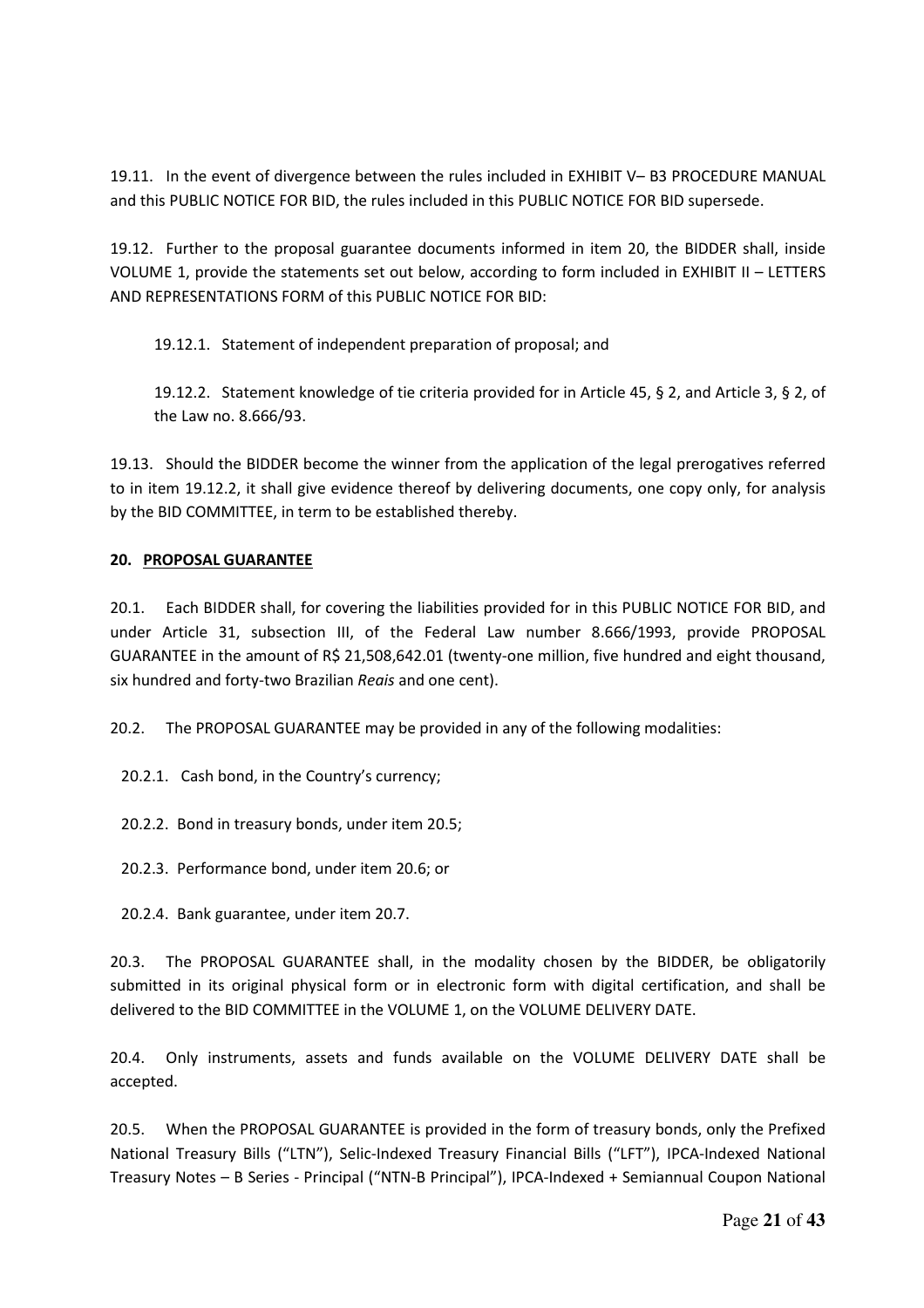Treasury Notes – B Series ("NTN-B"), Brazilian National Treasury Notes – C Series ("NTN-C"), or the Prefixed Semiannual Coupon National Treasury Notes – F Series ("NTN-F") shall be accepted, which shall be issued on the book-entry form upon registration in centralized system for settlement and custody authorized by Banco Central do Brasil and assessed by its economic values, as established by the Ministry of Economy.

20.5.1. Security bonds shall be frozen according to the operating routines provided for in EXHIBIT V – B3 PROCEDURE MANUAL.

20.6. When the PROPOSAL GUARANTEE is provided as performance bond, it shall be issued by insurance company registered with the Superintendency of Private Insurance ("SUSEP"), and come into force one (1) day before the VOLUME RECEIPT DATE, in order to contemplate the 24 h of such date and meet the provisions in item 20.2 of the SUSEP Circular Letter no. 477/13, and to comply with the conditions in EXHIBIT II – LETTERS AND REPRESENTATIONS FORM to this PUBLIC NOTICE FOR BID.

20.7. In the case of bank guarantee, in the exact form included in EXHIBIT II – LETTERS AND REPRESENTATIONS FORM to this PUBLIC NOTICE FOR BID, it shall include specific clause of waiver, by the guarantor, of the benefit of order referred to in Article 827 of the Civil Code, which is binding thereon along with the BIDDER, in compliance with the provisions in Articles 835 and 838 of the Civil Code, which shall be provided in the exact form included in EXHIBIT II – LETTERS AND REPRESENTATIONS FORM to this PUBLIC NOTICE FOR BID, further to be issued by bank ranked between the first and second risk rate, that is, between A and B in the long term risk rating of, at least, one of the risk rating agencies among Fitch Ratings, Moody's or Standard & Poors.

20.8. The PROPOSAL GUARANTEE shall remain effective for no less than one hundred and eighty (180) days from the day before the VOLUME DELIVERY DATE, so the BIDDER shall evidence, when so required and pursuant to the PUBLIC NOTICE FOR BID, its renewal for equal period to the BID COMMITTEE up to ten (10) business days before the expiration of such term.

20.8.1. In the event that the BIDDER is incapable to evidence the renewal of the PROPOSAL GUARANTEE within the term set forth in item 20.8, it shall be given notice by the BID COMMITTEE to do so within a five (5)-day term from the receipt of the notice, subject to be disqualified in the BID and prevented from extending the effectiveness of its COMMERCIAL PROPOSAL.

20.8.2. Should the renewal occur in period exceeding one (1) from its original issue, the PROPOSAL GUARANTEE shall be adjusted according to the variation of the Comprehensive Consumer Price Index ("IPCA") published by Brazilian Institute of Geography and Statistics ("IBGE"), between the month preceding the date for the envelopes' receipt and the month immediately before the renewal.

20.9. In the event that BIDDER takes part individually, then the PROPOSAL GUARANTEE shall be provided in its own name. In the event of CONSORTIUM, the PROPOSAL GUARANTEE may be provided by one or more CONSORTIUM MEMBERS, in different modalities, provided that the total reaches the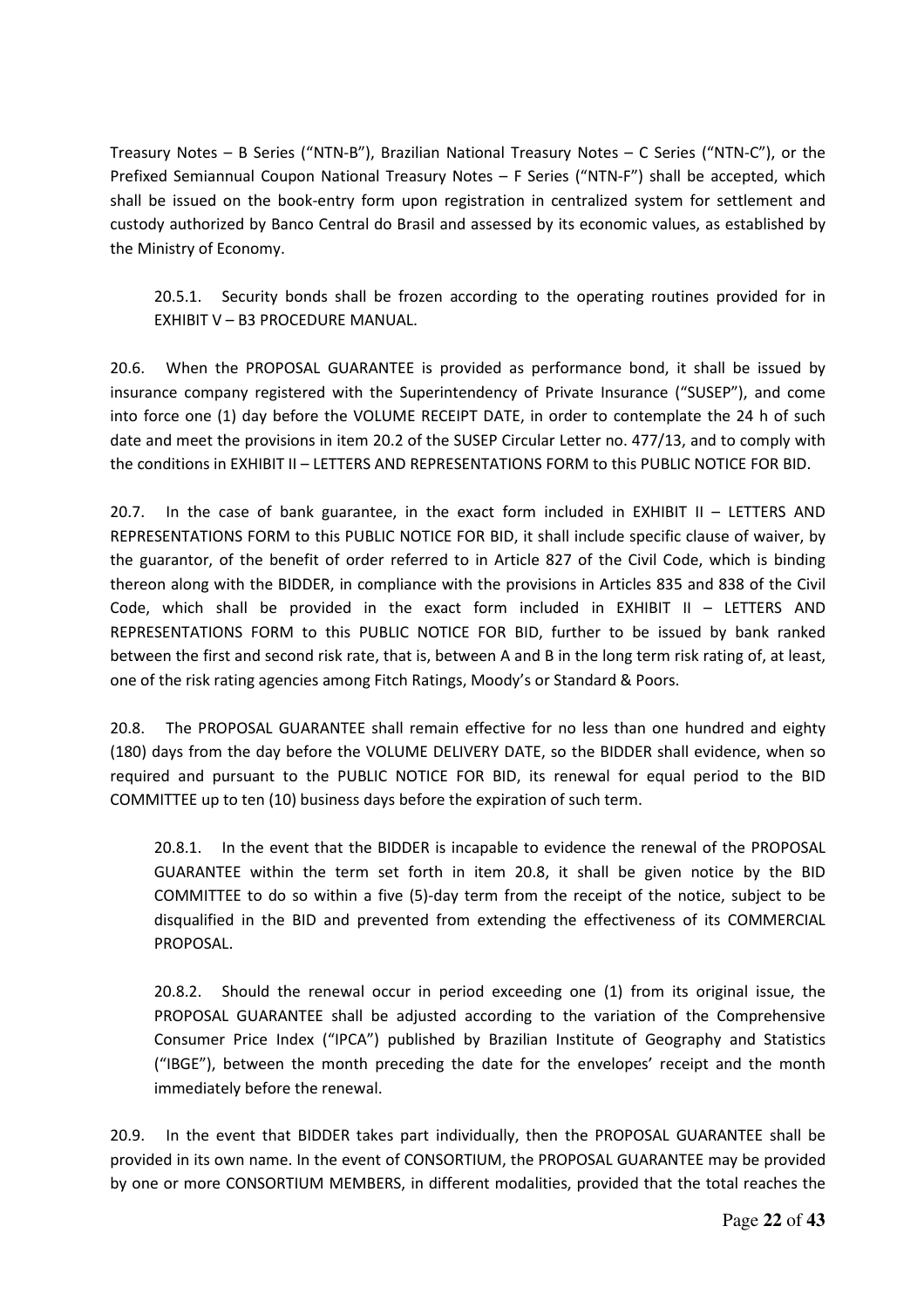amount established and provided also that it includes the name of the CONSORTIUM, information on the CONSORTIUM MEMBERS and the leader (corporate name and Brazilian National Directory for Legal Entities), with their interest percentages.

20.10. Except as provided for in items 9.2.1, 9.2.2 and 9.2.3 of the PUBLIC NOTICE FOR BID and hypotheses of actuation by the BIDDER in good faith, in the event that it gives rise to one of the hypotheses set out below, provided that malice aforethought by the BIDDER is identified, it shall, provided that right to contest and full defense are assured, be applied fine corresponding to the whole amount of the PROPOSAL GUARANTEE, which shall be enforced for purposes of receiving the aforementioned fine:

20.10.1. if the BIDDER removes its COMMERCIAL PROPOSAL during its effectiveness term;

20.10.2. if the BIDDER refuses to execute the AGREEMENT;

20.10.3. if BIDDER declared winner fail to meet the requirements for execution of the AGREEMENT within the terms set forth in this PUBLIC NOTICE FOR BID, unless for justified reason accepted by the BID COMMITTEE;

20.10.4. if the WINNING BIDDER performs acts intended to frustrate the bidding procedure's objectives; and

20.10.5. if the WINNING BIDDER fails to renew the PROPOSAL GUARANTEE in the term set forth in subclause 20.8.

20.11. Any modification in the terms and conditions of the PROPOSAL GUARANTEE after its submission, without the CONTRACTING PARTY's prior consent, is hereby prohibited.

20.11.1. The BID COMMITTEE may request complementation or substitution of the PROPOSAL GUARANTEE in hypotheses of loss of financial value or alteration of its quality.

20.12. The PROPOSAL GUARANTEE may not include disclaimer clause for the liabilities incurred by the BIDDER as regards its participation in the BID, under the PUBLIC NOTICE FOR BID.

20.13. The PROPOSAL GUARANTEE provided by the BIDDERS shall be released, as the case may be, upon fifteen (15) days from (i) the publishing of the term sheet for the AGREEMENT; (ii) the publishing of the decision that judged the BIDDER ineligible or disqualified, provided that it has not filed appeal or it has been deemed definitely groundless; or (iii) the renewal or annulment of the BID, as the case may be.

20.14. Only representation documents from the issuer of the guarantees shall be provided inside VOLUME 1 if the record is out of date as provided for in EXHIBIT V – B3 PROCEDURE MANUAL.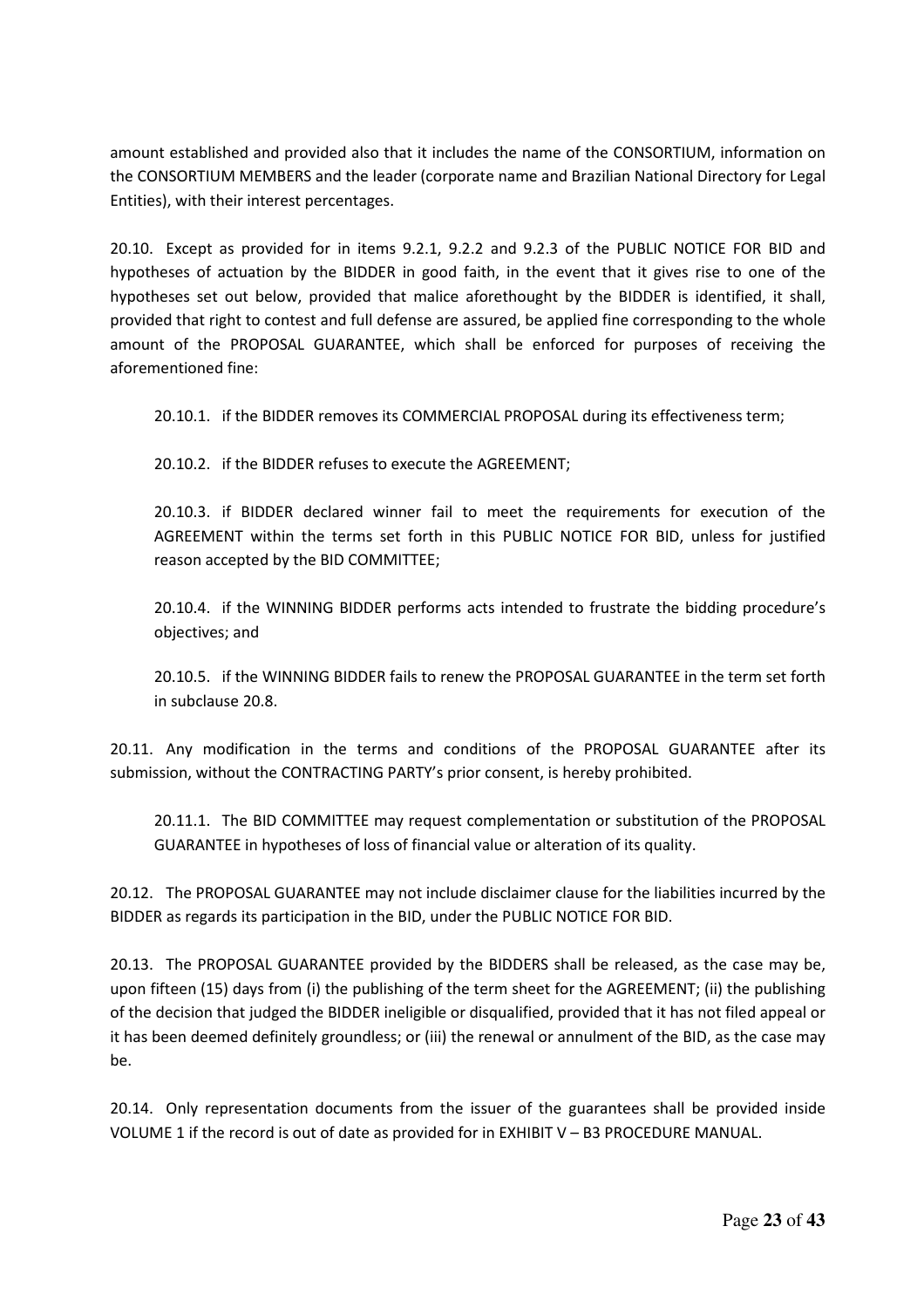20.15. The PROPOSAL GUARANTEE may be enforced for covering fines, penalties, and indemnifications possibly due by the BIDDERS to the CONTRACTING PARTY, by virtue of its participation in the BID, from the date when the PROPOSAL GUARANTEE is submitted to the term provided for in item 20.13, without prejudice to the application of other penalties and residual liability for amount extrapolating the PROPOSAL GUARANTEE.

#### **21. COMMERCIAL PROPOSAL**

21.1. Each BIDDER shall, at its own account and risk, conduct investigations, surveys and studies, and develop projects for allowing the submission of its COMMERCIAL PROPOSAL.

21.2. The COMMERCIAL PROPOSAL shall be submitted in VOLUME 2, in its original form, as a single copy, typed in clear and objective language, in the exact terms of the form included in EXHIBIT III – COMMERCIAL PROPOSAL FORM to this PUBLIC NOTICE FOR BID, without errors or erasures, and it shall be signed by person legally in charge of the BIDDER or person legally capable to do so in behalf thereof.

21.3. The COMMERCIAL PROPOSAL of the BIDDER shall contain information on the discount offered on the REFERENCE RATE amount under EXHIBIT V - REFERENCE RATE STRUCTURE.

21.4. In the event of divergence between the amounts expressed in numbers and their respective expression in full length, the latter shall prevail.

21.5. The expiration date for COMMERCIAL PROPOSALS shall be one hundred and eighty (180) days from the VOLUME DELIVERY DATE, and all its conditions shall be maintained during such period.

21.6. Possible business plan developed by the BIDDER for the SERVICE provision and preparation of its COMMERCIAL PROPOSAL may not be included in the COMMERCIAL PROPOSAL, subject to the BIDDER's disqualification and application of penalty in the amount of the PROPOSAL GUARANTEE, with its consequent enforcement.

21.7. Also for the preparation of the COMMERCIAL PROPOSAL:

21.7.1. all liabilities and risks imputed to the PUBLIC UTILITY by operation of the AGREEMENT and the EXHIBITS thereto shall be taken into consideration.

21.7.2. all costs concerning the compliance with the object of the AGREEMENT shall be comprised, including, but not limited to, amounts concerning charges and liabilities of the PUBLIC UTILITY with respect to tax, labor and social security laws, which shall be solely borne thereby; costs with its subcontractors, suppliers and others; costs with mobilization and demobilization in the installation of works and services to be performed; other direct or indirect costs charged on the performance of the services subject matter of the CONCESSION; cost for contracting insurances and guarantees, for compliance with the terms and others required to comply with the liabilities provided for in the AGREEMENT;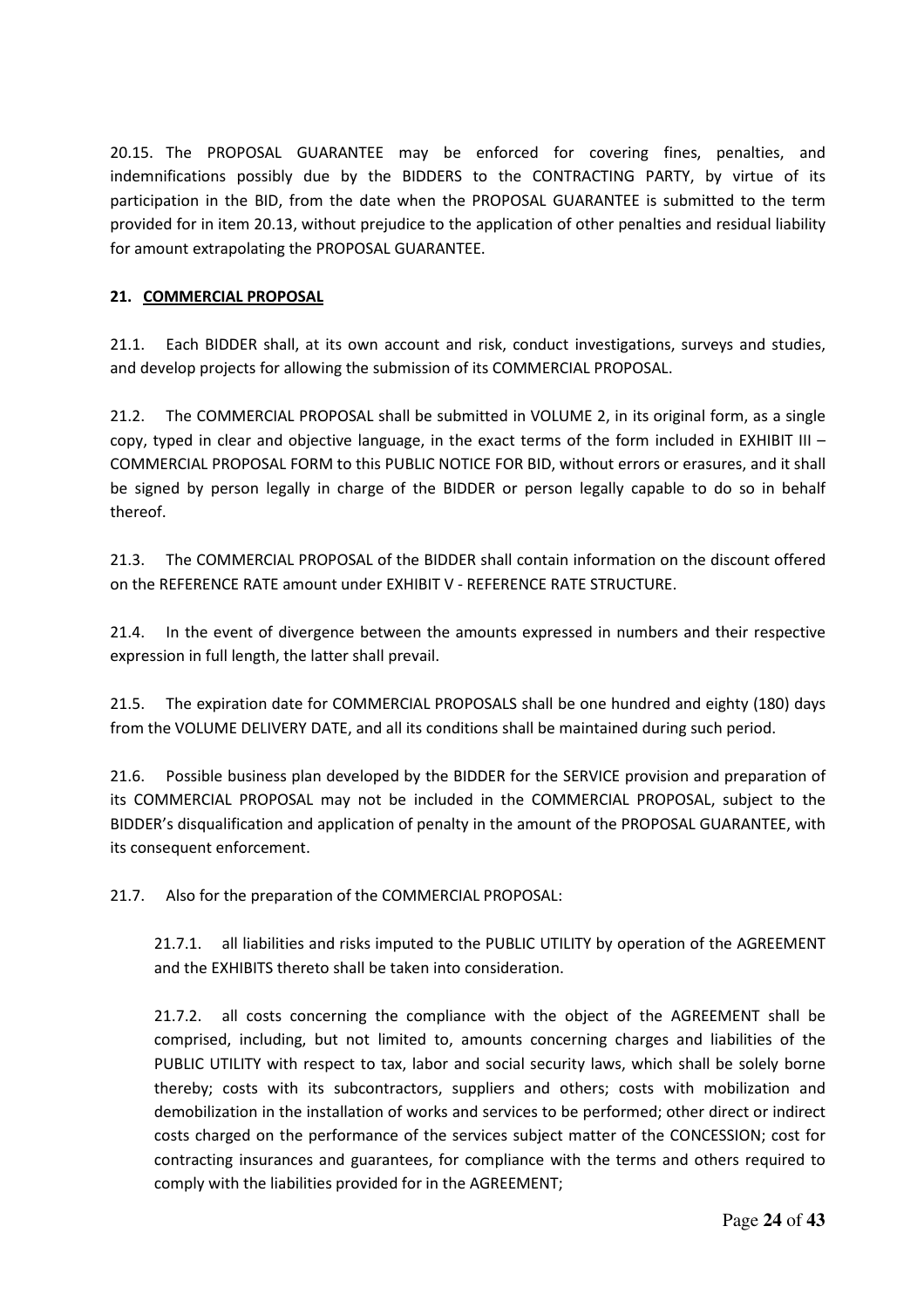21.7.3. no benefits or tax incentives that might be granted to the future PUBLIC UTILITY by the Federal Government, the STATE or Municipalities shall be considered during the CONCESSION term;

21.7.4. no other offers or advantages not provided for in this PUBLIC NOTICE FOR BID, in the AGREEMENT and in its respective EXHIBITS shall be taken into consideration, nor prices or advantages based on offers made by other BIDDERS.

#### **22. ELIGIBILITY DOCUMENTS**

#### *General provisions*

22.1. The BIDDERS are obliged to meet the demands concerning legal eligibility, tax and labor compliance, technical qualification, economic-financial qualification and compliance with the provisions in subsection XXXIII, of Article 7, of the Federal Constitution, as provided for in Article 27 of the Federal Law no. 8.666/1993 and in this PUBLIC NOTICE FOR BID.

22.2. Certificates required for the BIDDERS' eligibility, issued without informing the effectiveness term, shall be deemed effective for a ninety (90)-day term from the date of its issue.

22.3. Certificates obtained through the internet shall be accepted provided that they have been issued by official websites, and that the document informs the website where the information authenticity can be checked.

22.4. The BIDDER failing to submit any of the required documents or failing to meet any of the conditions concerning the eligibility, provided for in this PUBLIC NOTICE FOR BID shall be deemed ineligible.

#### *Legal Eligibility*

22.5. The legal eligibility shall be obtained through the submission of the following documents:

22.5.1. in the case of individual company, submission of the BIDDER's trade record;

22.5.2. in the case of private corporations, submission of current charters, bylaws or articles of organization of the BIDDER, accompanied by evidence of the managers then in charge or respective consolidation of the bylaws or articles of organization in force, with later amendments, if any, duly registered with the board of trade of its headquarters and, in the case of joint stock companies, accompanied by supporting documents for the election of the current executive board;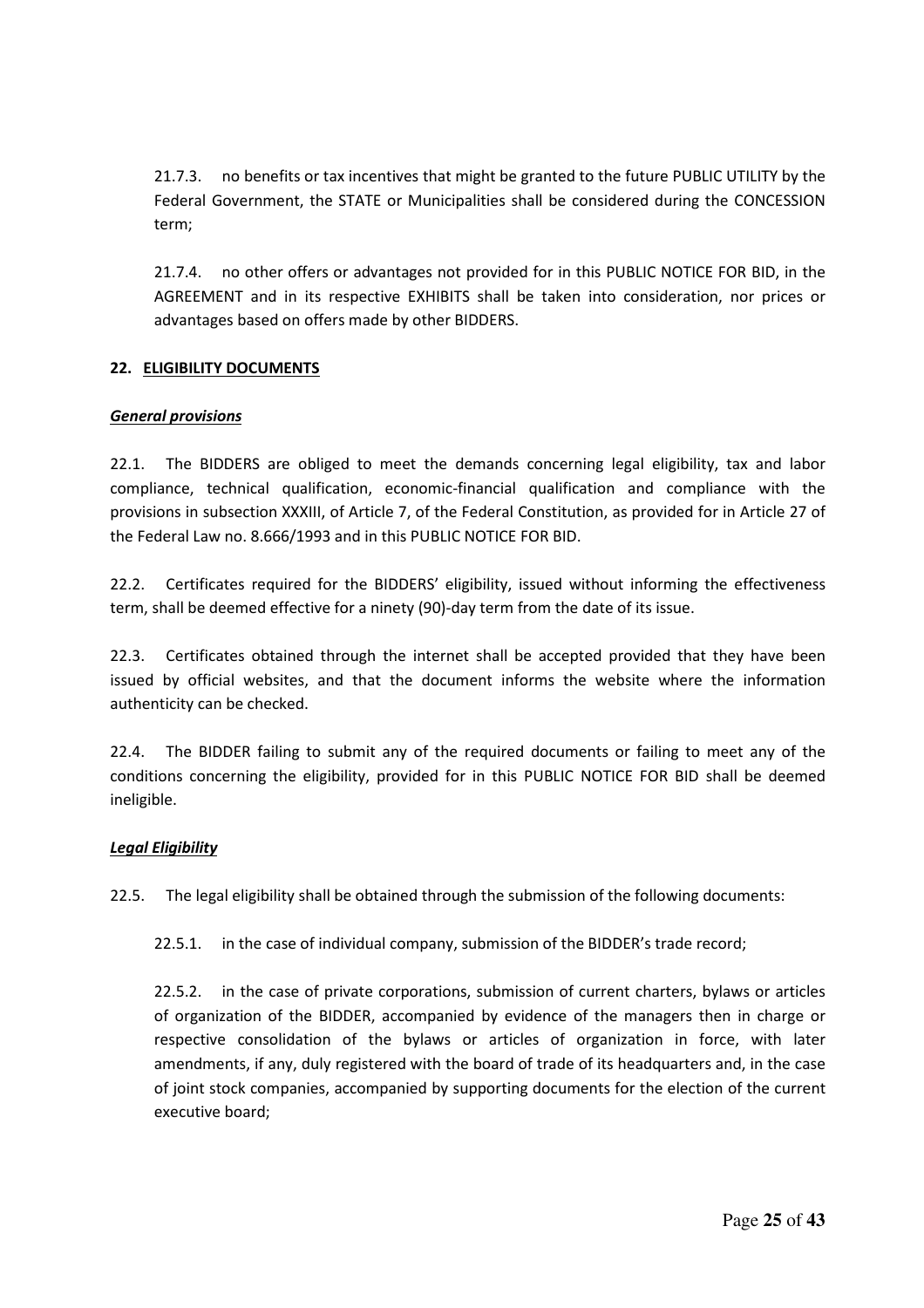22.5.3. in the case of simple associations, submission of registration of the BIDDER's charters and all its subsequent amendments in force, duly registered with the Civil Registry of Legal Entities, accompanied by document specifying the current executive board;

22.5.4. submission of authorization Decree and operation registration or authorization act issued by relevant body, in the event of foreign company or association operative in the Country.

22.6. When the BIDDER is a financial institution, it shall also submit evidence of authorization to operate as financial institution issued by Banco Central do Brasil (BACEN).

22.7. When the BIDDER is a complementary open-ended or close-ended private pension entity, it shall also submit express and specific authorization of organization and operation of complementary private pension entity granted by the relevant control body.

22.8. When the BIDDER is an investment fund, it shall also submit the following documents:

a) certificate of registration of the investment fund with the Brazilian Securities and Exchange Commission, created by the Federal Law no. 6.385/76;

b) charters with the latest amendment filed with relevant body;

c) regulation and alterations, if any, duly registered with the Registry of Deeds and Documents;

d) certificate of registration of the administrator and, if any, of manager of the investment fund with the Brazilian Securities and Exchange Commission;

e) evidence of election of the administrator's representatives;

f) evidence that the investment fund is duly authorized by its quotaholders to take part in the bidding procedure, through authorization arising out of the fund's investment policy described in its regulation, and that its administrator can represent it in all acts and for all purposes of the BID, taking, in behalf of the investment fund, all liabilities and rights arising out thereof;

g) evidence that the administrator and the fund are not under judicial liquidation proceeding, through certificate issued by the office(s) for the assignment of cases of its headquarters, or out-of-court liquidation, through certificate obtained through reference to the website of Banco Central do Brasil.

22.9. In the event of CONSORTIUM, the BIDDER shall submit the instrument of the consortium's organization or Commitment to Organize SPE, subscribed by the CONSORTIUM MEMBERS, according to item 23.2 of this PUBLIC NOTICE FOR BID.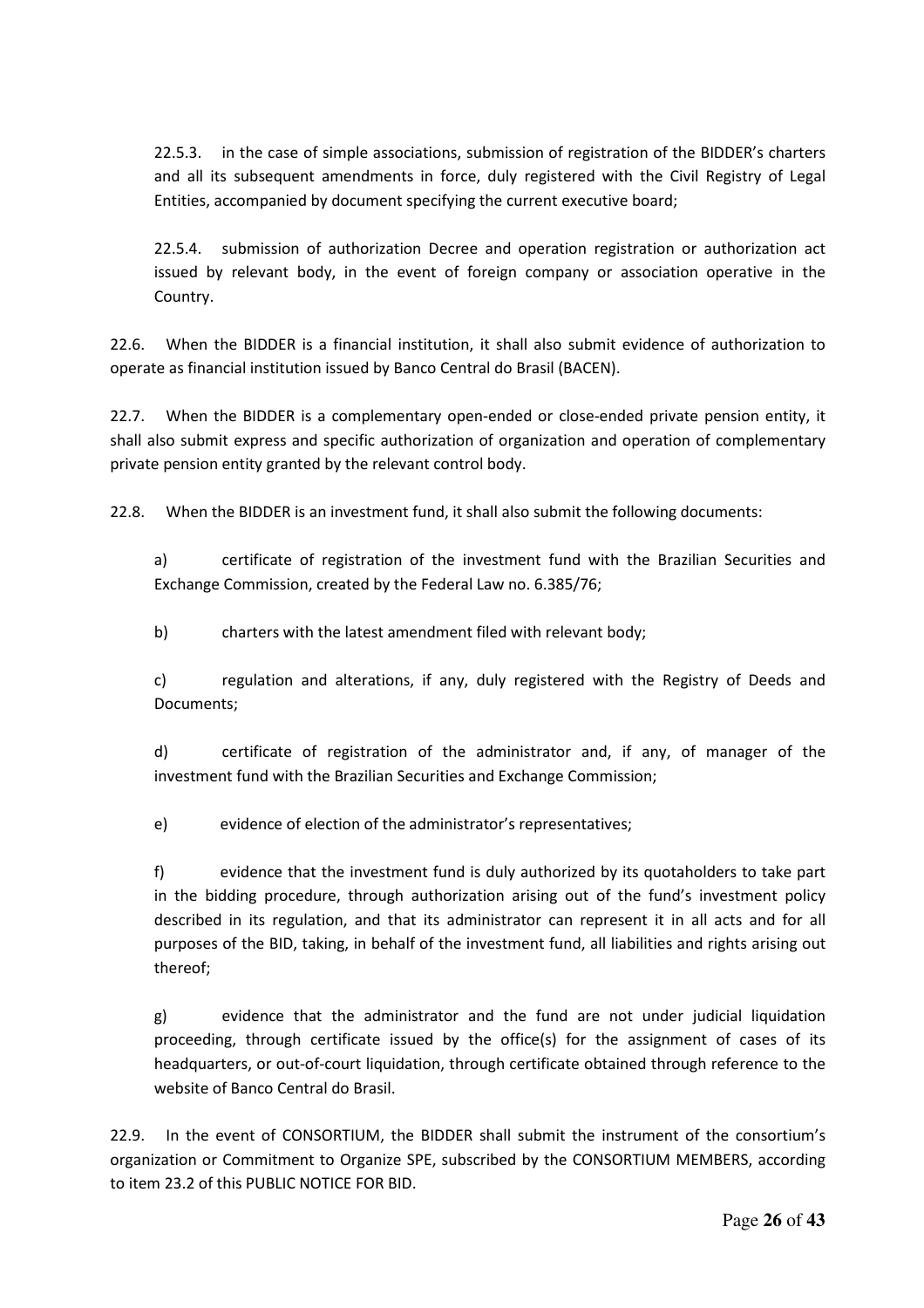#### *Economic-financial qualification*

22.10. The economic-financial qualification shall be obtained as follows:

22.10.1. In the event that the BIDDER is a private corporation, clearance certificate of petition for bankruptcy, receivership and out-of-court reorganization shall be submitted, which shall be issued by the judicial district's office for the assignment of cases (Civil Benches) where the company is headquartered, with date not exceeding ninety (90) days before the date of public session.

22.10.1.1. The BIDDERS shall submit, along with the clearance certificates required, statement issued by the courthouse of its headquarters informing which Notary's or Register Offices control the assignment of cases for bankruptcies and receiverships.

22.10.1.2. In the event that the certificate submitted is a liability one for receivership, confirmation of the approval of the receivership plan shall be required, duly approved and homologated by the relevant court.

22.10.2. When the BIDDER is a complementary open-ended or close-ended private pension entity, it shall further provide statement that the plans and benefits administered thereby are not under liquidation or intervention by the Superintendence of Private Insurance ("SUSEP") of the Ministry of Finance or the Brazilian National Superintendence for Complementary Pension Plans ("PREVIC") of the Ministry for Social Security;

22.10.3. When the BIDDER is an investment fund, it shall further provide clearance certificate or liability certificate with clearance effects for bankruptcy of the administrator and manager of the fund issued by the office(s) for the assignment of cases of the headquarters thereof, with date not to exceed ninety (90) days before the date of the BID's opening session.

22.10.4. The BIDDER and, in the event of CONSORTIUM, each of its members shall, in the proportion of their interest in the CONSORTIUM, represent that it owns or is able to obtain sufficient financial funds, such as financings, for complying with the liabilities to contribute with own and third parties' funds required to accomplish the object of this Concession, under EXHIBIT II – LETTERS AND REPRESENTATIONS FORM.

#### *Technical qualification*

22.11. The technical qualification shall be confirmed through:

22.11.1. Certificate issued by private or government-owned company or financing agreement duly executed confirming that the BIDDER or its AFFILIATE has raised R\$ 200,000,000.00 (two hundred million Brazilian *Reais*) for infrastructure ventures in any sector, for compliance with the financial liabilities assumed.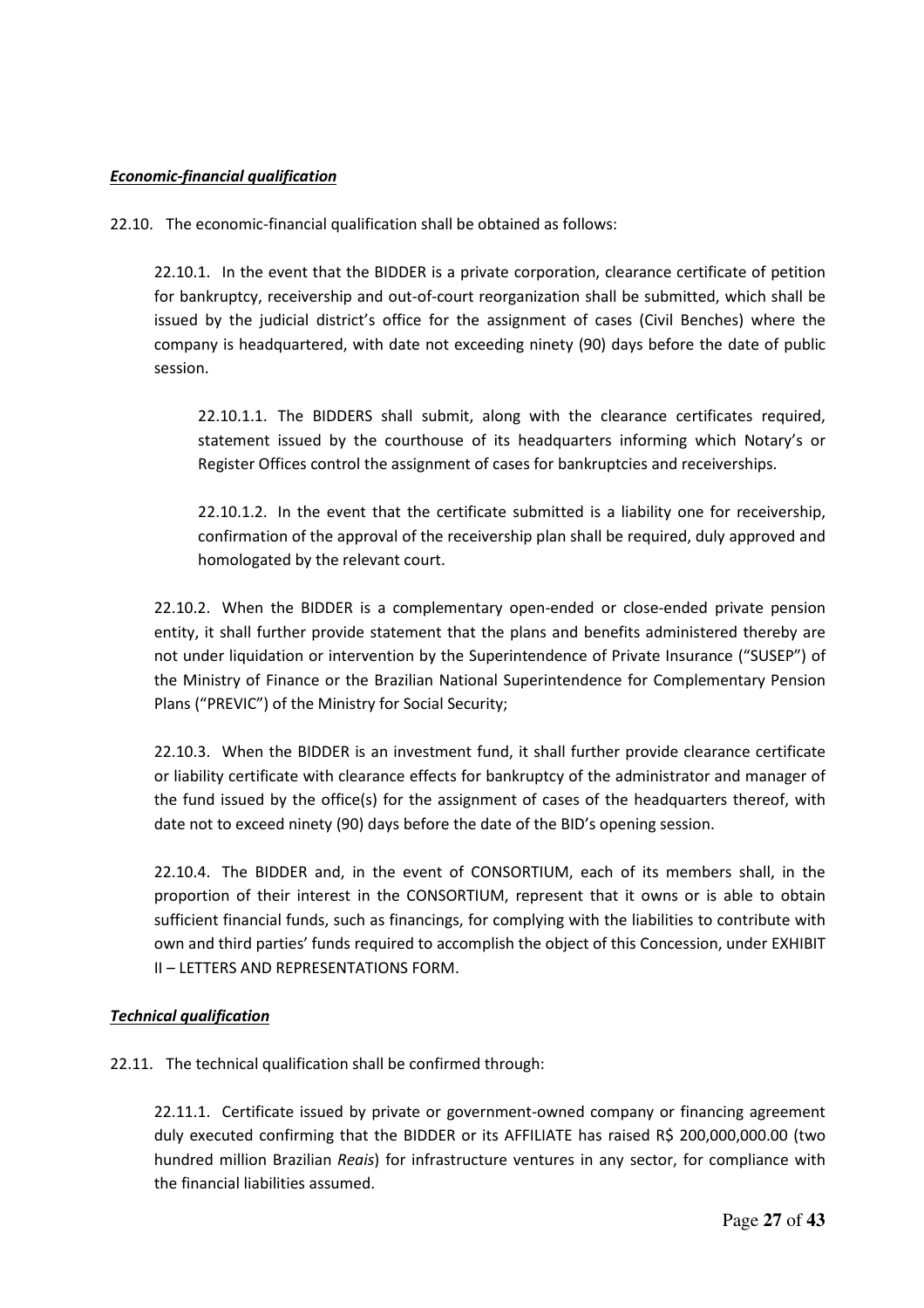22.11.1.1. For confirming the amount provided for in subitem 22.11.1, the sum of amounts concerning different ventures shall be accepted, provided that, at least, one of the fundraisings correspond, at least, to twenty percent (20%) of the amount established in item 22.11.1, and certificates with amount lower than, at least, R\$ 15,000,000.00 (fifteen million Brazilian *Reais*), shall not be accepted.

22.11.1.2. In the case of participation through CONSORTIUM, the sum among the BIDDERS in consortium shall be allowed as the evidence to subitem 22.11.1.

22.11.1.2.1. For the evidence provided for in item 22.11.1., only amounts proportional to the percentage of interest of the BIDDER or AFFILIATE thereof in partnerships or CONSORTIUMS in charge of the venture subject matter of the certification shall be considered.

22.11.1.2.2. In cases where the interest of the BIDDER or AFFILIATE thereof exceeds fifty percent (50%) in partnerships or CONSORTIUMS in charge of the venture subject matter of the certification, the total amount of the certificate, equivalent to one hundred percent (100%), shall be considered.

22.11.1.3. The document(s) for confirming the experience required in subitem 22.11.1. should inform the amount of funds raised and venture the funds were allocated to.

22.11.1.4. The amounts described in the document(s) for confirming the experience required in subitem 22.11.1 may be updated from the date when the financial operation has been contracted according to the IPCA or, in the lack thereof, another official inflation index or other index to become a substitute therefor up to the month preceding the date of the BID's opening session.

22.11.1.5. In the hypothesis that the amounts included in the confirmation documents are expressed in foreign currency, they shall be translated into Brazilian *Reais* through the foreign exchange rate in force on the date when the financial operation was contracted, and restated according to the precedent subitem up to the month preceding the BID's opening session date.

22.11.1.6. The name and identification of the representative of the issuer of the certificates shall be provided, with updated information on telephones and email for contact for possible diligence by the BID COMMITTEE on the certificates' compliance.

22.11.1.7. The certificates' noncompliance or failure to confirm their contents after diligences by the BID COMMITTEE shall imply the BIDDER's ineligibility, without prejudice to other applicable penalties for material forgery of the information provided.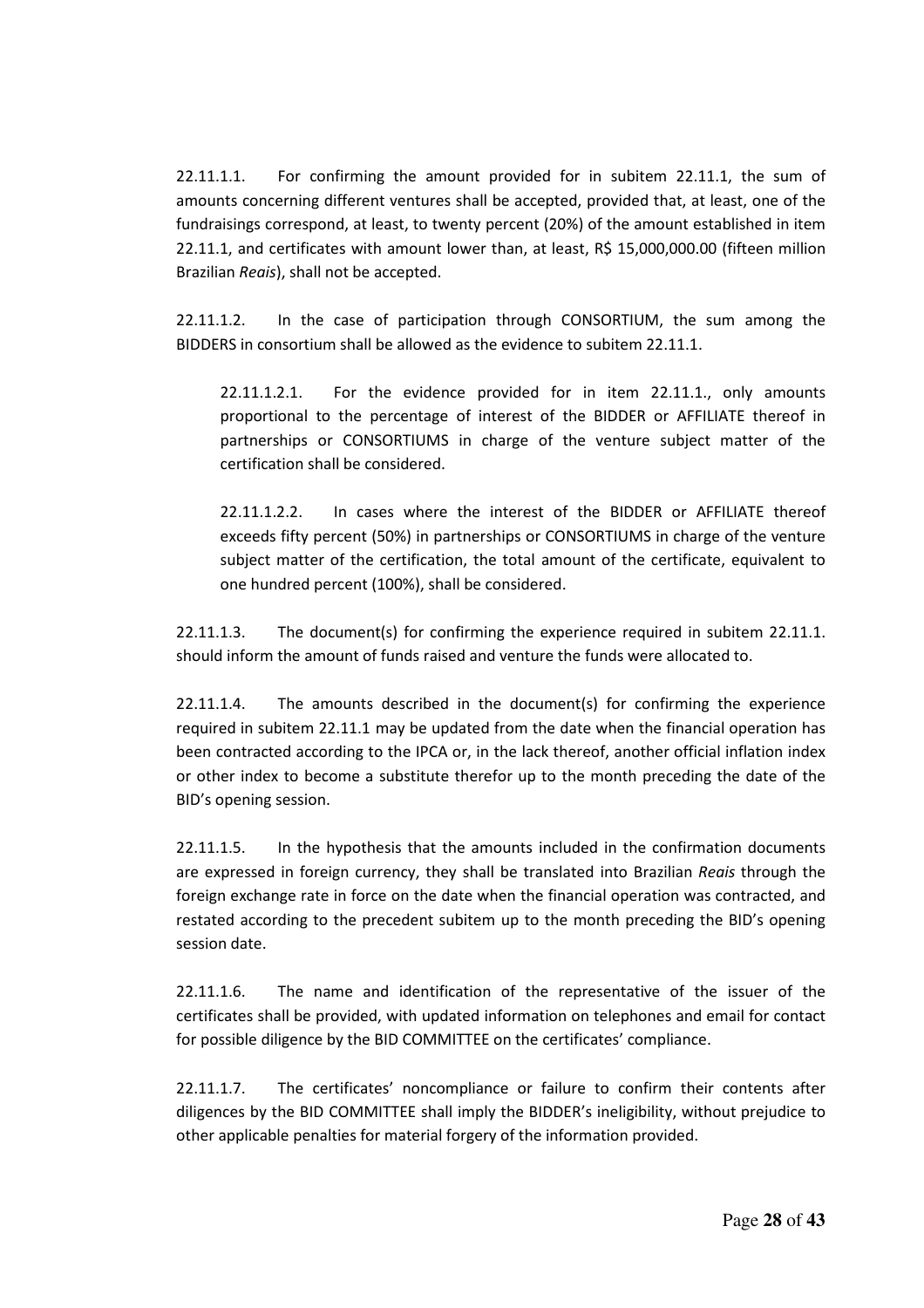22.11.1.8. In the event of alterations in articles of organization and in the events of merger, takeover or split, it shall only be considered the certificates unequivocally and documentarily confirming the final transfer of the technical assets.

22.11.1.9. Provided that the former conditions are complied with, it is permitted to submit certificates in behalf of the AFFILIATES, so the BIDDER shall, in the event of certificates for AFFILIATES, submit the stockholders' or partners' roster.

22.11.1.10. The WINNING BIDDER shall, as condition for the execution of the AGREEMENT, submit the technical-professional certificate addressed in subitem 30.2.8.

#### *Tax and labor compliance*

22.12. The BIDDER's Tax and Labor Compliance shall be confirmed by the provision of the following documents:

22.12.1. Proof of registration with the Brazilian National Directory for Legal Entities ("CNPJ");

22.12.2. Proof of registration with the state and municipal taxpayer records for the BIDDER's headquarters relevant to its line of business or, in the event that the BIDDER is not registered, proper statement of such status subject to the penalties provided for by the law.

22.12.3. Proof of compliance with the STATE's Department of Taxation and Finance for the BIDDER's domicile or headquarters through the submission of clearance certificate, or liability certificate with clearance effects for state tax debts or, in the event that the BIDDER is not registered, evidence of such status according to item 22.12.22.

22.12.4. Proof of compliance with the Municipal Department of Taxation and Finance for service taxes with respect to the BIDDER's domicile or headquarters, through submission of clearance certificate, or liability certificate with clearance effects or, in the event that the BIDDER is not registered, evidence of such status.

22.12.5. Proof of tax compliance with the National Treasury through submission of clearance certificate or liability certificate with clearance effects for debts concerning federal taxes and court collectible debts recorded with the Federal Government comprising the taxes administered by the Brazil's Federal Revenue Service ("RFB"), the Court Collectible Debt recorded with the Federal Government administered by the Office of the Attorney-General of the Brazilian National Federal Treasury Department ("PGFN"), and the social contributions provided for in subsections "a" to "d" of the sole paragraph of Article 11, of the Law no. 8.212/91;

22.12.6. Certificate of compliance with the Government Severance Indemnity Fund for Employees ("FGTS");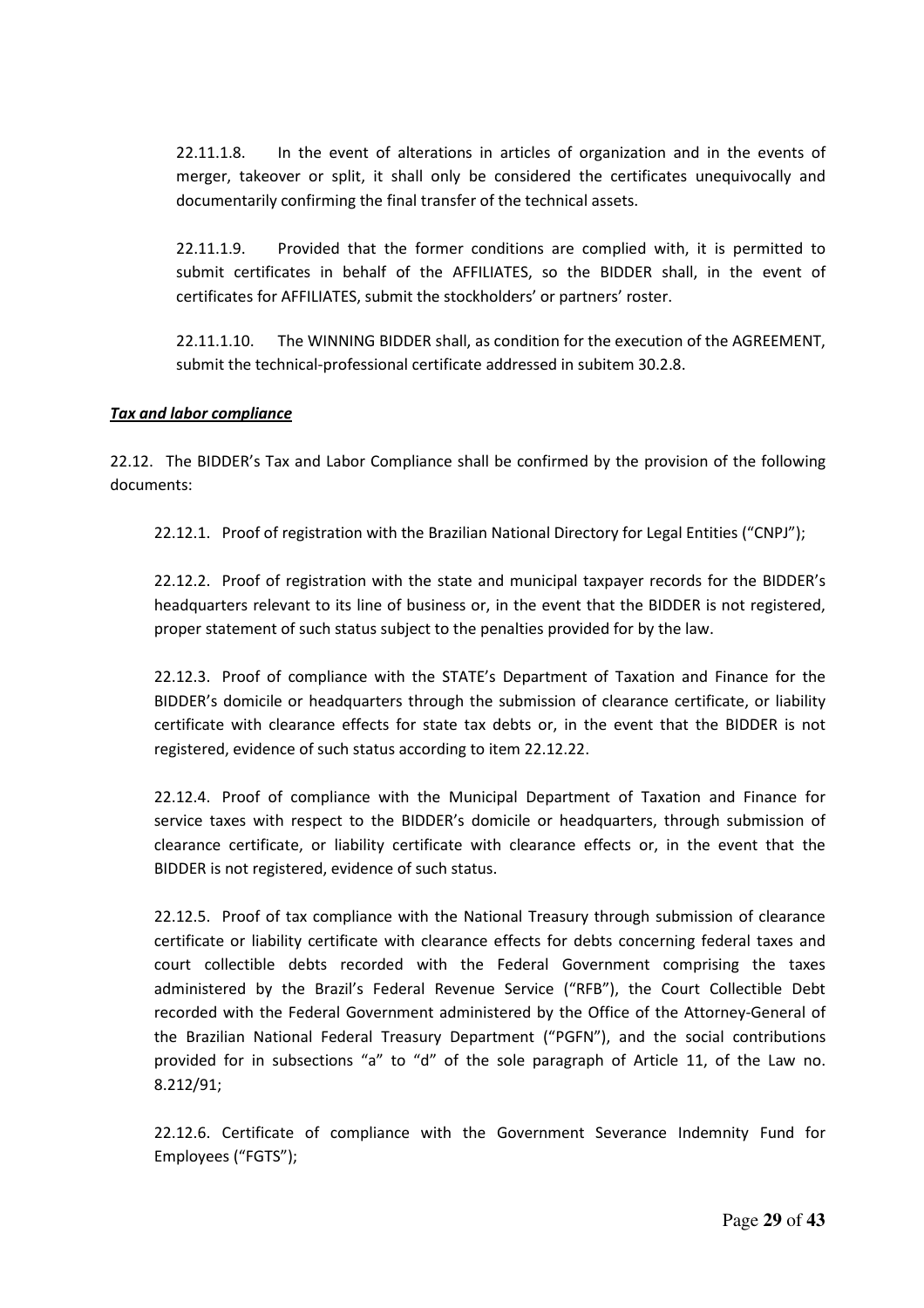22.12.7. Labor Debt Clearance Certificate ("CNDT"), or Liability Certificate with the same effects of the CNDT.

#### *Representations*

22.13. BIDDERS shall also make the following representations according to the respective forms included in EXHIBIT II – LETTERS AND REPRESENTATIONS FORMS to this PUBLIC NOTICE FOR BID:

22.13.1. Representation that it is compliant with the Ministry of Labor, in compliance with the prohibitions set forth in Article 7, subsection XXXIII, of the Federal Constitution, namely, prohibition to night shift, hazardous or unhealthful to people under eighteen years old and any kind of work to people under sixteen years old, except as apprentice, from fourteen years old;

22.13.2. Representation that it has become aware of all local information and conditions for compliance with the liabilities subject matter of this BID; and

22.13.3. Representation as for the nonexistence of fact that would prevent it from taking part in the BID.

#### **23. PARTICIPATION THROUGH CONSORTIUM**

23.1. The ELIGIBILITY DOCUMENTS shall be individually confirmed by each of the consortium members integrating the BIDDER, it being understood that, with respect to the demands for Technical Qualification, they may be met by either consortium member, provided that the conditions set forth in specific chapter are complied with.

23.2. Further to other documents required by the PUBLIC NOTICE FOR BID, the BIDDER's participation through CONSORTIUM is conditioned to the submission of instrument of organization of CONSORTIUM or commitment to organize SPE, subscribed by the consortium members, including, at least, the following information:

23.2.1. the consortium's name;

23.2.2. the purposes of the consortium, only as regards the participation in the BID;

23.2.3. information of the interest's percentage of the consortium members in the consortium;

23.2.4. information of the consortium leader;

23.2.5. the granting of full powers to the leader of the consortium for representing the consortium members, whether as party plaintiff and defendant, in and out of courts, in all acts connected with the BID, with authority to take liabilities in behalf of the consortium;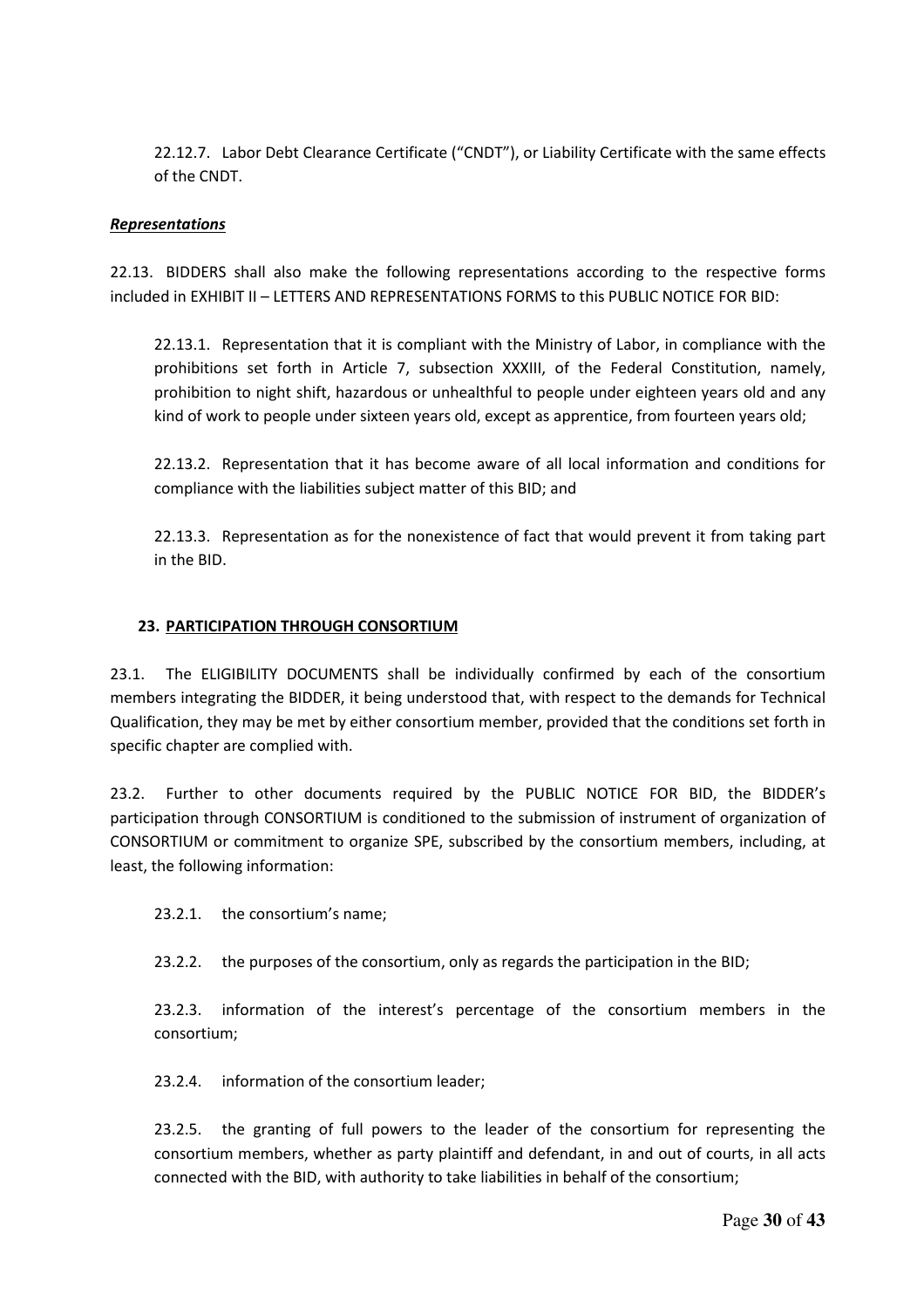23.2.6. representation of co-liability by the consortium members for acts performed in the BID; and

23.2.7. commitment that, should it be the winner of the BID, its consortium members shall organize a SPE, according to the Brazilian laws, as a joint stock company, with headquarters in the Municipality of Rio Branco, and with specific administrative, accounting and fiscal structure.

23.3. The ineligibility or disqualification, as the case may be, of any consortium member shall automatically give rise to the CONSORTIUM's and each consortium member's ineligibility or disqualification.

23.4. In the event of CONSORTIUM organized among Brazilian and foreign legal entities, the leadership shall be obligatorily exercised by the Brazilian entity.

23.5. The inclusion, substitution, withdrawal, removal or alteration of the participation of any consortium member shall not be admitted from the submission of the envelopes to the execution of the AGREEMENT.

#### **24. PARTICIPATION OF FOREIGN BIDDERS**

24.1. Foreign BIDDERS shall provide all documents equivalent to the documentation required from the national BIDDERS and, additionally, the following documents:

a) power of attorney granted to legal representative in Brazil, with express powers to receive summons and answer for its actions before administrative tribunals and legal courts, pursuant to form included in EXHIBIT II – LETTERS AND REPRESENTATIONS FORMS;

b) representation of subjection to the laws of the Federative Republic of Brazil and waiver of any claim through diplomatic channels, pursuant to form included in EXHIBIT II – LETTERS AND REPRESENTATIONS FORMS, and

c) submission of authorization Decree in the event of foreign legal entity operating in the Country, and act of registration or operation permit issued by relevant body, when the activity so requires.

24.2. The foreign BIDDERS may, for eligibility purposes, submit documents from its main offices or respective branches equivalent to those requested for the eligibility of Brazilian legal entities, which comply with the legal requisites in the country where the foreign BIDDER is organized.

24.3. In the event that there are no equivalent documents in respective countries of origin suitable to meet the requirements provided for in this PUBLIC NOTICE FOR BID, the foreign BIDDERS shall submit representation stating such fact.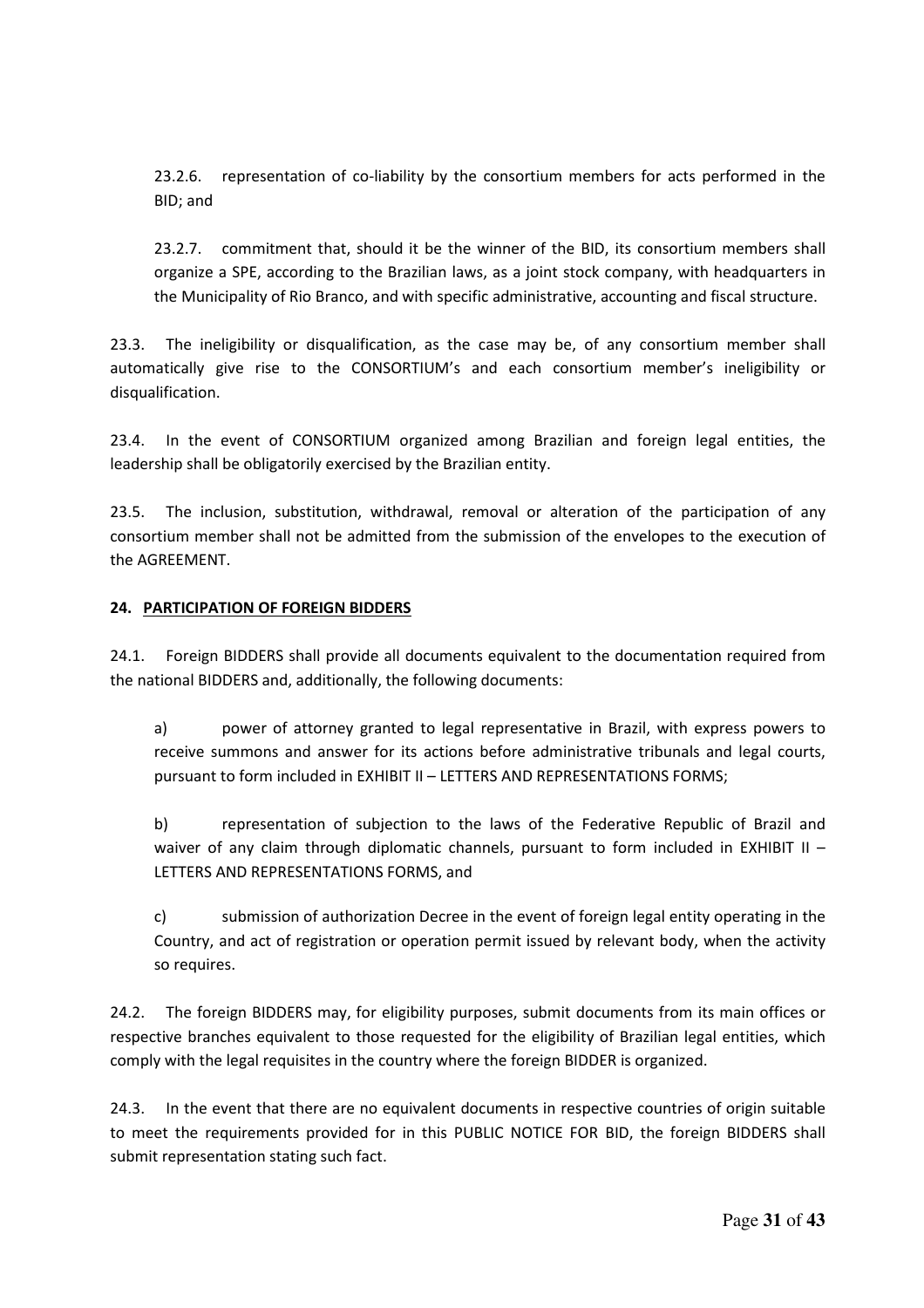#### **CHAPTER V – ANALYSIS AND JUDGMENT PROCEDURE**

## **25. BID REFERENCE TIME SCHEDULE**

25.1. The reference time schedule below is a mere indication, so it may be altered so as to partially or totally impact the dates foreseen.

| <b>Events</b>           | <b>Event Description</b>                                | <b>Dates</b>                    |  |
|-------------------------|---------------------------------------------------------|---------------------------------|--|
| $\mathbf{1}$            | Publishing of the PUBLIC NOTICE FOR BID                 | $\left[\bullet\right]$          |  |
| $\mathbf{2}$            | Deadline for scheduling technical visit                 | $\left[\bullet\right]$          |  |
| 3                       | Deadline for submission of Request for Clarification    | $\left[\bullet\right]$          |  |
| 4                       | Deadline for carrying out technical visit               | $\left[\bullet\right]$          |  |
| 5                       | Deadline for answers to clarifications                  | $\left[\bullet\right]$          |  |
| 6                       | Deadline of the term for NON-BIDDER to challenge        | $\left[\bullet\right]$          |  |
|                         | the PUBLIC NOTICE FOR BID                               |                                 |  |
| $\overline{\mathbf{z}}$ | Deadline of the term for BIDDER to challenge the        | $\left[\bullet\right]$          |  |
|                         | PUBLIC NOTICE FOR BID                                   |                                 |  |
|                         | Bid opening session: Receipt, by B3 and the BID         |                                 |  |
| 8                       | COMMITTEE, of the volumes of the PROPOSAL               | 45 days after the publishing of |  |
|                         | GUARANTEE; (ii) COMMERCIAL PROPOSAL; and (iii)          | the PUBLIC NOTICE FOR BID       |  |
|                         | ELIGIBILITY DOCUMENTS.                                  |                                 |  |
|                         | Disclosure of the result of the analysis of the         |                                 |  |
| 9                       | PROPOSAL GUARANTEE and the BIDDERS capable to           | $\left[\bullet\right]$          |  |
|                         | take part in the BID Public Session.                    |                                 |  |
|                         | Public Session for opening the VOLUME 2 of              |                                 |  |
|                         | BIDDERS the PROPOSAL GUARANTEES of which had            |                                 |  |
| 10                      | been accepted. Classification of COMMERCIAL             | $\left[\bullet\right]$          |  |
|                         | PROPOSALS and conduction of the open outcry             |                                 |  |
|                         | auction                                                 |                                 |  |
| 11                      | Publishing, on the website, of the COMMERCIAL           | $\left[\bullet\right]$          |  |
|                         | PROPOSALS, as well as of its classification order.      |                                 |  |
| 12                      | Public Session for opening VOLUME 3                     | $\left[\bullet\right]$          |  |
| 13                      | Publishing of the Judgment Minutes of the BID.          | $[\bullet]$                     |  |
| 14                      | Deadline of the term for visits and for filing appeals. | $\left[\bullet\right]$          |  |
| 15                      | Communication of the filing of appeals to possible      |                                 |  |
|                         | BIDDERS and opening of term counting<br>for             | $\left[\bullet\right]$          |  |
|                         | challenging the appeals.                                |                                 |  |
| 16                      | Deadline of the term for challenging appeals.           | $\left[\bullet\right]$          |  |
| 17                      | Publishing of the judgment of appeals.                  | $\left[\bullet\right]$          |  |
| 18                      | Adjudication of the subject matter of the BID to the    | $\left[\bullet\right]$          |  |
|                         | WINNING BIDDER and homologation of the Result of        |                                 |  |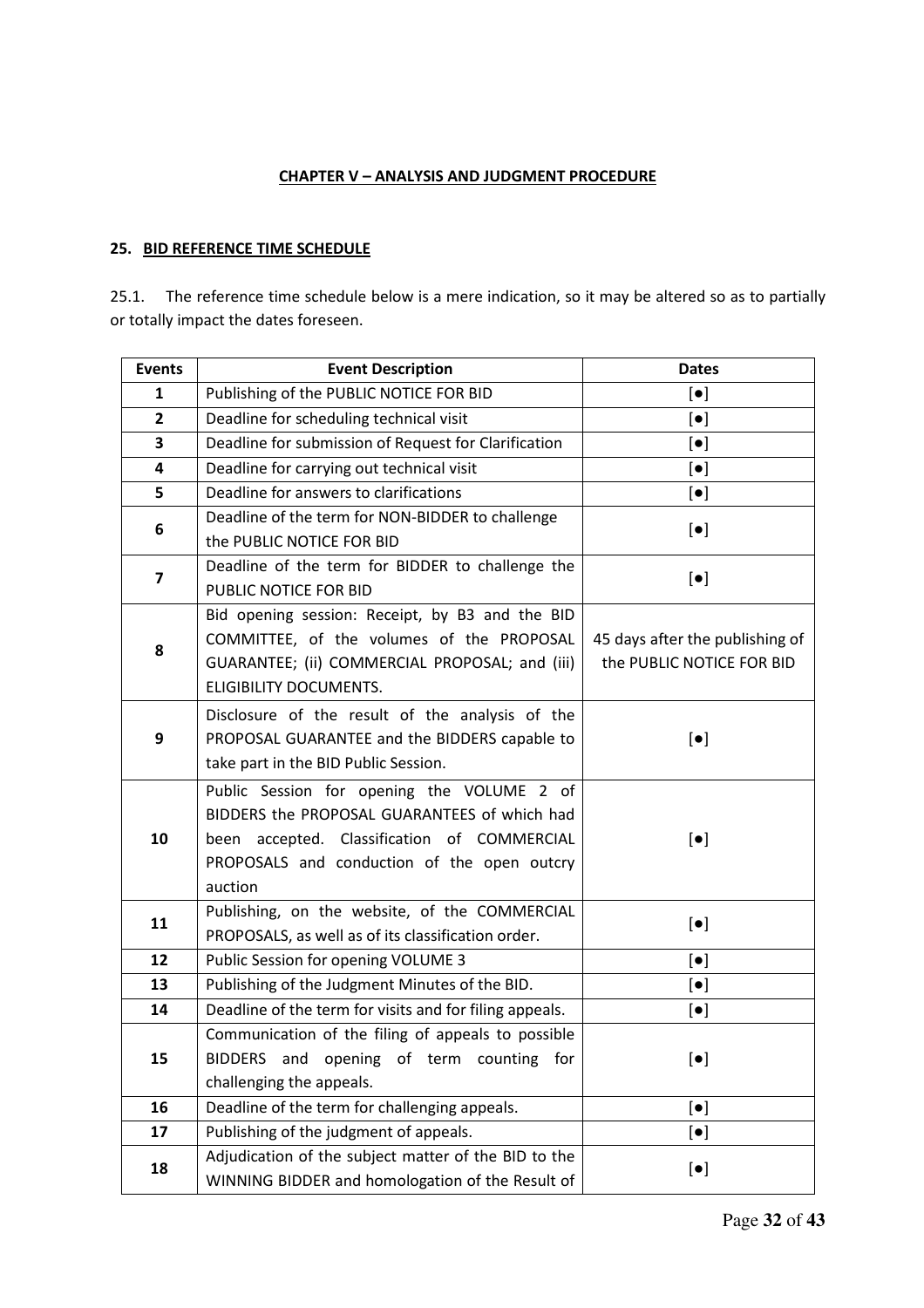|    | the BID by the STATE.                                                                              |                         |
|----|----------------------------------------------------------------------------------------------------|-------------------------|
|    | Deadline for confirmation of the meeting, by the<br>WINNING BIDDER, of the conditions precedent to |                         |
| 19 | the execution of the AGREEMENT, as informed in                                                     | $\lceil \bullet \rceil$ |
|    | CHAPTER VI of the PUBLIC NOTICE FOR BID.                                                           |                         |
| 20 | Date provided for the execution of the AGREEMENT.                                                  | Ō                       |

#### **26. BID OPENING SESSION**

26.1. On the VOLUME RECEIPT DATE, the BIDDERS shall deliver, at B3 headquarters, the VOLUME 1 – PROPOSAL GUARANTEE and Accreditation Documents, the VOLUME 2 – COMMERCIAL PROPOSAL; and the VOLUME 3 – ELIGIBILITY DOCUMENTS for each of the LOTS it intends to take part in.

26.2. At the bid's opening session, all of the BIDDERS' VOLUME cases shall, still closed, be initialed by the members of the BID COMMITTEE and the BIDDERS' representatives present thereat.

26.3. Promptly upon, the BID COMMITTEE shall cause the opening of VOLUME 1, which contains the PROPOSAL GUARANTEES, when their compliance with the requirements set forth in this PUBLIC NOTICE FOR BID shall be verified.

26.4. The BID COMMITTEE shall analyze the compliance and effectiveness of the PROPOSAL GUARANTEES submitted, supported by B3, and shall decide on the BIDDERS' suitableness.

26.5. The decision to accept or not the documents included in VOLUMES 1 shall be published at the web portal [•], according to the reference time schedule.

#### **27. OPENING, EXAMINATION and JUDGMENT OF COMMERCIAL PROPOSALS**

27.1. On the date provided for, the VOLUMES 2 containing the BIDDERS' COMMERCIAL PROPOSALS that had their PROPOSAL GUARANTEES accepted shall be opened, and the Director of the Public Session shall cause the examination thereof, in the name of the BID COMMITTEE, the reading and classification of the COMMERCIAL PROPOSALS included therein, as well as the initiation of open outcry auctions, according to the rules set out hereafter.

- 27.2. The following COMMERCIAL PROPOSALS shall be disqualified:
	- 27.2.1. when submitted at variance of the form included in EXHIBIT III COMMERCIAL PROPOSAL FORM to this PUBLIC NOTICE FOR BID, or when they not contain all documents required by the PUBLIC NOTICE FOR BID;
	- 27.2.2. when having erasures, stains, implied senses or language making difficult the accurate understanding of the statement;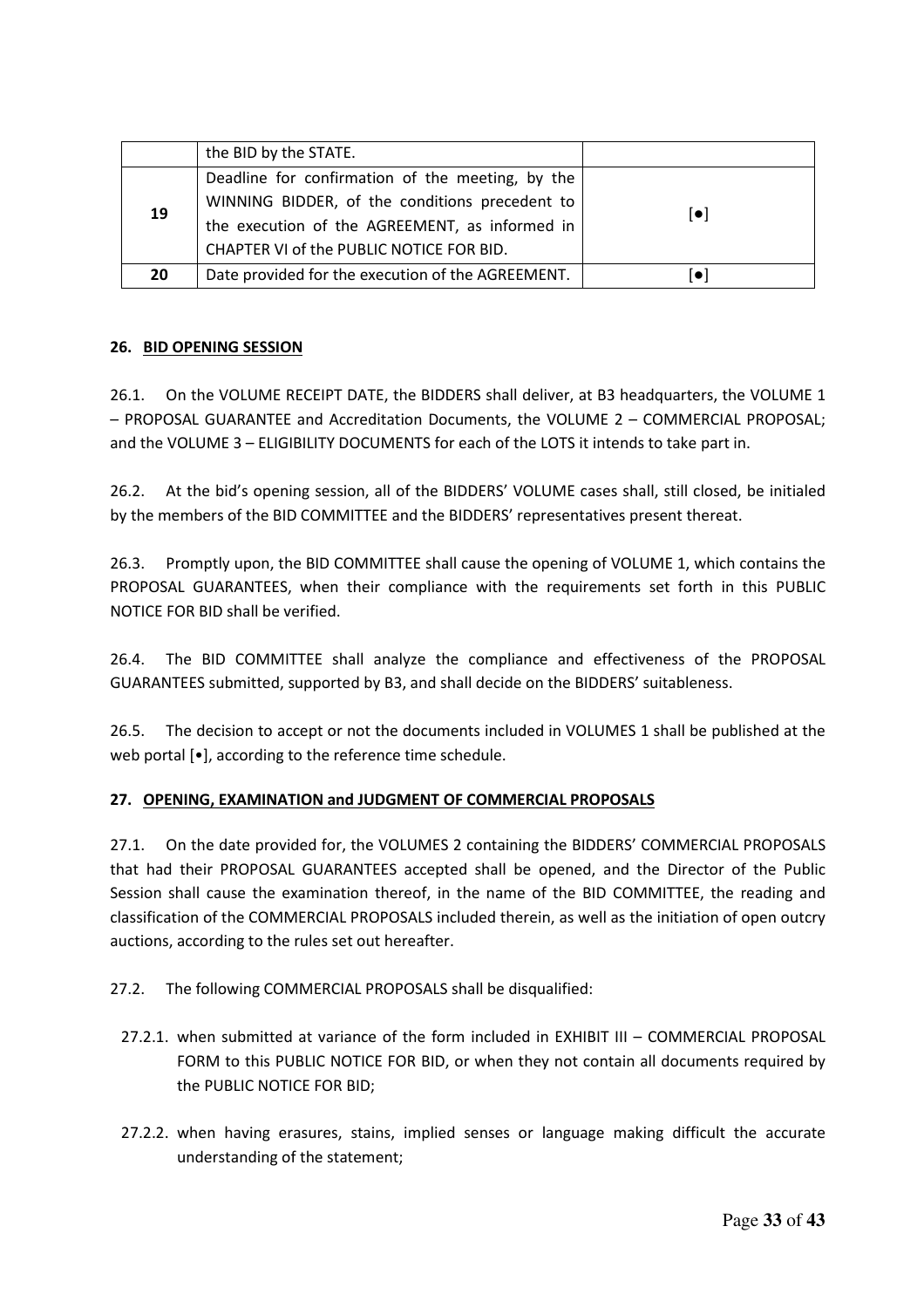- 27.2.3. when having amendments, qualifications or omissions;
- 27.2.4. when implying offer subject to condition or term not provided for in this PUBLIC NOTICE FOR BID;
- 27.2.5. when documents are not signed by authorized person or are not accompanied by supporting documents for execution and/or representation powers; or

27.2.6. when they have other defects capable to compromise its validity.

27.3. The ranked BIDDERS shall be those the COMMERCIAL PROPOSAL of which meet all requirements set forth in the laws in force and are also subject to the conditions and terms provided for in this PUBLIC NOTICE FOR BID.

27.4. In the event that B3 receives proposal from one ranked BIDDER only, it shall be deemed fit for the eligibility phase, should its COMMERCIAL PROPOSAL meet the requirements of this PUBLIC NOTICE FOR BID.

27.5. Upon analysis of the COMMERCIAL PROPOSALS, the BID COMMITTEE shall rank them in decreasing order in relation of the discounts offered on the REFERENCE RATE, therefore, the first ranked shall be the COMMERCIAL PROPOSAL offering the highest discount on the REFERENCE RATE.

27.6. After the COMMERCIAL PROPOSALS are ranked, should there be more than one COMMERCIAL PROPOSAL valid, the open outcry auction step shall be held among such BIDDERS.

27.7. In the event that the open outcry auction bid is initiated and no bids are made, the COMMERCIAL PROPOSAL initially ranked in the first place shall be the best ranked proposal.

27.7.1. The open outcry auction bids shall meet the following requisites to be deemed valid:

(a) each bid shall increase the discount on the REFERENCE RATE having the highest amount at the moment when the bid was made, so intermediary bids are not accepted; and

(b) shall respect the minimum variation amount to be established by the Director of the Session, according to decision by the BID COMMITTEE, which variation shall have as reference the highest COMMERCIAL PROPOSAL offered up to then.

- 27.7.2. The maximum time between the bids shall be ten (10) minutes.
- 27.7.3. Should no BIDDER announce new proposal within the term determined by the DIRECTOR OF THE SESSION for new bids to be made, the winning proposal of the BID shall be that with the best bid offered up to then.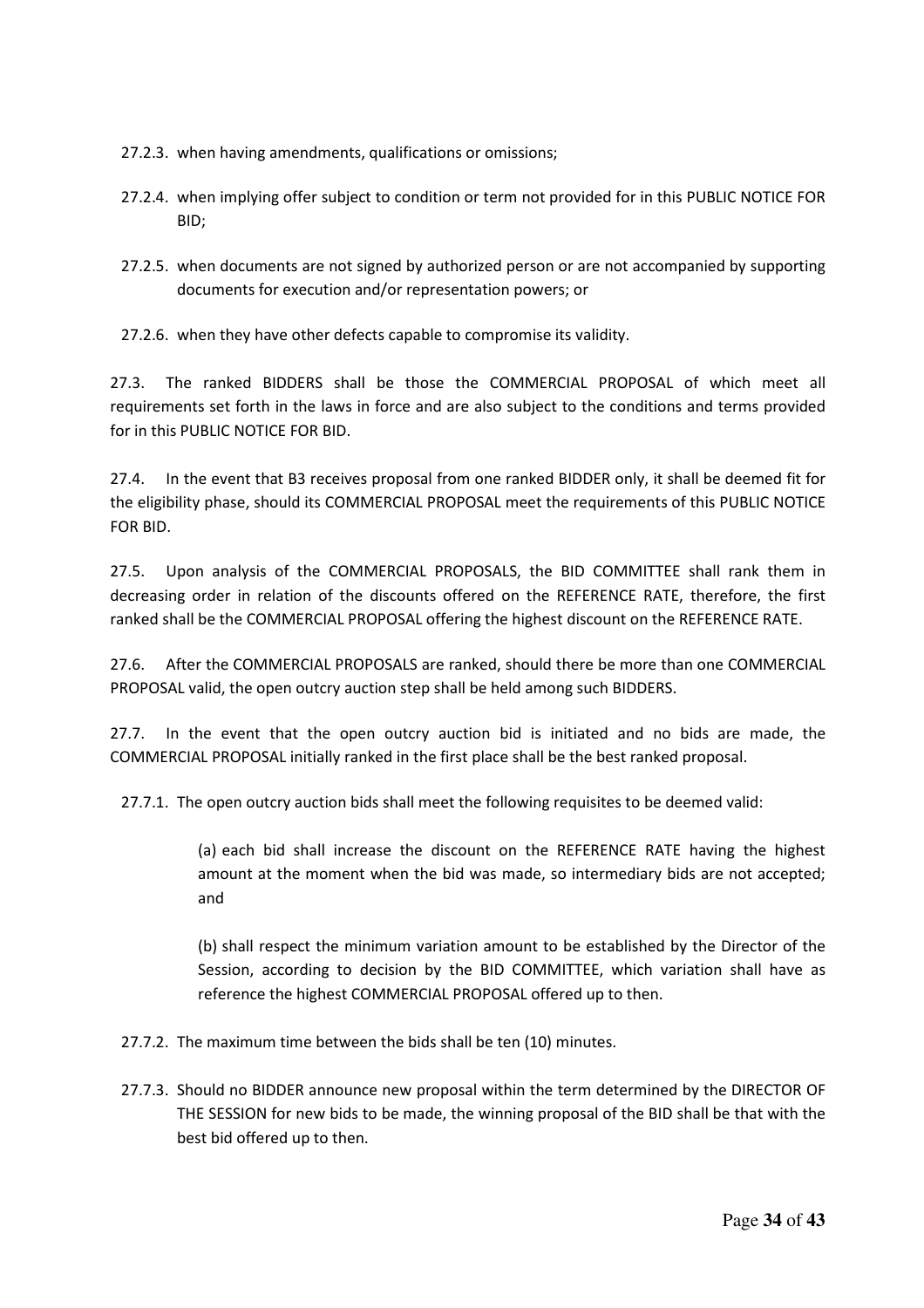27.8. At the end of the open outcry auction step, should it be held, the Director of the Session shall announce the final rank order for the BIDDERS, in decreasing order in relation to the amount of discounts offered on the REFERENCE RATE.

27.9. Immediately upon the end of the open outcry auction step, the BIDDERS that took part in said bidding procedure shall ratify their final bids by executing ratification sheet issued by the BID COMMITTEE, through the signature of the respective accredited representatives.

27.9.1. COMMERCIAL PROPOSALS shall not be ratified in the event that there is no open outcry auction step.

27.10. The BIDDER offering the highest discount on the REFERENCE RATE shall be ranked as first place.

27.11. In the event of tie between two or more COMMERCIAL PROPOSALS, the BID COMMITTEE shall verify the meeting of the preferences set forth in the subsections of § 2, of Article 3, of the Federal Law number 8.666/1993, and should the tie remains, they shall be ranked through lottery to be held at the same session, under § 2, of Article 45, of the Federal Law number 8.666/1993.

27.12. The rank of the COMMERCIAL PROPOSALS shall be published at the web portal [•], under the time schedule.

27.13. All acts performed at the BID's public session shall be drawn up in minutes to be executed by the accredited representatives of the BIDDERS attending the session, and by the BID COMMITTEE.

#### **28. OPENING, EXAMINATION AND JUDGMENT OF ELIGIBILITY DOCUMENTS**

28.1. On the date provided for, the VOLUME 3, containing the ELIGIBILITY DOCUMENTS of the BIDDER ranked first, shall be opened so as to check the compliance with the eligibility requirements included in this PUBLIC NOTICE FOR BID.

28.2. Upon checking the compliance with the requirements included in the PUBLIC NOTICE FOR BID, the BIDDER shall be declared winner, and the object shall be awarded thereto upon completion of the appealing phase.

28.3. In the hypothesis of noncompliance with the eligibility requirements by the ranked BIDDER, the winner of the bid shall be the BIDDER, which, according to the ranking order, meets such requirements.

28.4. Under § 3, of Article 48, of the Federal Law no. 8.666/93, when all BIDDERS are ineligible or disqualified, the BID COMMITTEE may fix an eight (8)-business day term for submission of new documentation or new proposals free from ineligibility or disqualification causes for each BIDDER.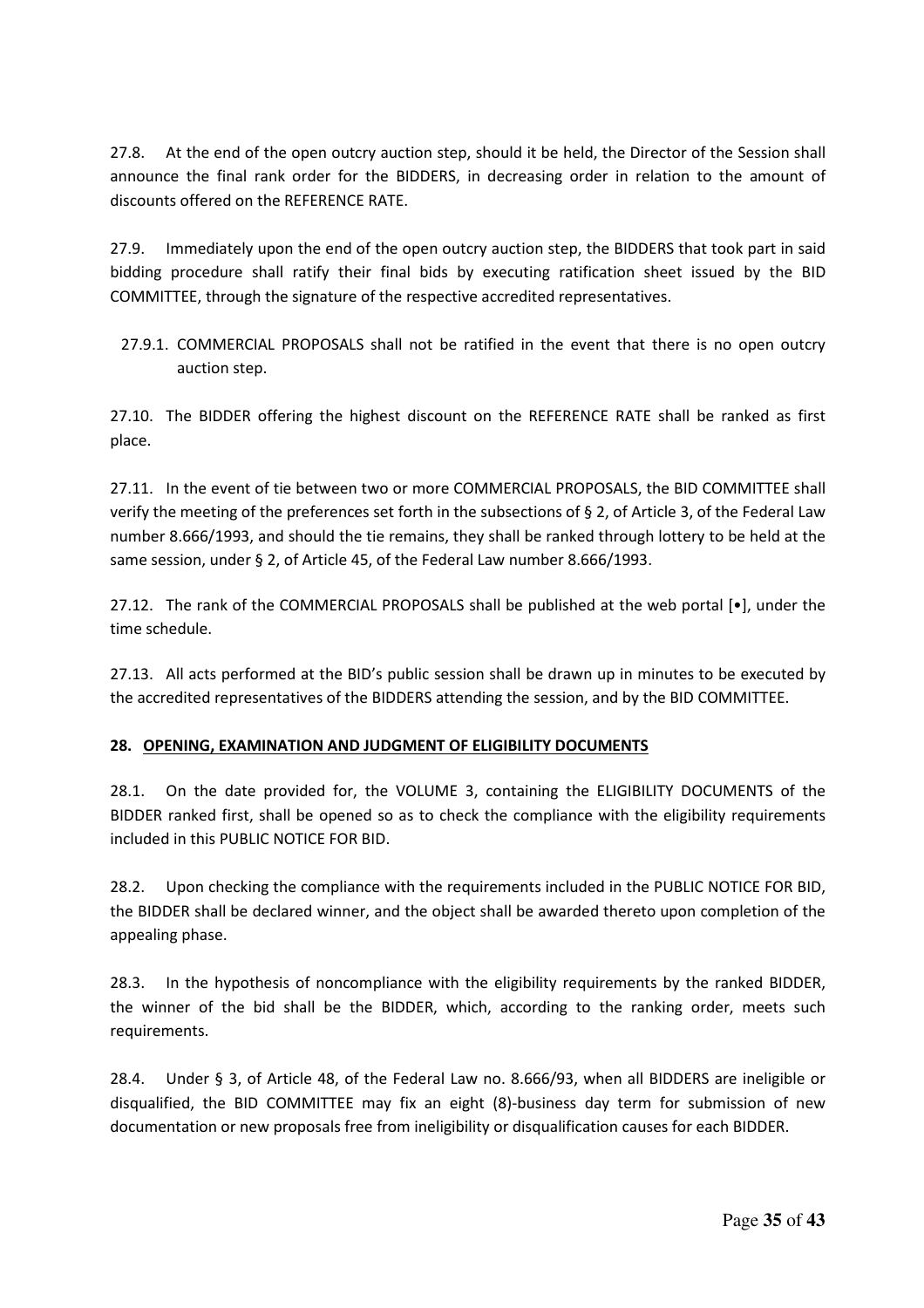#### **29. APPEALS**

29.1. The BIDDERS may appeal against the examination and analysis of the PROPOSAL GUARANTEES, examination and judgment of the COMMERCIAL PROPOSALS, and the examination and judgment of the ELIGIBILITY DOCUMENTS in sole appealing phase, which commence after the WINNING BIDDER is declared.

29.2. Appeal may be lodged on the decisions of the BID COMMITTEE made in any of the acts mentioned in items 26, 27 and 28, after the publishing of the judgment minutes for the BID, under the time schedule, and on the provisions in Article 109 of the Federal Law number 8.666/93, which may be sent to the email  $[\bullet]$ , or filed at the headquarters of  $[\bullet]$ , from Monday to Friday, from  $[\bullet]$  to  $[\bullet]$ .

29.3. The appeal shall be filed up to five (5) business days from the date when the minutes for the judgment of the BID declaring the WINNING BIDDER is published, and its contents may address any decision issued in the transaction of this bidding procedure.

29.4. Appeals sent by mail or fax shall not be accepted.

29.5. After the appeal is lodged, such lodging shall be informed to the other BIDDERS, which may challenge the appeal within a five (5)-business day term.

29.6. The appeal shall be addressed to the BID COMMITTEE, which may review its decision within a five (5)-business day term or, in that very term, send to relevant higher level authority to judge it, who shall issue decision within a five (5)-business day term from the receipt of the appeal, subject to penalty of liability.

29.7. The case records of the proceeding shall be open for examination by the interested BIDDERS from the date when the minutes of the judgment is published, under the time schedule.

29.8. After the judgment of the possible appeals is finished, the result shall be disclosed at the website [•], and published in the [•] Official Gazette, and no appeal on decision of the relevant highest authority shall be applicable.

29.9. The result of the BID shall be submitted by the BID COMMITTEE to the highest authority with jurisdiction for homologation and adjudication of the object of CONCESSION.

#### **CHAPTER VI – CONDITIONS FOR FORMALIZATION OF THE AGREEMENT**

#### **30. CALL FOR EXECUTION OF THE AGREEMENT**

30.1. Once the object of the BID is awarded, the WINNING BIDDER shall be called for, within a sixty (60)-day term from the call, complying with the formalities required, described in the following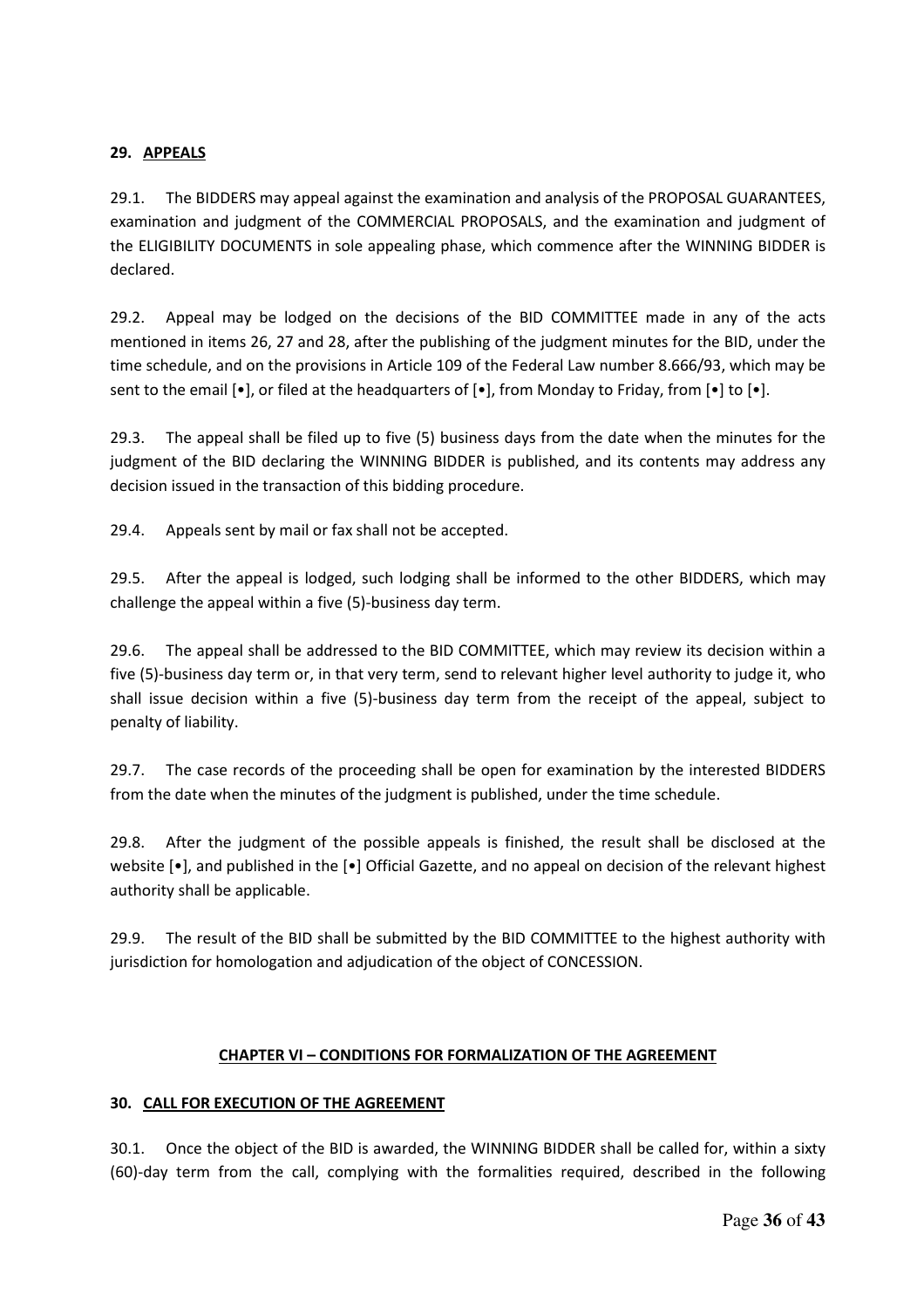sections, enabling the PUBLIC UTILITY to enter into the AGREEMENT, subject to have lapsed its right to be contracted, without prejudice to application of fine provided for in item 20.10.3., and application of the penalties provided for in Article 81 of the Federal Law number 8.666/1993.

30.2. At the end of the term informed in item 30.1, the WINNING BIDDER shall provide the CONTRACTING PARTY with:

30.2.1. Documents concerning the organization of the SPE, to wit:

30.2.1.1. Certificate of the relevant board of trade;

30.2.1.2. Certificate of registration with the Brazilian National Directory for Legal Entities of the Ministry of Finance ("CNPJ/MF");

30.2.1.3. Bylaws;

30.2.1.4. Stockholders' agreement or comparable document, if any;

30.2.1.5. In the hypothesis of individual BIDDER, statement that the SPE is a wholly owned subsidiary, under the Corporation Law;

30.2.2. Description of the equity holding and management structure for the SPE, including:

30.2.2.1. description of the types of stocks;

30.2.2.2. stockholders and respective interests per type of stock;

- 30.2.2.3. information on the corporate member roster of the SPE, as applicable, and the holding companies thereof, as established in the draft of the AGREEMENT;
- 30.2.2.4. stockholders' agreements of the SPE, when applicable;
- 30.2.2.5. identification of the main managers, including their respective résumés;
- 30.2.2.6. description of the corporate governance principles adopted in the SPE management; and
- 30.2.2.7. identification of the AFFILIATES, as defined in the draft of the AGREEMENT.
- 30.2.3. Confirmation of subscription and pay-up of the SPE's capital stock, comprising:
	- 30.2.3.1. minimum share capital, in the amount of, at least, R\$ 20,000,000.00 (twenty million Brazilian *Reais*); and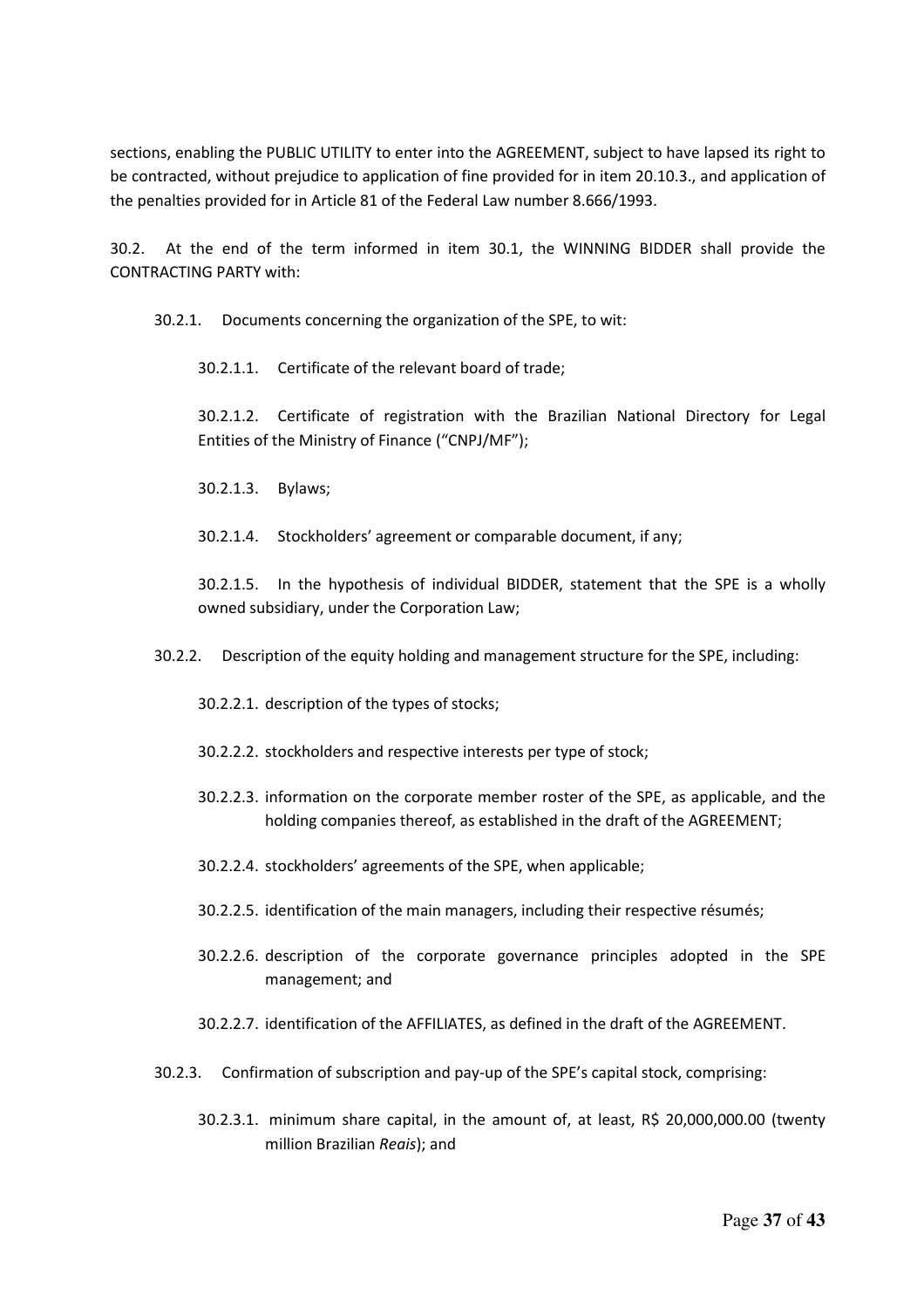30.2.3.2. additional minimum share capital calculated in accordance with subitem 30.7.

30.2.4. Contracting of the AGREEMENT PERFORMANCE BOND under this PUBLIC NOTICE FOR BID and the AGREEMENT;

30.2.5. Confirmation of payment, by the WINNING BIDDER, of the refund ought to BNDES under item 333;

30.2.6. Confirmation of payment, by the ACCREDITED PLAYER representing the WINNING BIDDER, of compensation ought to B3, corresponding to  $\lceil \bullet \rceil$  (R\$  $\lceil \bullet \rceil$ ), under EXHIBIT V - B3 PROCEDURE MANUAL;

30.2.7. Confirmation of selection of arbitration chamber in charge of arbitration procedure for the AGREEMENT, among the chambers listed below:

i. Center for Arbitration and Mediation of the Chamber of Commerce Brazil-Canada ("CAM/CCBC");

ii. Brazilian Center for Mediation and Arbitration ("CBMA");

- iii. Fundação Getúlio Vargas ("FGV") Chamber for Mediation and Arbitration;
- iv. Corporate Chamber for Mediation and Arbitration Brazil ("CAMARB").
- 30.2.8. Confirmation that, in the SPE's management structure, at least, senior executive offices equivalent to (i) chief operating officer or higher, and (ii) operating superintendent shall be held by professionals having experience in performing top management offices and functions comparable to those to be performed thereby for period equal or over sixty (60) months in private corporation in charge of the operation of the water distribution and household collection and sewage treatment systems, including direct service to population of, at least, one hundred thousand (100,000) inhabitants.
- 30.2.9. Should the administrative structure of the SPE contemplate the offices of chief operating officer or superintendent officer specifically in charge of the operations of systems for (i) water distribution or (ii) household collection and sewage treatment, it shall be allowed that the experiences addressed in item 30.2.8, to be confirmed for each professional, refer only to the services actually under his/her responsibility in the scope of the SPE.
- 30.2.10. The sum of experiences is allowed for purposes of confirmation of the time period provided for in item 30.2.8, which may refer to continued periods or not.
- 30.2.11. The experiences referred to in item 30.2.8 may be confirmed:
	- 30.2.11.1. through certificates of technical capacity duly registered with the relevant professional entity, as the case may be, and issued by private or public corporations or relevant regulation and/or control bodies; or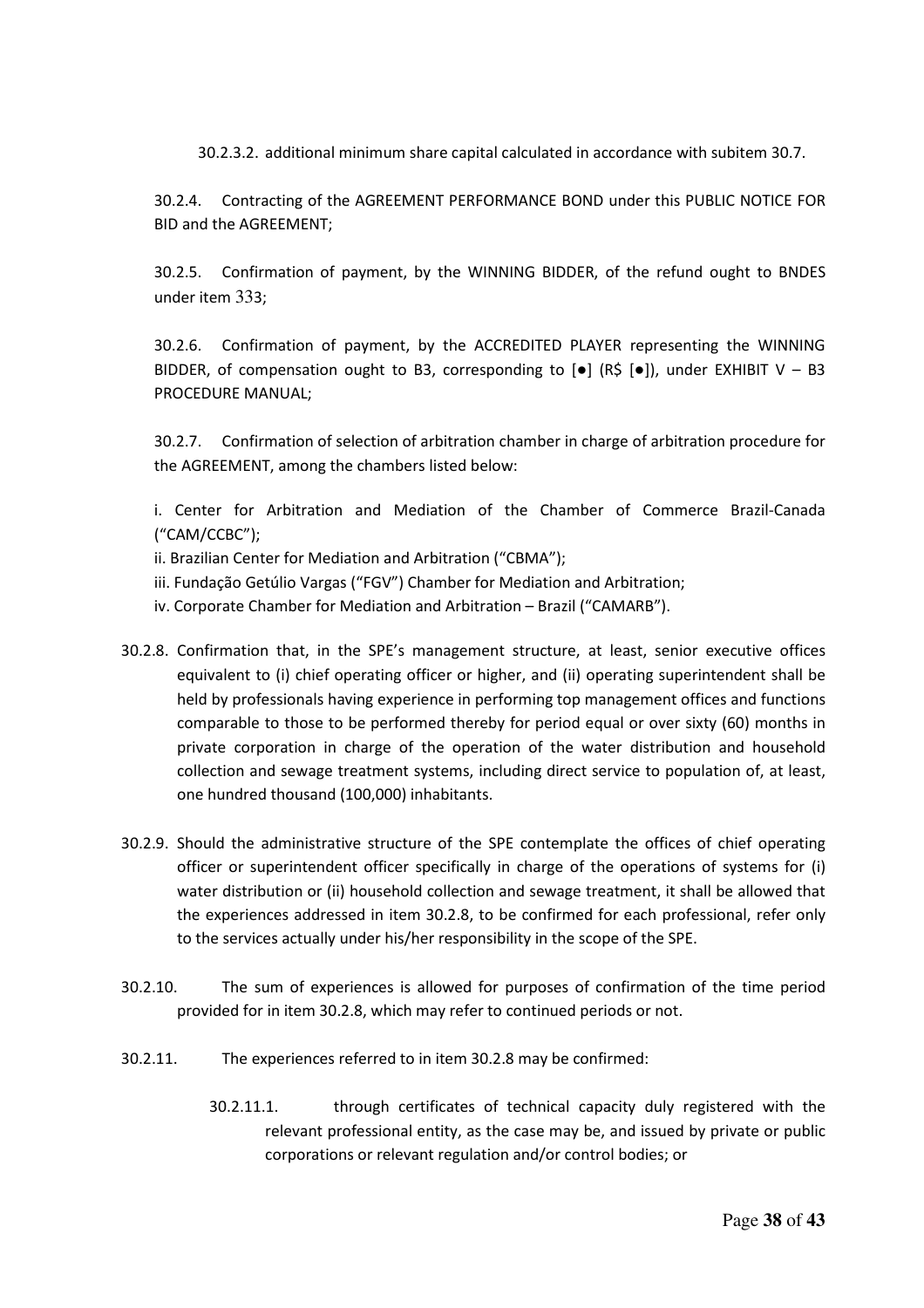## 30.2.11.2. through sufficient documents unequivocally demonstrating the experiences required.

30.3. Once the requirements included in item 30.2 are complied, the SPE shall be called by the CONTRACTING PARTY for, within no more than five (5) business days, executing the AGREEMENT.

30.4. The terms provided for in subitem 30.1 and 30.3 may be extended for equal period if it is so requested by the WINNING BIDDER during their elapsing and provided that it arises therefrom justified reason accepted by the CONTRACTING PARTY.

30.5. The CONTRACTING PARTY is hereby authorized, when the SPE or the WINNING BIDDER fail to comply with the formalities provided for in item 30.2, within the term set forth or when the SPE fails to appear to execute the AGREEMENT within the term and conditions established, to convene the remaining BIDDERS in their ranking order and, in the event of compliance with the requirements included in the PUBLIC NOTICE FOR BID, organize a SPE in equal term and in the conditions of the COMMERCIAL PROPOSAL of the first ranked.

30.6. The AGREEMENT shall be entered into by and between the CONTRACTING PARTY and the SPE, having the REGULATORY AGENCY as consenting party.

30.7. The additional minimum share capital will be calculated based on the discount percentage presented in relation to the REFERENCE RATE.

- 30.7.1. The SPE will be required to pay additional minimum share capital only if the discount exceeds 10% (ten percent) of the REFERENCE RATE.
- 30.7.2. The additional minimum share capital to be subscribed and paid in before the CONTRACT is signed will be calculated according to the following methodology:
	- 30.7.2.1. Additional contribution of R\$ 1,800,000.00 (one million and eight hundred thousand Brazilian *Reais*) for each percentage point of negative goodwill above 10% of the REFERENCE RATE;
	- 30.7.2.2. In the case of non-integer negative goodwill, the additional contribution amount will be calculated proportionately, respecting the established in subitem 30.7.2.1.

#### **31. THE PUBLIC UTILITY**

31.1. For the execution of the AGREEMENT, the WINNING BIDDER shall organize a SPE in compliance with the Brazilian laws, with headquarters at [●].

31.2. Should the WINNING BIDDER be an individual BIDDER, the special purpose company shall be its wholly-owned subsidiary.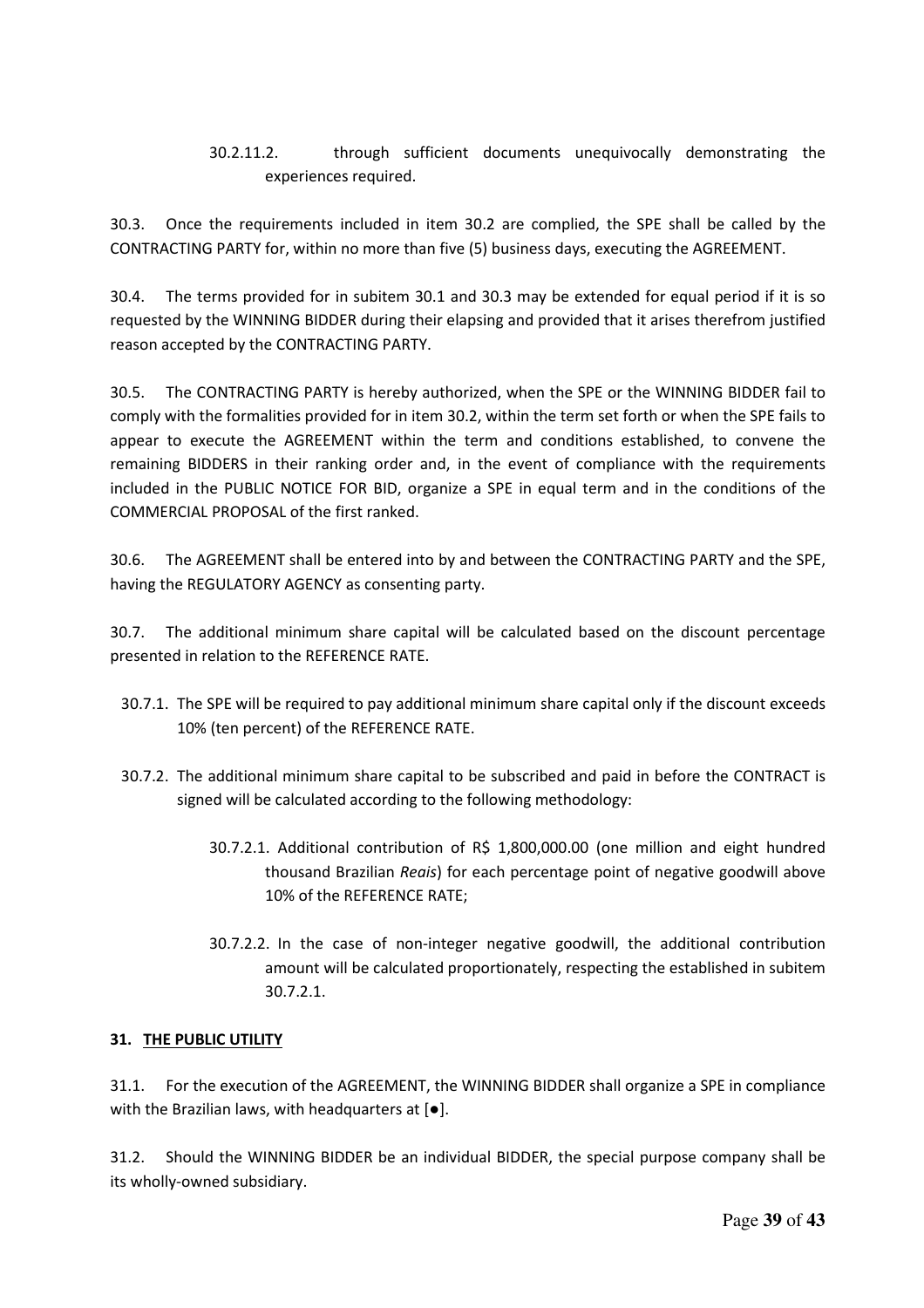31.3. In the event of CONSORTIUM, the WINNING BIDDER shall organize the PUBLIC UTILITY according to the equity holding composition provided in the instrument for organization of consortium or commitment to organize consortium provided in the BID.

31.4. The PUBLIC UTILITY's actual control shall be exercised by the company or group of companies bound by voting agreement, holding partner's rights permanently assuring thereto the majority of votes in resolutions of the general meeting and the power to elect the majority of managers of the company, and actually using its power to direct the corporate activities and guide the operation of the company's bodies, as provided for in Article 116 of the Federal Law number 6.404/76.

31.5. The PUBLIC UTILITY organized by the WINNING BIDDER shall be a joint stock company, and shall have as sole purpose the provision of the SERVICES and the exploitation of sources of ADDITIONAL REVENUES and related activities, so as to make its compliance feasible.

31.6. The term of the PUBLIC UTILITY shall correspond to the term required for compliance with all of its liabilities provided for in the AGREEMENT.

### **32. AGREEMENT PERFORMANCE BOND**

32.1. So as to assure the strict compliance with the liabilities to be taken by the PUBLIC UTILITY in reason of the AGREEMENT, within the term informed in item 30.1, the PUBLIC UTILITY shall submit to the CONTRACTING PARTY the confirmation that it has posted the AGREEMENT PERFORMANCE BOND, to be provided as follows:

i. in the first six (6) years of the AGREEMENT performance, the AGREEMENT PERFORMANCE BOND shall be R\$ 215,086,420.07 (two hundred and fifteen million, eighty-six thousand, four hundred and twenty Brazilian *Reais* and seven cents).

ii. after the elapsing of the sixth  $(6<sup>th</sup>)$  year of performance of the AGREEMENT, and up to the end of the twelfth  $(12<sup>th</sup>)$  year of performance of the AGREEMENT, the amount of the AGREEMENT PERFORMANCE BOND shall be R\$ 107,543,210.03 (one hundred and seven million, five hundred and forty-three thousand, two hundred and ten Brazilian *Reais* and three cents).

iii. after the elapsing of the thirteenth  $(13<sup>th</sup>)$  year of performance of the AGREEMENT, and up to the end of the thirtieth (30<sup>th</sup>) year of effectiveness of the AGREEMENT, the amount of the AGREEMENT PERFORMANCE BOND shall be R\$ 32,262,963.01 (thirty-two million, two hundred and sixty-two thousand, nine hundred and sixty-three Brazilian *Reais* and one cent).

iv. after the elapsing of thirty-first  $(31<sup>st</sup>)$  year of performance of the AGREEMENT, and up to the end of the AGREEMENT effectiveness, the amount of the AGREEMENT PERFORMANCE BOND shall be R\$ 215.086.420,07 (two hundred and fifteen million, eighty-six thousand, four hundred and twenty Brazilian *Reais* and seven cents).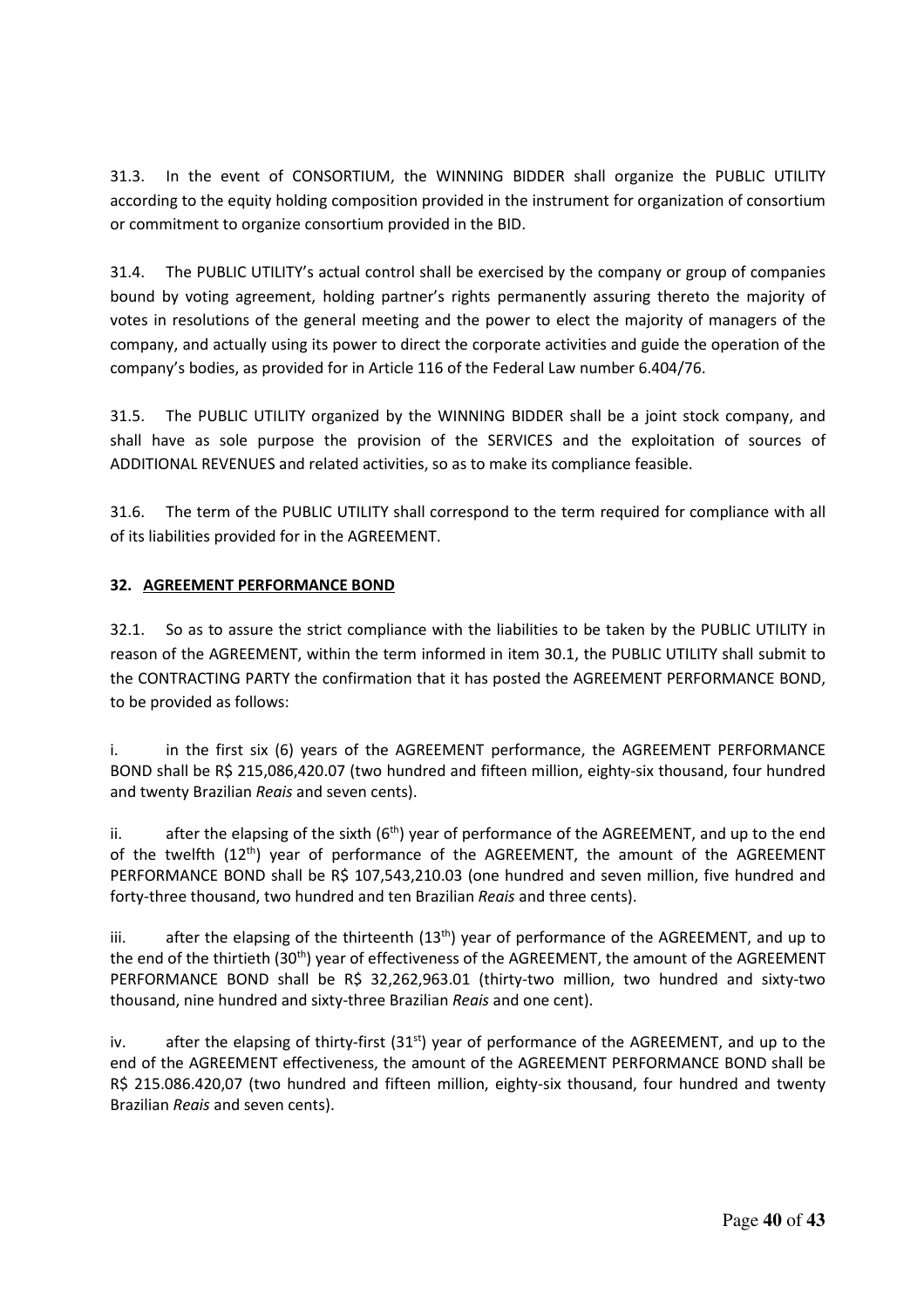32.2. The AGREEMENT PERFORMANCE BOND shall have the CONTRACTING PARTY as beneficiary, which shall be provided in one of the following forms, under Article 56 of the Federal Law no. 8.666/93:

32.2.1. cash bond, in the Country's currency;

32.2.2. treasury bonds, which shall be issued in book-entry form, through registration with centralized system for settlement and custody authorized by Banco Central do Brasil and appraised according to their economic values, as defined by the Ministry of Finance;

32.2.3. surety bond; or

32.2.4. bank guarantee.

32.3. When the AGREEMENT PERFORMANCE BOND is provided in the form of treasury bonds, only Prefixed National Treasury Bills ("LTN"), Selic-Indexed Treasury Financial Bills ("LFT"), IPCA-Indexed National Treasury Notes – B Series - Principal ("NTN-B Principal"), IPCA-Indexed + Semiannual Coupon National Treasury Notes – B Series ("NTN-B"), or Prefixed Semiannual Coupon National Treasury Notes – F Series ("NTN-F") shall be accepted, which shall be issued in their book-entry form, through registration in centralized system for settlement and custody authorized by Banco Central do Brasil, and appraised according to their economic values, as defined by the Ministry of Finance.

32.4. In the hypothesis of provision in national currency or treasury bonds, the PUBLIC UTILITY shall create bank guarantee, expressed in original document, addressed to the CONTRACTING PARTY, dated and signed by custodian financial institution for the bonds given as guarantee, which shall include:

32.4.1. the pecuniary amount of the bond or of said treasury bonds, clearly identified, shall be fiducially transferred to the CONTRACTING PARTY as security for the compliance with the PUBLIC UTILITY's liabilities in the AGREEMENT;

32.4.2. the identification of the fiducially transferred bonds, clarifying that they are bonds regulated by the Federal Law number 10.179/01; and

32.4.3. that the CONTRACTING PARTY may enforce the bond in the conditions provided for in the AGREEMENT.

32.5. In the case of bank guarantee, it shall include specific waiver clause, by the guarantor, to the benefit of order mentioned in Article 827 of the Civil Code, which is binding thereon along with the BIDDER, in compliance with the provisions in Articles 835 and 838 of the Civil Code and the conditions in the form included in the AGREEMENT.

32.6. When surety bond, the original or digital copy of the policy shall be provided, duly certified, or even its second copy issued on the CONTRACTING PARTY's behalf, provided by insurance company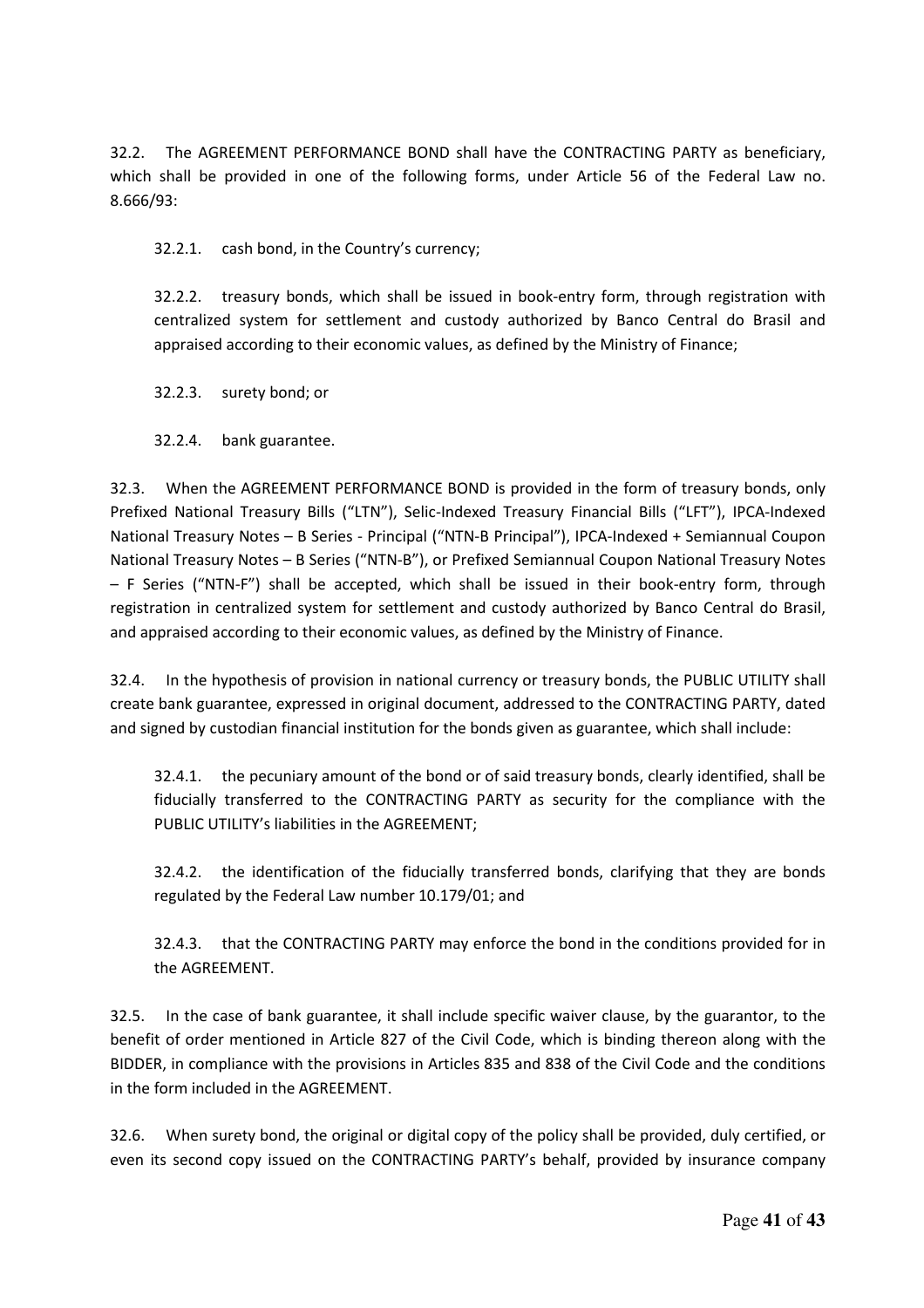registered with the Superintendency of Private Insurance ("SUSEP"), in compliance with the conditions set out in the form included in the AGREEMENT.

32.7. The AGREEMENT PERFORMANCE BOND offered may not have any kind of qualification or conditions that may make it harder or prevent its performance, or which may leave doubts as for the soundness of the guarantee offered.

32.8. All expenses arising out of the AGREEMENT PERFORMANCE BOND shall be borne by the PUBLIC UTILITY and its stockholders, as the case may be.

### **33. REFUND OF THE STUDIES TIED TO THE CONCESSION**

33.1. Within the term set out in item 30.1, the WINNING BIDDER shall confirm respective payment to Banco Nacional do Desenvolvimento Econômico e Social - BNDES, to be made through XXX, in the account XXX, in the amount of [●] (R\$ [●]) of refund for the conduction of studies related to the CONCESSION, in compliance with the provisions in item 32.2. The amounts shall be restated according to the IPCA disclosed by IBGE or, in the lack thereof, to another official inflation index, from 11/16/2017, under Agreement number 17.2.0030.3, entered into by and between BNDES and the STATE, published on [•], in the STATE Official Gazette, grounded on Article 21 of the Federal Law number 8.987/95.

33.2. Within the term set out in item 30.1, the WINNING BIDDER shall confirm the payment to Banco Nacional do Desenvolvimento Econômico e Social - BNDES, to be made through XXX, in the account XXX, in the amount of [●] (R\$ [●]) of compensation for the conduction of the studies related to the CONCESSION; The amounts shall be restated according to the IPCA disclosed by IBGE or, in the lack thereof, another official inflation index, from 11/16/2017, under Agreement number 17.2.0030.3, entered into by and between BNDES and the STATE, published on [•], in the STATE Official Gazette, grounded on Article 21 of the Federal Law number 8.987/95.

#### **CHAPTER VIII – FINAL PROVISIONS**

#### **34. NOTICES**

34.1. All notices concerning the BID, given to the BID COMMITTEE, shall be considered as delivered on the date of its receipt by the addressee, except for those received after 06:00 p.m., including, in the event of notices given through email, which shall be considered as received on the business day immediately subsequent.

34.2. All notices connected with the BID, given to the BID COMMITTEE, shall be written in Brazilian Portuguese.

34.3. For the purposes of this BID, representations, requests for clarifications, challenges and any other documents digitally signed with digital certification in Brazil's Public-Key Infrastructure ("ICP Brasil") standard shall be accepted.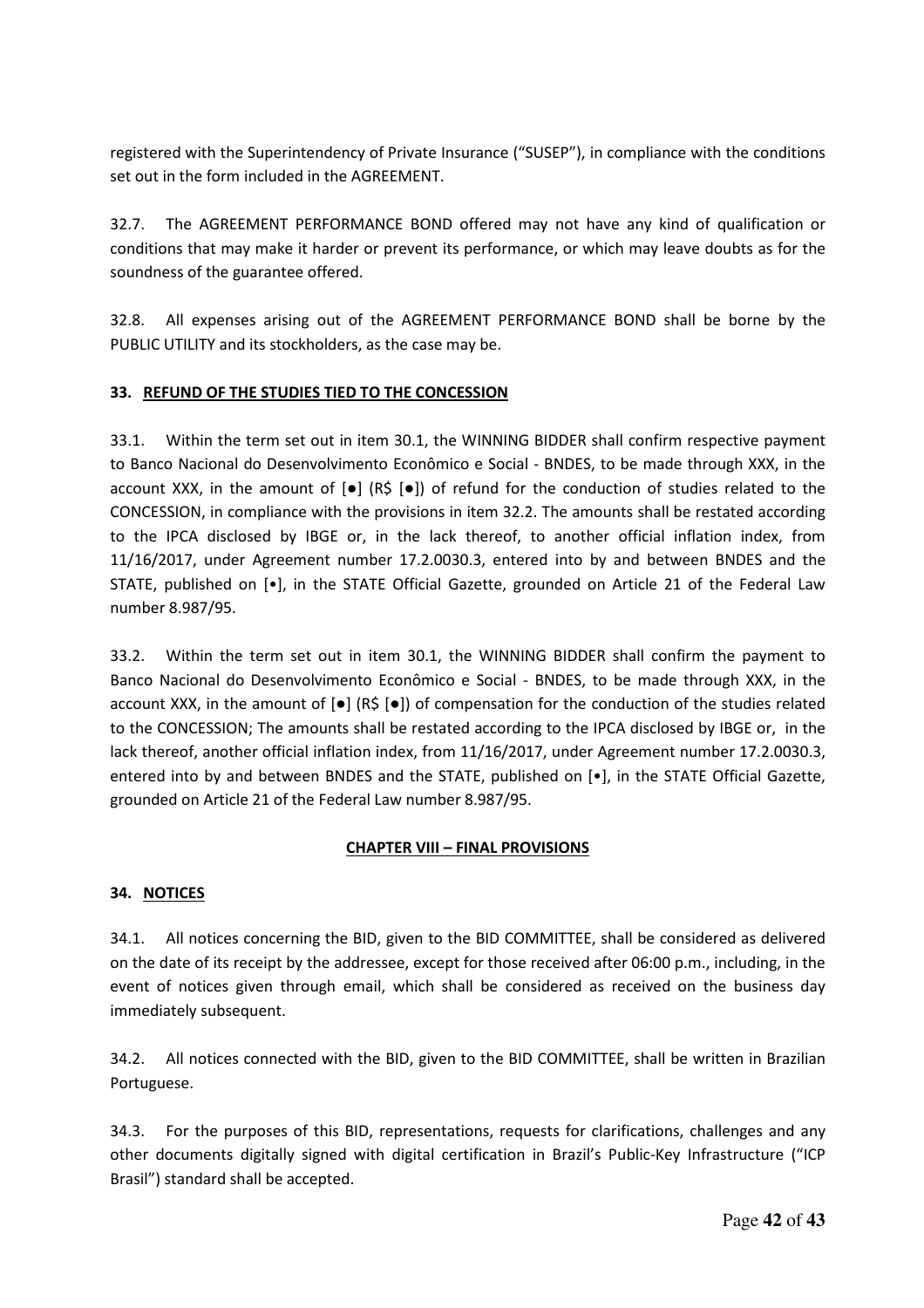#### **35. TERM COUNTING**

35.1. In the term counting addressed in this PUBLIC NOTICE FOR BID, the beginning date shall be excluded and the expiration day shall be included, which shall be considered as consecutive days, unless when explicitly provided for otherwise.

35.2. Terms are only initiated and expired on business days for the CONTRACTING PARTY.

#### **36. MISCELLANEOUS**

36.1. In the event of refusal by the WINNING BIDDER to execute the AGREEMENT, the remaining BIDDERS may be called, in ranking order, to do so in equal term and conditions than those of the COMMERCIAL PROPOSAL of the winning BIDDER, pursuant to § 2, of Article 64, of the Federal Law number 8.666/193, in which hypothesis they shall have their eligibility documents analyzed, in compliance with the provisions set forth in item 28.5 of this PUBLIC NOTICE FOR BID.

36.2. Disputes arising out of the application of this PUBLIC NOTICE FOR BID, as well as *casus omissus,*  shall be solved by the BID COMMITTEE or, upon adjudication of the object of the BID, by the STATE, in compliance with the relevant laws.

36.3. After the adjudication of the object of the BID up to the execution of the AGREEMENT, the CONTRACTING PARTY is reserved the right to solve any and all individual case not provided for in this PUBLIC NOTICE FOR BID and everything else, which, in any manner whatsoever, is directly or indirectly connected with its object.

36.4. The terms provided for in this PUBLIC NOTICE FOR BID, as well as the clauses and conditions of the AGREEMENT and those included in the others exhibits thereto are complementary to each other, so one document shall refer to the other in the case of doubts or omission, and the construction rules provided for in the AGREEMENT shall be observed.

36.5. The BID referred to in this PUBLIC NOTICE FOR BID may be postponed, revoked for reasons of public interest, as consequence of supervening fact duly confirmed, or annulled, without any kind of indemnification to be due to the BIDDERS for such reasons, according to Article 49 of the Federal Law number 8.666/93.

> [place, date] **\*\*\***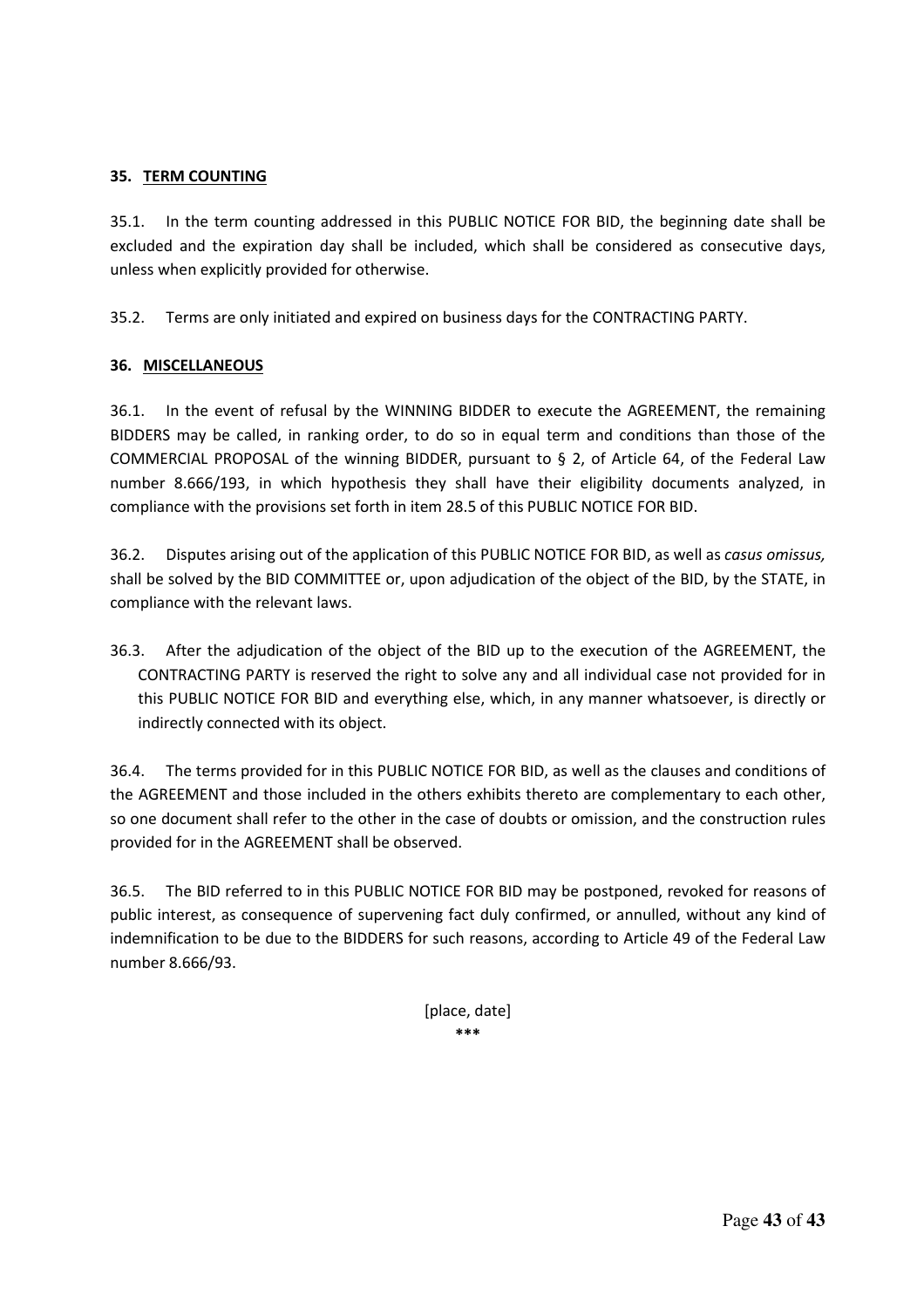## **ANNEXES TO THE INTERNATIONAL BID BOOK No. [•]**

## **REGIONALIZED CONCESSION OF PUBLIC SERVICES OF WATER SUPPLY AND SANITARY SEWAGE PROVIDED IN THE STATE OF AMAPÁ**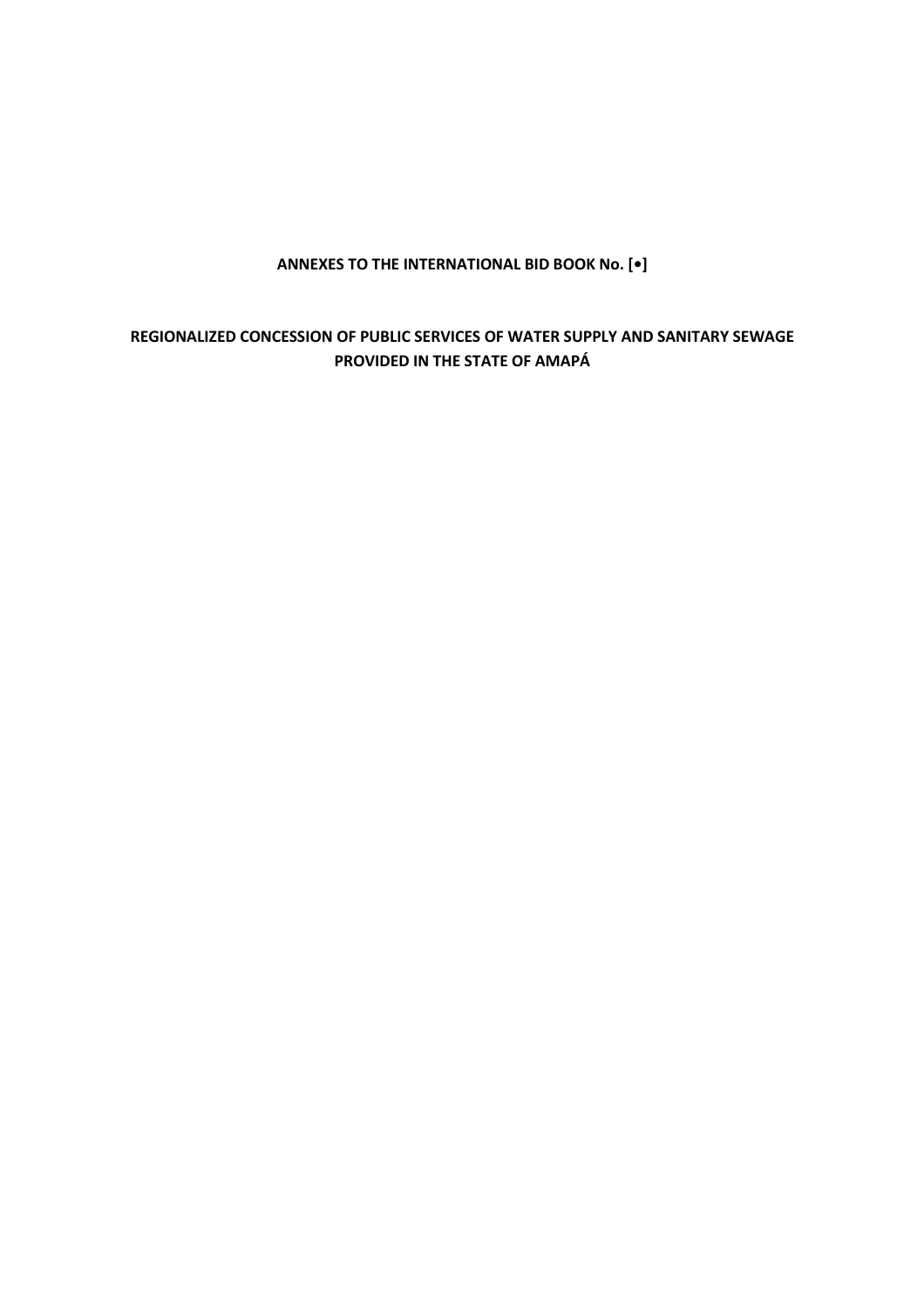#### **INDEX**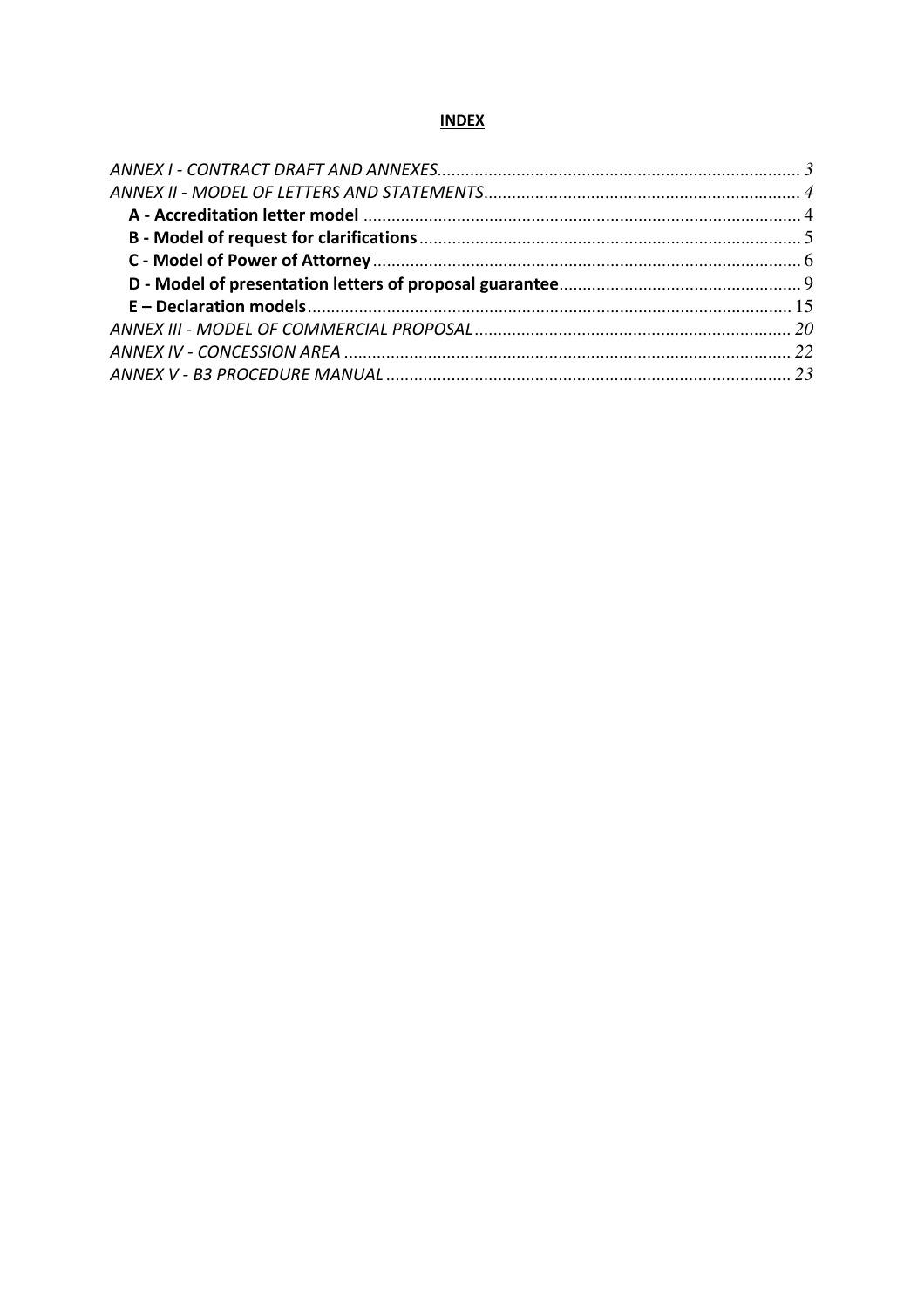# ANNEX I - CONTRACT DRAFT AND ANNEXES (separate document)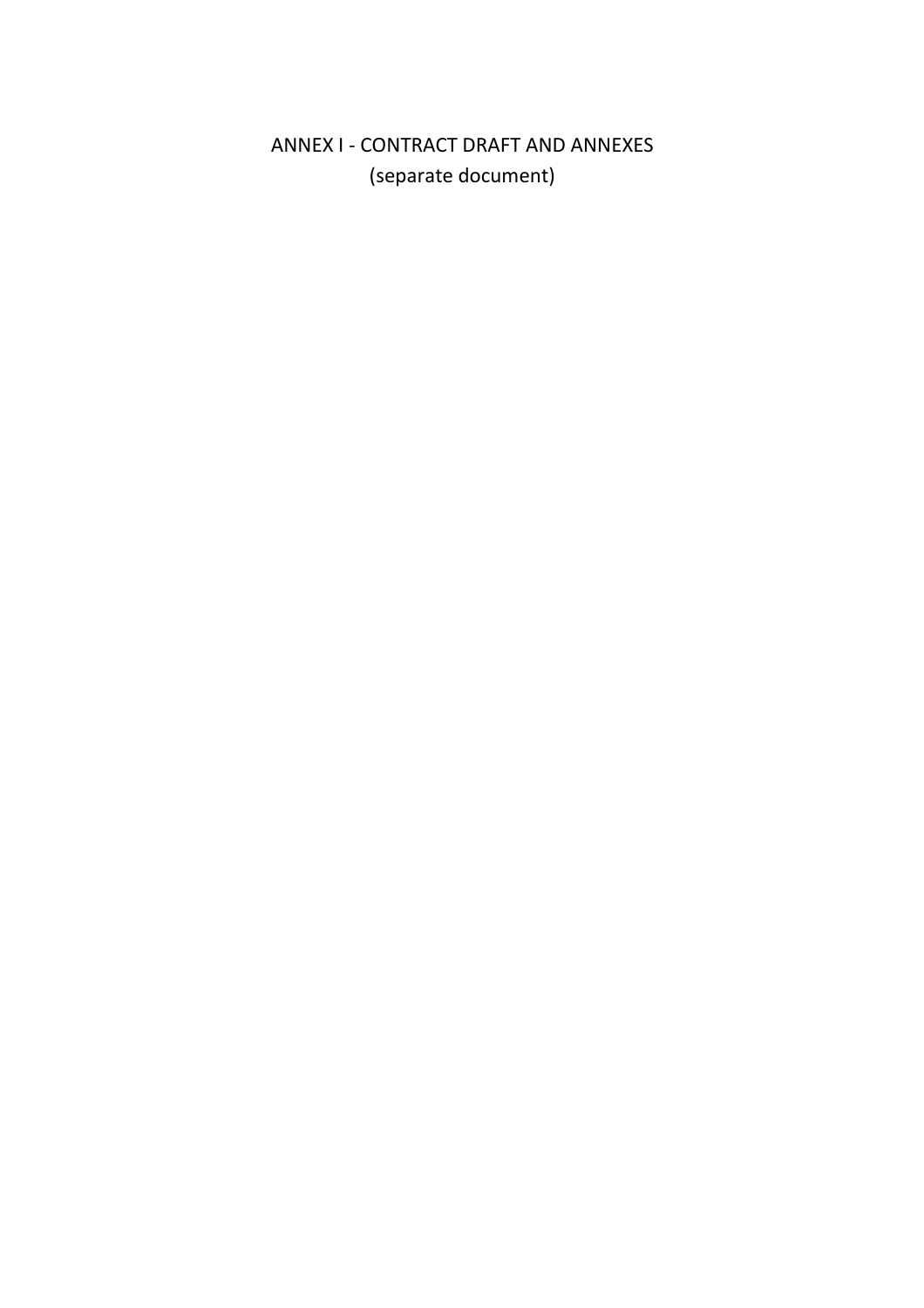## ANNEX II - MODEL OF LETTERS AND STATEMENTS

## **A - Accreditation letter model**

To

Chairman of the Bidding Committee Re.: International Bid Book No. [●]/[●]

By this instrument, [●] (*bidder)*, [*qualification*], hereinafter referred to as "Grantor", appoints and constitutes as its attorneys Messrs. [●], [*qualification*], accrediting them to, jointly or separately, regardless of the order of appointment, to perform the necessary acts throughout the bidding event of International Bid No. [●]/[●], including to:

- a) Represent the Grantor in the public bidding sessions and in all other acts of the bidding process;
- b) Sign and initial documents during public sessions;
- c) Offer open outcries;
- d) File appeals, submit the appeal brief and appellee's brief and waive the right to appeal;
- e) Represent the Grantor in the defense of its interests in the administrative scope during the bidding procedure;
- f) Receive communications on behalf of the Grantor, relating to this bid;
- g) Accompany the other representatives of the Grantor in the technical visits to the locations of the rendered service.

This accreditation shall be valid until the end of International Bid Procedure No. [●]/[●].

[PLACE], [DATE].

#### [NOTARIZED SIGNATURE]

\_\_\_\_\_\_\_\_\_\_\_\_\_\_\_\_\_\_\_\_\_\_\_\_\_\_\_\_\_\_\_\_\_\_\_\_\_\_\_\_\_\_\_\_\_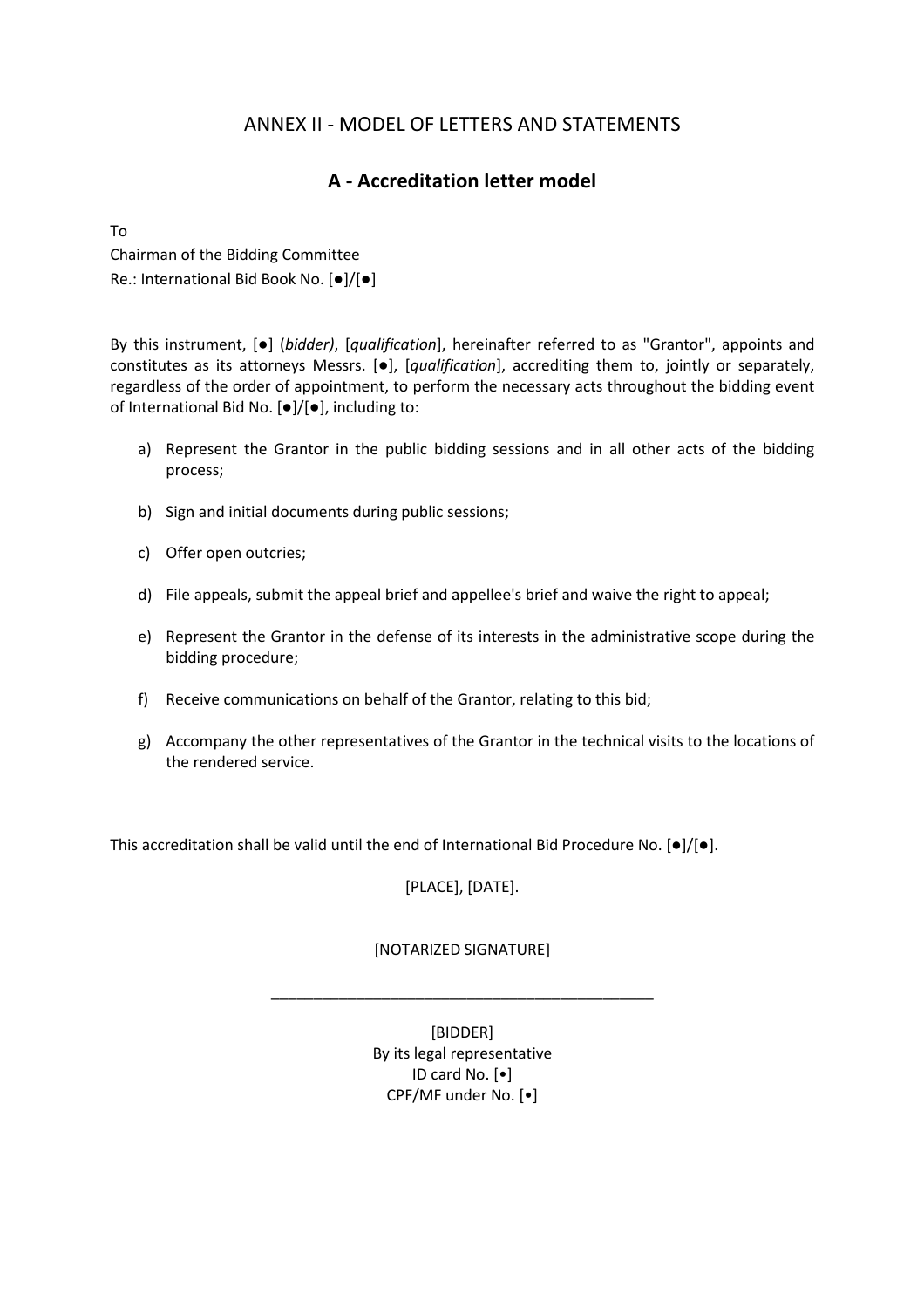# **B - Model of request for clarifications**

To Chairman of the Bidding Committee Re.: International Bid Book No. [●]/[●]

Dear Sir,

The (*bidder/citizen)*, forwards in this opportunity the following request for clarification regarding the bid book in reference:

| <b>Clarification</b><br>number | <b>Bid book Item</b>       | <b>Clarification requested</b>                                          |
|--------------------------------|----------------------------|-------------------------------------------------------------------------|
| []                             |                            | Insert the item of the Bid   Clearly and objectively expose the desired |
|                                |                            | book that relates to the $\vert$ clarification in form and question.    |
|                                | clarification requested.   |                                                                         |
| []                             | Insert the item of the Bid | Clearly and objectively expose the desired                              |
|                                | book that relates to the   | clarification in form and question.                                     |
|                                | clarification requested.   |                                                                         |

[PLACE], [DATE].

[SIGNATURE]

\_\_\_\_\_\_\_\_\_\_\_\_\_\_\_\_\_\_\_\_\_\_\_\_\_\_\_\_\_\_\_\_\_\_\_\_\_\_\_\_\_\_\_\_\_

[BIDDER/CITIZEN] Person in charge: [●] Contact data: [●]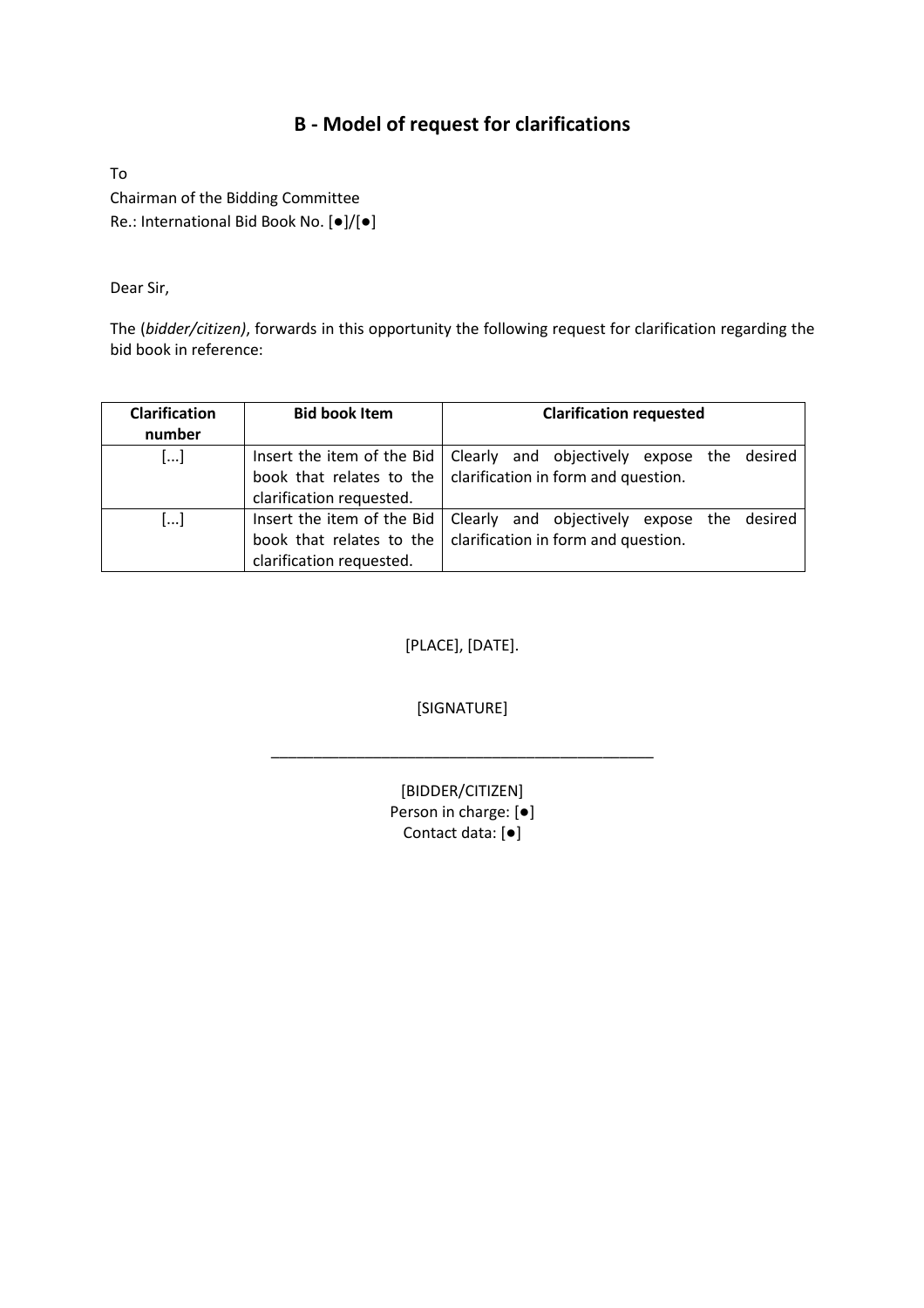## **C - Model of Power of Attorney**

### **Model No. 01 - BIDDER POWER OF ATTORNEY**

To Chairman of the Bidding Committee Re.: International Bid Book No. [●]/[●]

Dear Sir,

In compliance with the BID BOOK in reference, the company  $[\bullet]$ , headquartered at  $[\bullet]$ , in the city of [●], State of [●], enrolled with CNPJ under No. [●], in accordance with its articles of incorporation, presents power of attorney for its representation.

By this power of attorney, the [Bidder], [qualification], hereinafter referred to as "Grantor", appoints and constitutes its attorneys, Messrs. [•], [qualification], jointly or separately, regardless of the order of appointment, to perform the following acts in the Federative Republic of Brazil, in and out of court:

a) represent the Grantor before any governmental entities, agencies or departments, publicly held or closed companies and any government agencies, including the Bidding Committee and B3 S.A., to establish and maintain understandings with such entities, agencies, bodies or departments, to receive service of process, notification and subpoena of any nature, to request and/or promote consultations, to request certificates and other documents and to perform the necessary acts during the performance of the bidding event described in the International Bid Book No. [●]/[●], including to appeal and waive the right to appeal;

b) take commitments and/or obligations on behalf of the Grantor and anyway hire, perform agreements, waive rights, give and receive discharge on behalf of the Grantor;

c) represent the Grantor in the defense of its interests in court, in any instance and before any Court or Tribunal, including by hiring lawyers, with special powers to confess, compromise, waive, make agreements, receive acquittance and discharge;

d) receive service of process; and

e) in their discretion, to delegate, in whole or in part, with the reservation of powers, any of the powers conferred herein, under such conditions as it may deem or consider appropriate.

This power of attorney shall be valid until the end of International Bid Procedure No.  $[\bullet] / [\bullet]$ .

## [PLACE], [DATE].

## [NOTARIZED SIGNATURE]

\_\_\_\_\_\_\_\_\_\_\_\_\_\_\_\_\_\_\_\_\_\_\_\_\_\_\_\_\_\_\_\_\_\_\_\_\_\_\_\_\_\_\_\_\_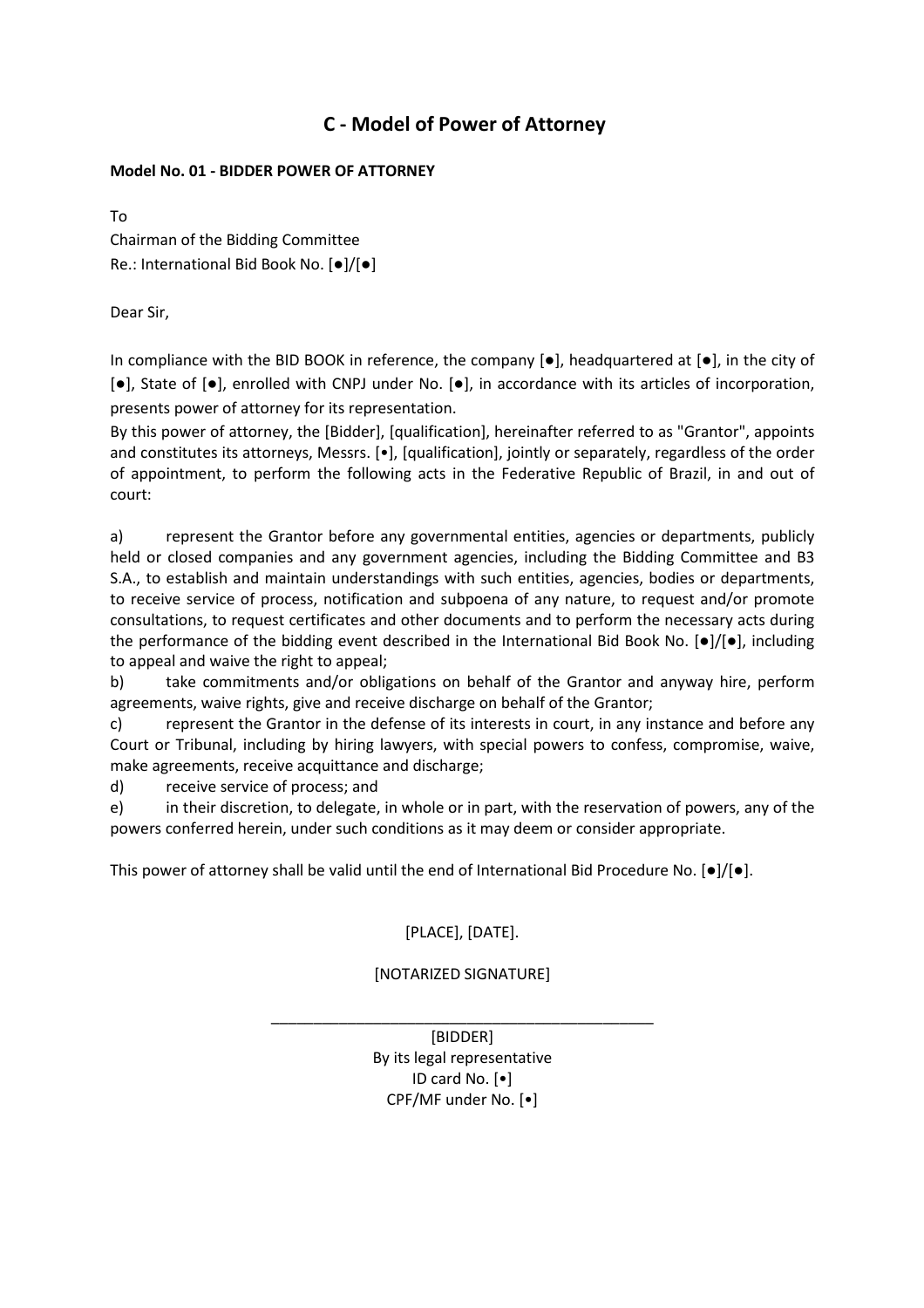#### **Model No. 02 - POWER OF ATTORNEY OF BIDDER IN CONSORTIUM**

To Chairman of the Bidding Committee Re.: International Bid Book No. [●]/[●]

Dear Sir,

In compliance with the BID BOOK in reference, the company  $[\bullet]$ , headquartered at  $[\bullet]$ , in the city of  $[•]$ , State of  $[•]$ , enrolled with CNPJ under No.  $[•]$ , in accordance with its articles of incorporation, presents power of attorney for its representation.

By this power of attorney, the [Bidder], [qualification], hereinafter referred to as "Grantor", appoints and constitutes its attorneys, Messrs. [ $\bullet$ ], [qualification], jointly or separately, regardless of the order of appointment, to perform the following acts in the Federative Republic of Brazil, in and out of court:

f) represent the Grantor before any governmental entities, agencies or departments, publicly held or closed companies and any government agencies, including the Bidding Committee and B3 S.A., to establish and maintain understandings with such entities, agencies, bodies or departments, to receive service of process, notification and subpoena of any nature, to request and/or promote consultations, to request certificates and other documents and to perform the necessary acts during the performance of the bidding event described in the International Bid Book No. [●]/[●], including to appeal and waive the right to appeal;

g) take commitments and/or obligations on behalf of the Grantor and anyway hire, perform agreements, waive rights, give and receive discharge on behalf of the Grantor;

h) represent the Grantor in the defense of its interests in court, in any instance and before any Court or Tribunal, including by hiring lawyers, with special powers to confess, compromise, waive, make agreements, receive acquittance and discharge;

i) receive service of process; and

j) in their discretion, to delegate, in whole or in part, with the reservation of powers, any of the powers conferred herein, under such conditions as it may deem or consider appropriate.

This power of attorney shall be valid until the end of International Bid Procedure No.  $[0]/[0]$ .

## [PLACE], [DATE].

## [NOTARIZED SIGNATURE]

\_\_\_\_\_\_\_\_\_\_\_\_\_\_\_\_\_\_\_\_\_\_\_\_\_\_\_\_\_\_\_\_\_\_\_\_\_\_\_\_\_\_\_\_\_ [BIDDER] By its legal representative ID card No. [•] CPF/MF under No. [•]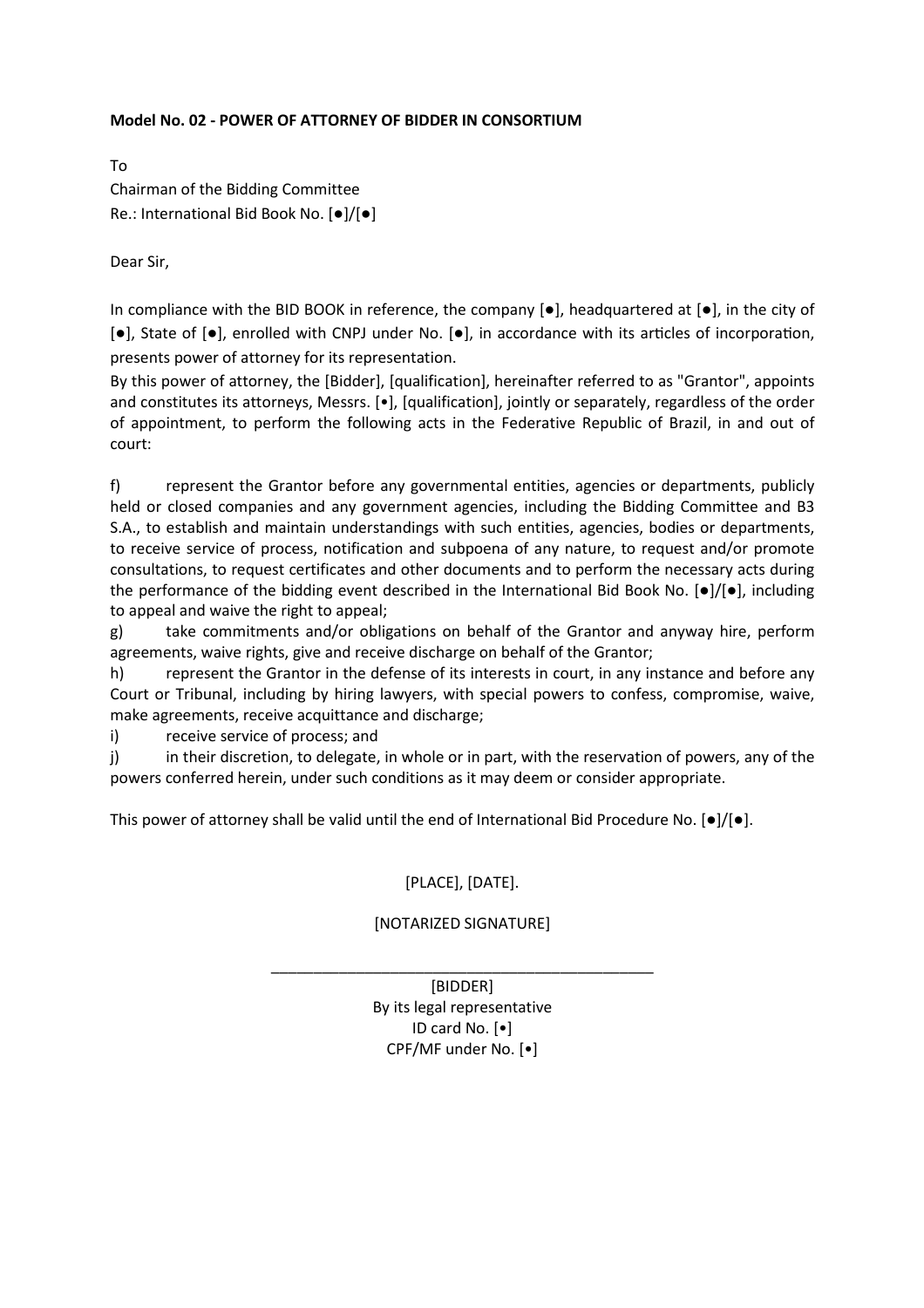#### **Model No. 03 - POWER OF ATTORNEY FOR FOREIGN BIDDER**

To Chairman of the Bidding Committee Re.: International Bid Book No. [●]/[●]

Dear Sir,

In compliance with the BID BOOK in reference, the company  $[\bullet]$ , headquartered at  $[\bullet]$ , in the city of  $[•]$ , State of  $[•]$ , enrolled with CNPJ under No.  $[•]$ , in accordance with its articles of incorporation, presents power of attorney for its representation.

By this power of attorney, the [Bidder], [qualification], hereinafter referred to as "Grantor", appoints and constitutes its attorneys, Messrs. [•], [qualification], jointly or separately, regardless of the order of appointment, to perform the following acts in the Federative Republic of Brazil, in and out of court:

k) represent the Grantor before any governmental entities, agencies or departments, publicly held or closed companies and any government agencies, including the Bidding Committee and B3 S.A., to establish and maintain understandings with such entities, agencies, bodies or departments, to receive service of process, notification and subpoena of any nature, to request and/or promote consultations, to request certificates and other documents and to perform the necessary acts during the performance of the bidding event described in the International Bid Book No. [●]/[●], including to appeal and waive the right to appeal;

l) take commitments and/or obligations on behalf of the Grantor and anyway hire, perform agreements, waive rights, give and receive discharge on behalf of the Grantor;

m) represent the Grantor in the defense of its interests in court, in any instance and before any Court or Tribunal, including by hiring lawyers, with special powers to confess, compromise, waive, make agreements, receive acquittance and discharge;

n) receive service of process; and

o) in their discretion, to delegate, in whole or in part, with the reservation of powers, any of the powers conferred herein, under such conditions as it may deem or consider appropriate.

This power of attorney shall be valid until the end of International Bid Procedure No. [●]/[●].

## [PLACE], [DATE].

## [NOTARIZED SIGNATURE]

\_\_\_\_\_\_\_\_\_\_\_\_\_\_\_\_\_\_\_\_\_\_\_\_\_\_\_\_\_\_\_\_\_\_\_\_\_\_\_\_\_\_\_\_\_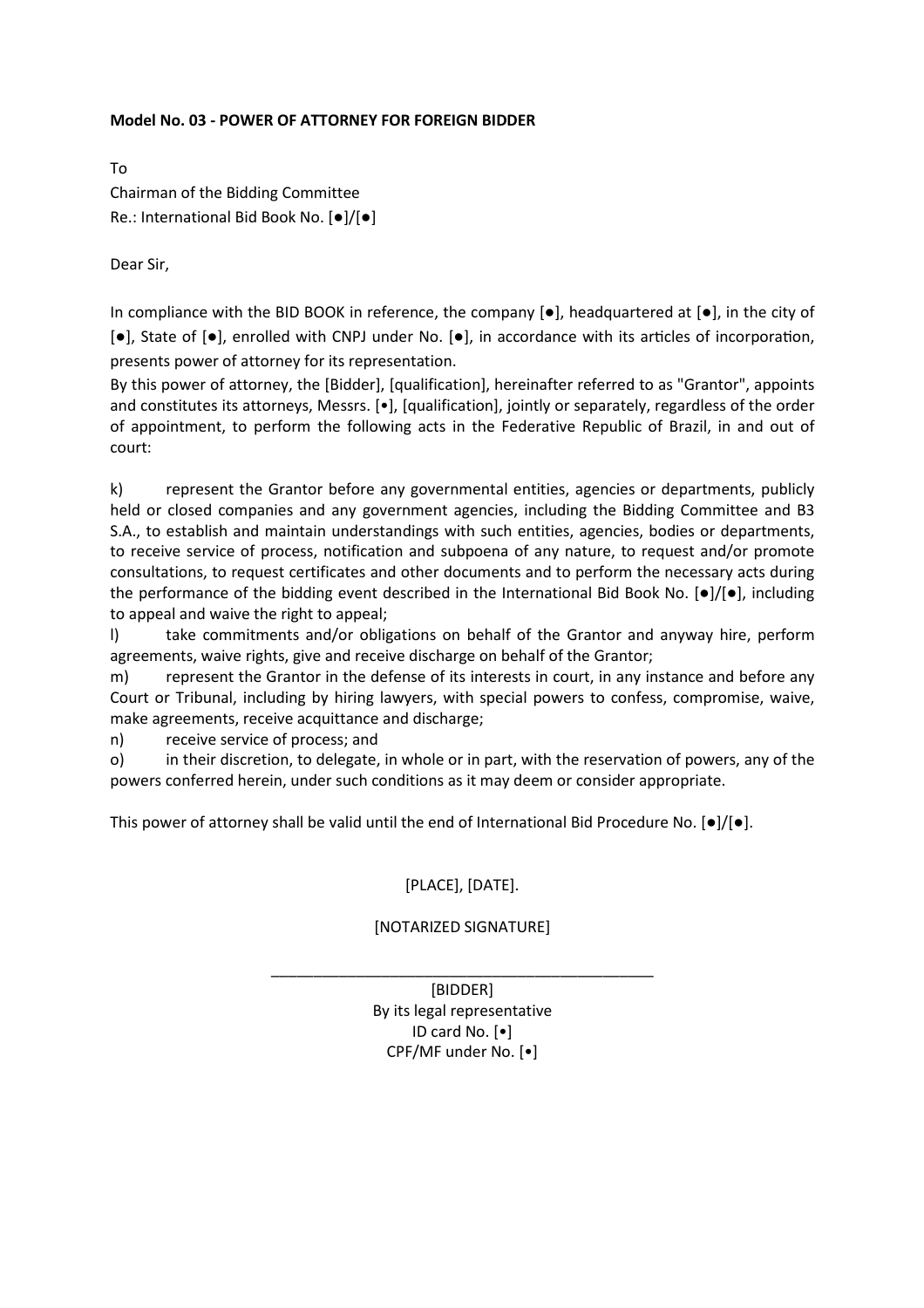## **D - Model of presentation letters of proposal guarantee**

**Model No. 01 - PRESENTATION LETTER OF PROPOSAL GUARANTEE IN THE MODALITY CASH SECURITY** 

To Chairman of the Bidding Committee Re.: International Bid Book No. [●]/[●]

Dear Sir,

In compliance with the BID BOOK in reference, the company [●], headquartered at [●], in the city of [●], State of [●], enrolled with CNPJ under No. [●], hereby represented by [●], holder of ID card No. [●] and enrolled with CPF/MF under No. [●], in accordance with its articles of incorporation, presents proof of deposit in the amount of BRL [●] ([●] Brazilian Reais), in the Current Account No. [●], branch No.  $[•]$ , bank  $[•]$ , performed on  $[•]$ , in compliance with the bid book requirement to participate in the bidding procedure.

[PLACE], [DATE].

[NOTARIZED SIGNATURE]

\_\_\_\_\_\_\_\_\_\_\_\_\_\_\_\_\_\_\_\_\_\_\_\_\_\_\_\_\_\_\_\_\_\_\_\_\_\_\_\_\_\_\_\_\_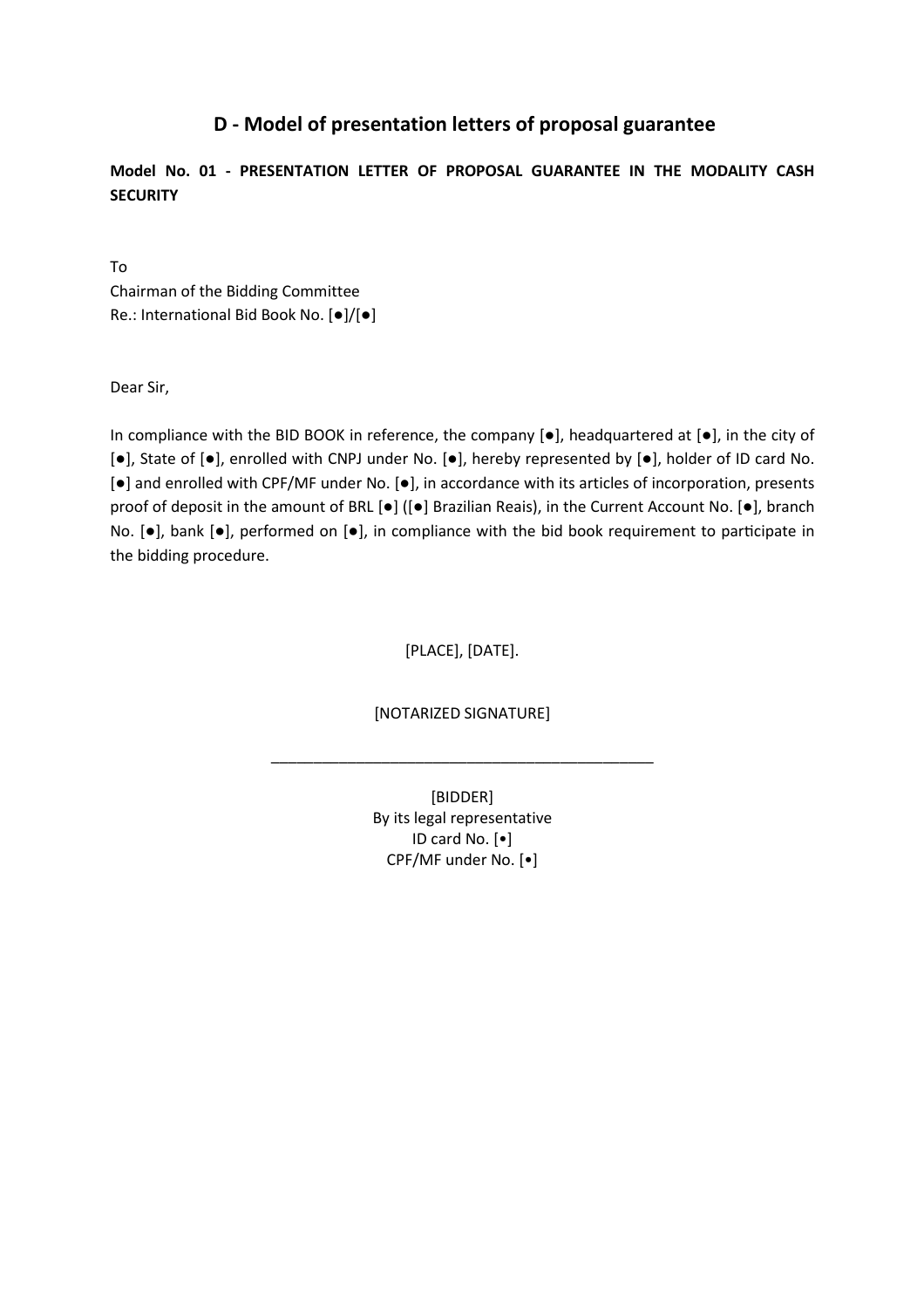## **Model nº 02 - PRESENTATION LETTER OF THE BIDDER'S PROPOSAL GUARANTEE IN THE MODALITY GOVERNMENT DEBT SECURITY**

To Chairman of the Bidding Committee Re.: International Bid Book No. [●]/[●]

Dear Sir,

In compliance with the BID BOOK in reference, the company  $[\bullet]$ , headquartered  $[\bullet]$ , in the city of  $[\bullet]$ , State of [●], enrolled with CNPJ No. [●], hereby represented by [●], bearer of ID card No. [●] and enrolled with CPF/MF under No.  $[\bullet]$ , in accordance with its articles of incorporation, presents the documents representing the transfer of public securities in GUARANTEE to the State of Amapá, according to applicable legislation

In compliance with the BID BOOK, the documents attached hereto [*indication of securities*] were issued in the book-entry form, through registration in a centralized settlement and custody system authorized by the Central Bank of Brazil and evaluated by their economic values, as defined by the Ministry of Finance, and are equivalent to the total of BRL [●] (in words), in compliance with the bid book requirement to participate in the bidding.

[PLACE], [DATE].

[NOTARIZED SIGNATURE]

\_\_\_\_\_\_\_\_\_\_\_\_\_\_\_\_\_\_\_\_\_\_\_\_\_\_\_\_\_\_\_\_\_\_\_\_\_\_\_\_\_\_\_\_\_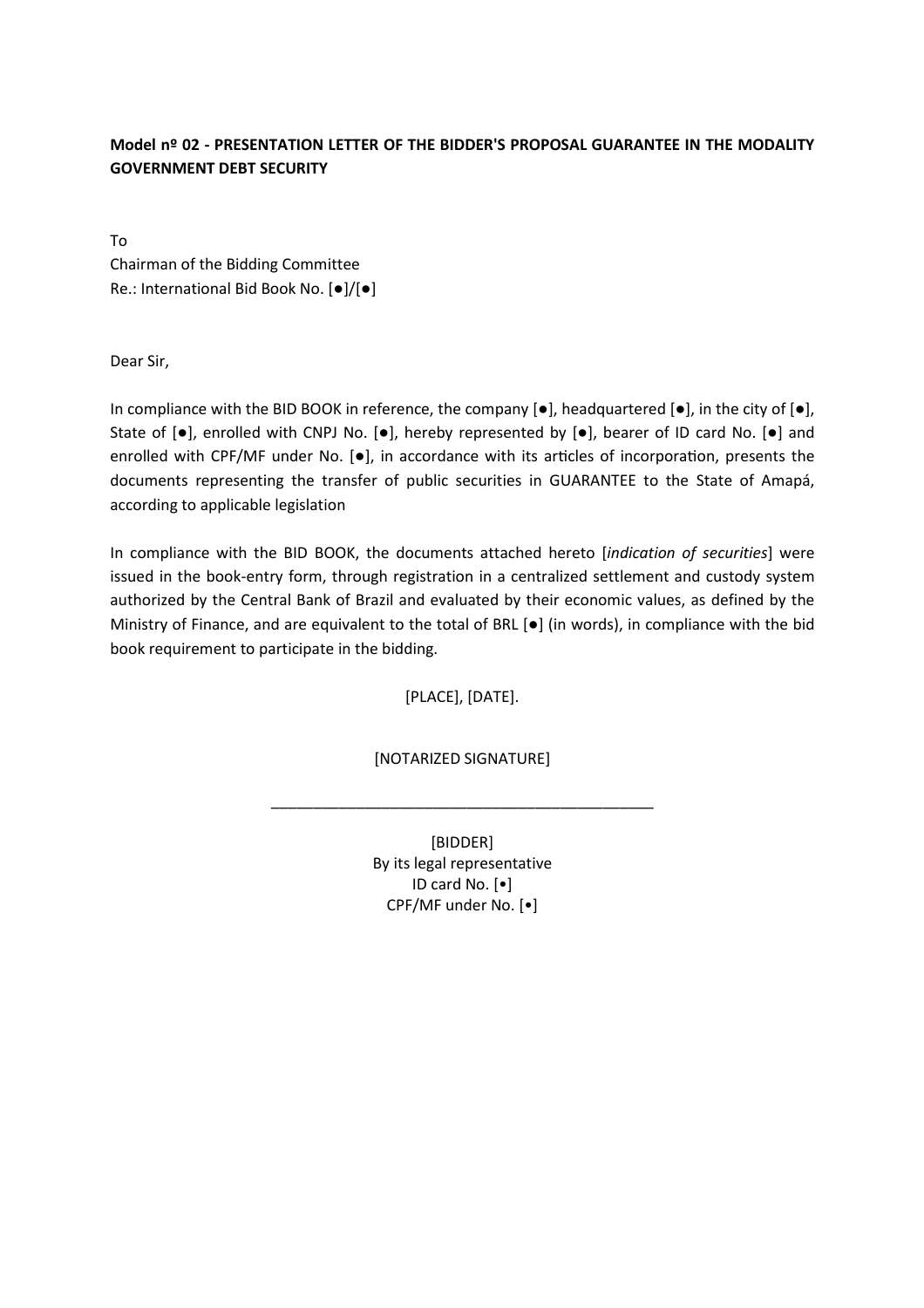## **Model No. 03 - PRESENTATION LETTER OF THE BIDDER'S PROPOSAL GUARANTEE IN THE BANK GUARANTEE MODALITY**

To Chairman of the Bidding Committee Re.: International Bid Book No. [●]/[●]

Dear Sir,

In compliance with the BID BOOK in reference, the company  $[\bullet]$ , headquartered at  $[\bullet]$ , in the city of [●], State of [●], enrolled with CNPJ under No. [●], hereby represented by [●], bearer of ID card No. [●] and enrolled with CPF/MF under No. [●], in accordance with its articles of incorporation, presents BANK GUARANTEE LETTER, in compliance with the bid book requirement to participate in the bidding procedure, by which:

1. The Bank [•], headquartered at [•], enrolled with CNPJ/MF under No. [•], hereinafter referred to as "Guarantor", directly by itself and possible successors, undertakes before [•] as a joint guarantor of [•], headquartered at [•], enrolled with CNPJ/MF under No. [•], hereinafter referred to as "Secured Party", with express waiver of the rights provided in Articles 366, 827, 835, 837, 838 of Law No. 10.406, dated January 10, 2002 (Brazilian Civil Code), for the faithful compliance with all obligations assumed by the Secured Party in the bidding procedure described in the International Bid Book No. [ $\bullet$ ]/2020, which terms, provisions and conditions the Guarantor expressly declares to know and accept.

2. The Guarantor undertakes to pay the State of Amapá the total amount of BRL  $[•]$   $([•])$ , without limitation, fines, interest, restatement and other arrears charges, if the Secured Party (I) fails to comply with any of its obligations under the Law or BID BOOK, including the obligation to, if convened, sign the respective CONCESSION AGREEMENT within the period established in the BID BOOK and under the conditions offered, and (II) if the Secured Party withdraws from this BIDDING PROCEDURE after the analysis phase of the PROPOSAL GUARANTEE.

3. The Guarantor also undertakes, up to the amount established above, for the losses caused by the Secured Party, including, but not limited to the fines imposed on the BIDDER in the scope of the bidding event, undertaking to perform payments arising from these losses, when required from it, within the maximum period of 48 (forty-eight) hours, counted from the receipt, by the Guarantor, of the written bid book forwarded by the State of Amapá.

4. The Guarantor shall not claim any objection or opposition of the Secured Party or invoked by it for the purpose of excusing the fulfillment of the obligation assumed before the State of Amapá under the terms of this BANK GUARANTEE LETTER.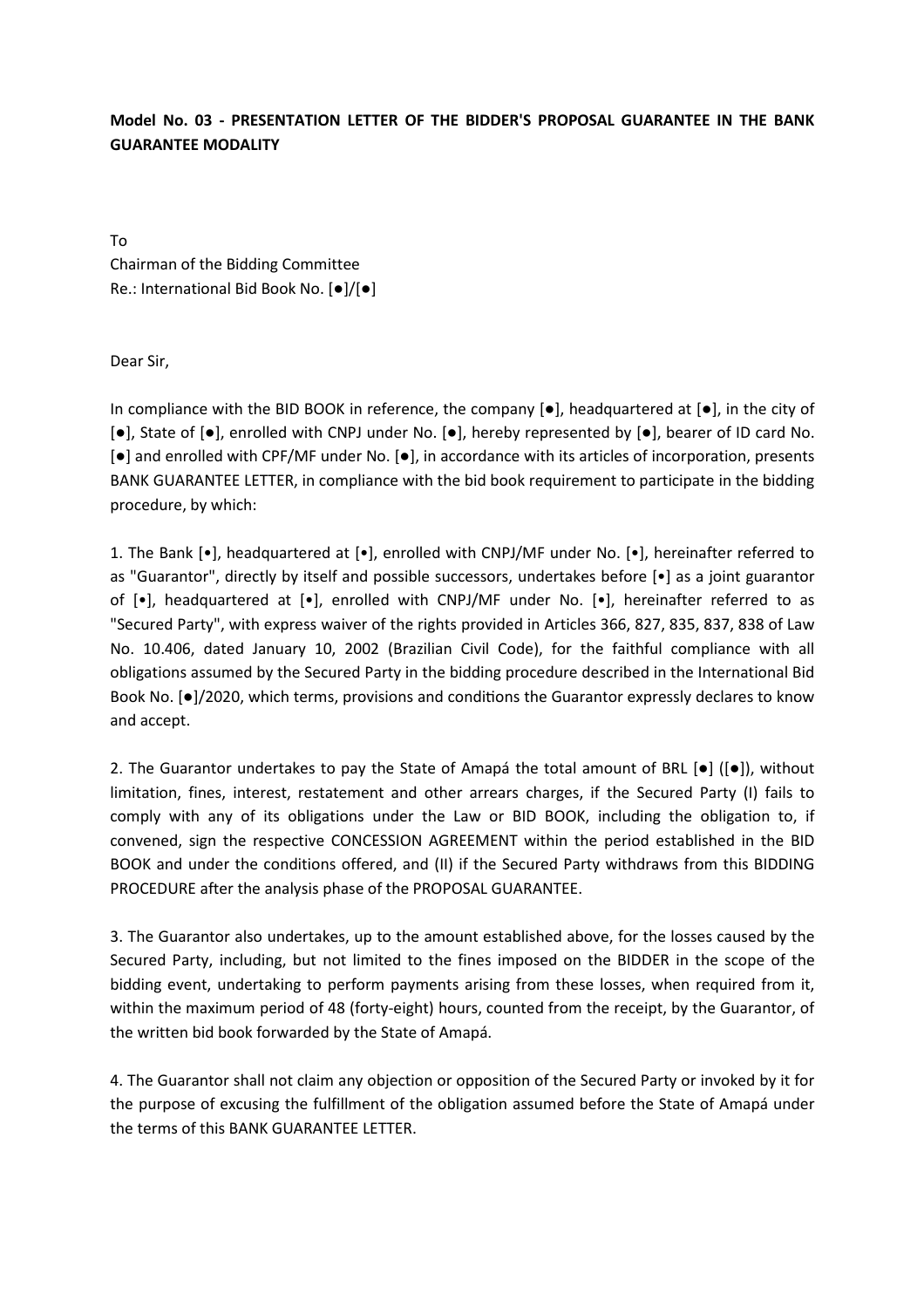5. In the event that the State of Amapá enters into court to demand compliance with the obligation referred to in this BANK GUARANTEE LETTER, the Guarantor is obliged to pay the arbitration, judicial or extrajudicial expenses, observing the limit stipulated above.

6. The Bank Guarantee will be in force for a period of 180 (one hundred and eighty) days, counted from the date provided for the BIDDING Opening Session, according to the conditions mentioned in the BID BOOK.

7. The Guarantor declares that:

7.1. This BANK GUARANTEE LETTER is duly accounted, fully observing the regulations of the Central Bank of Brazil currently in force, in addition to complying with the provisions of the applicable Banking Legislation;

7.2. The signatories hereof are authorized to provide the Bank Guarantee on their behalf and under their responsibility; and

7.3. Its share capital is BRL [•] ([•] Brazilian Reais), and the Central Bank of Brazil is authorized to issue BANK GUARANTEE LETTERS, and that the value of this BANK GUARANTEE LETTER, in the amount of BRL [•] ([•] Brazilian Reais), is within the limits authorized by the Central Bank of Brazil.

Terms that have not been expressly defined in this BANK GUARANTEE LETTER shall have the meanings assigned to them in the BID BOOK.

[PLACE], [DATE].

[NOTARIZED SIGNATURE]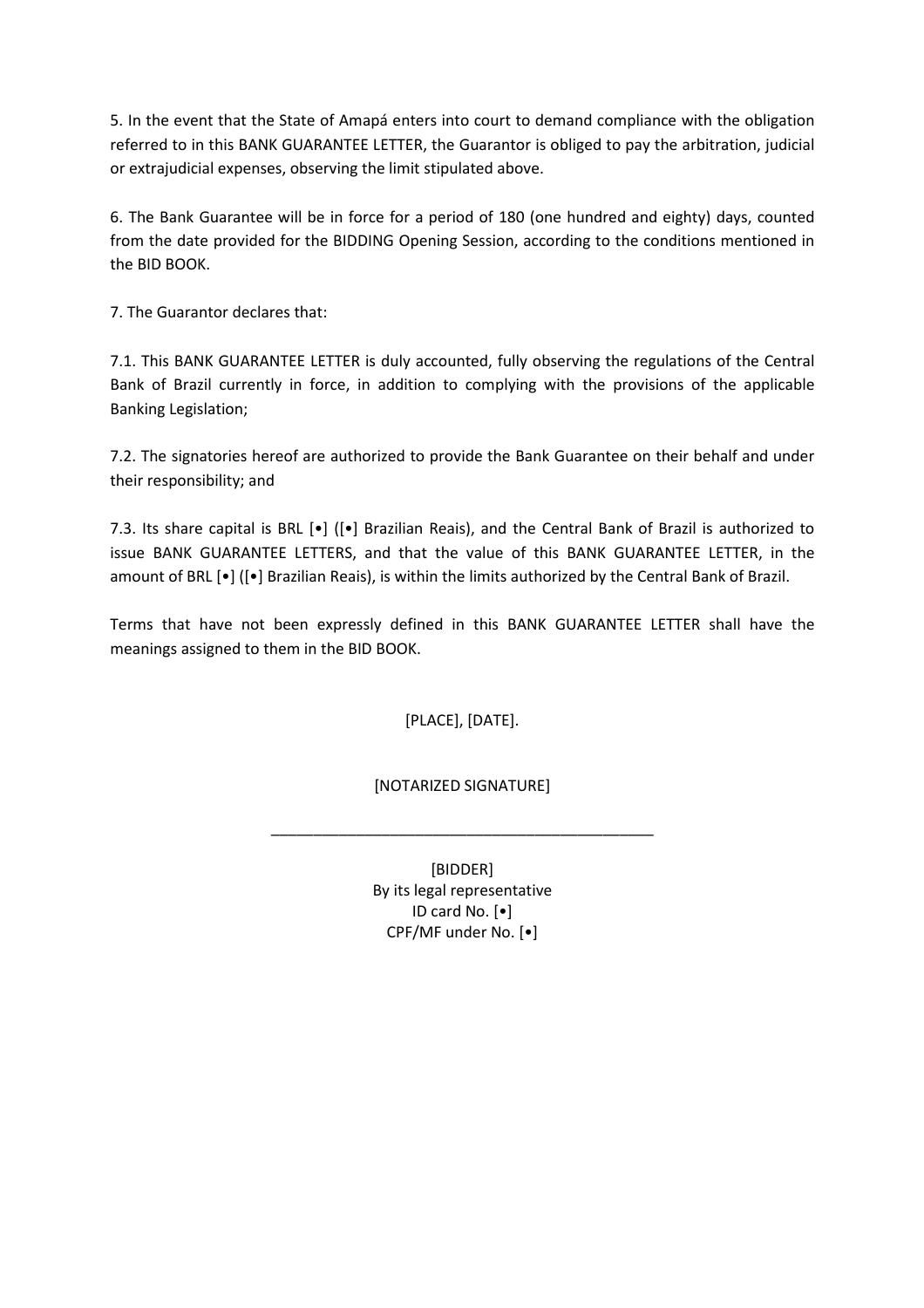### **Model No. 04 - PRESENTATION LETTER OF THE BIDDER'S PROPOSAL GUARANTEE IN THE SURETY BOND MODALITY**

To Chairman of the Bidding Committee Re.: International Bid Book No. [●]/[●]

Dear Sir,

In compliance with the BID BOOK in reference, the company  $\lceil \bullet \rceil$ , headquartered at  $\lceil \bullet \rceil$ , in the city of [●], State of [●], enrolled with CNPJ under No. [●], hereby represented by [●], bearer of ID card No.  $[e]$  and enrolled with CPF/MF under No.  $[e]$ , in accordance with its articles of incorporation, presents SURETY BOND, in compliance with the bid book requirement to participate in the bidding procedure, according to the policy attached hereto.

## [PLACE], [DATE].

### [NOTARIZED SIGNATURE]

\_\_\_\_\_\_\_\_\_\_\_\_\_\_\_\_\_\_\_\_\_\_\_\_\_\_\_\_\_\_\_\_\_\_\_\_\_\_\_\_\_\_\_\_\_

[BIDDER] By its legal representative ID card No. [•] CPF/MF under No. [•]

#### MINIMUM TERMS AND CONDITIONS OF THE SURETY BOND

1. POLICYHOLDER: [BIDDER]

2. INSURED PARTY: State of Amapá

3. INSURANCE PURPOSE, to be included in the Particular Policy Conditions: Ensure indemnification, in the minimum amount of BRL [●] ([●]), if the POLICYHOLDER (I) fails to comply with any of its obligations under the Law or BID BOOK, including the obligation, if summoned, to sign the respective CONCESSION AGREEMENT within the period established in the BID BOOK and under the conditions offered; (II), if the POLICYHOLDER comes to withdraw from this BIDDING PROCEDURE after the analysis phase of the PROPOSAL GUARANTEE; (III) in the case of application of penalties to the POLICYHOLDER in the Bidding Procedure scope.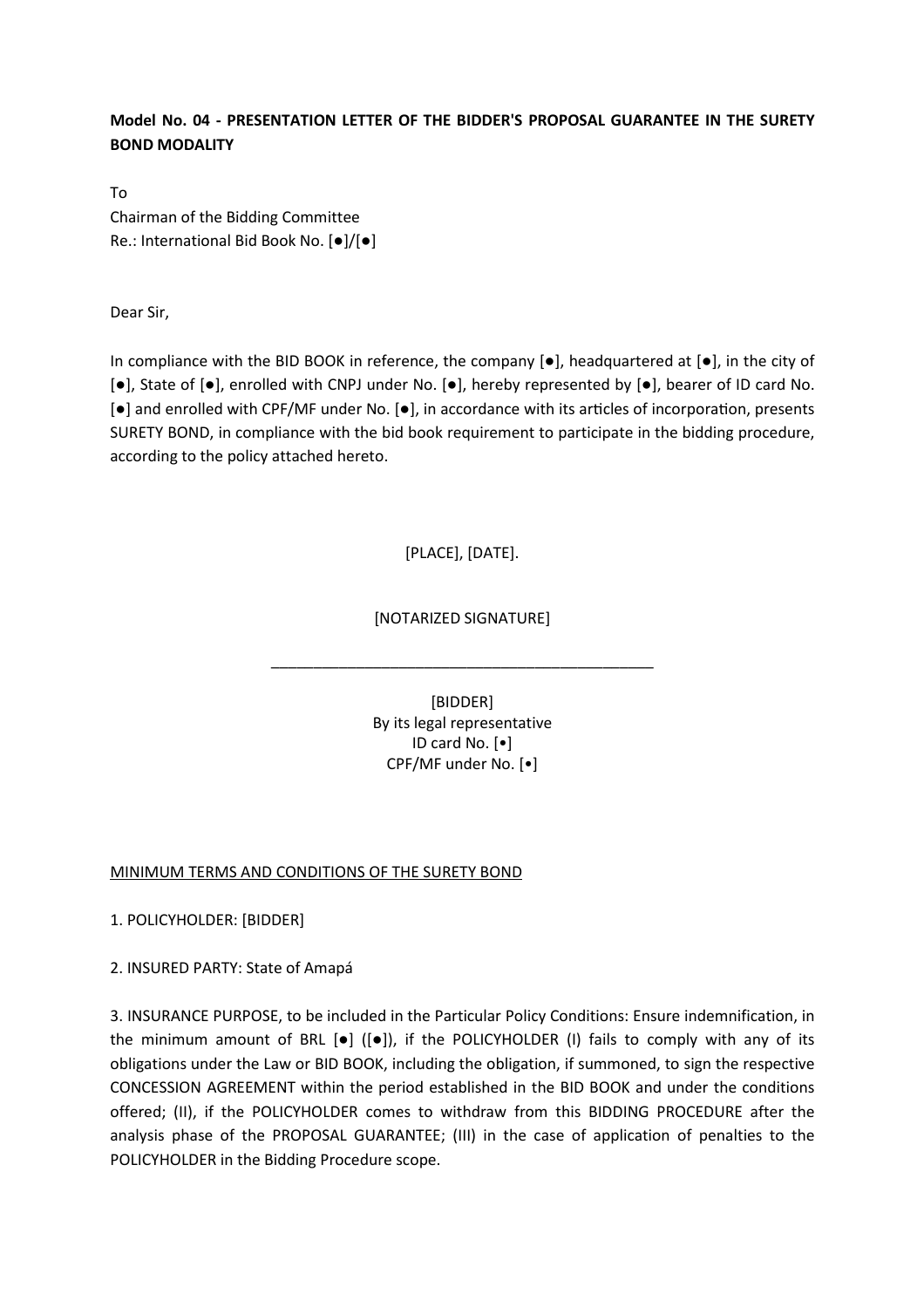4. INSTRUMENT: SURETY BOND policy issued by the INSURANCE COMPANY, duly incorporated and authorized to operate by the Private Insurance Superintendence - SUSEP, observing all terms of the SUSEP normative acts.

5. GUARANTEE AMOUNT: The SURETY BOND Policy shall provide for the amount of indemnity in the amount of BRL[●] ([●]).

6. TERM: The SURETY BOND policy must have a minimum term of 180 (one hundred and eighty) days from the scheduled date for the BIDDING PROCEDURE opening session, to be renewable in the cases provided in the BID BOOK.

7. GENERAL PROVISIONS: The SURETY BOND policy must contain the following additional provisions: 7.1. INSURANCE COMPANY statement that it knows and accepts the terms and conditions of the BID BOOK;

7.2. Statement by the INSURANCE COMPANY that it will pay the amounts established herein within a maximum period of 30 (thirty) days, counted from the delivery date of all documents necessary to the characterization and regulation of the claim; and

7.3. That, once the POLICYHOLDER's breach of the obligations covered by the SURETY BOND policy is confirmed, the INSURED PARTY will be entitled to require the due indemnity from the INSURANCE COMPANY.

Terms that have not been expressly defined herein shall have the meanings assigned to them in the BID BOOK.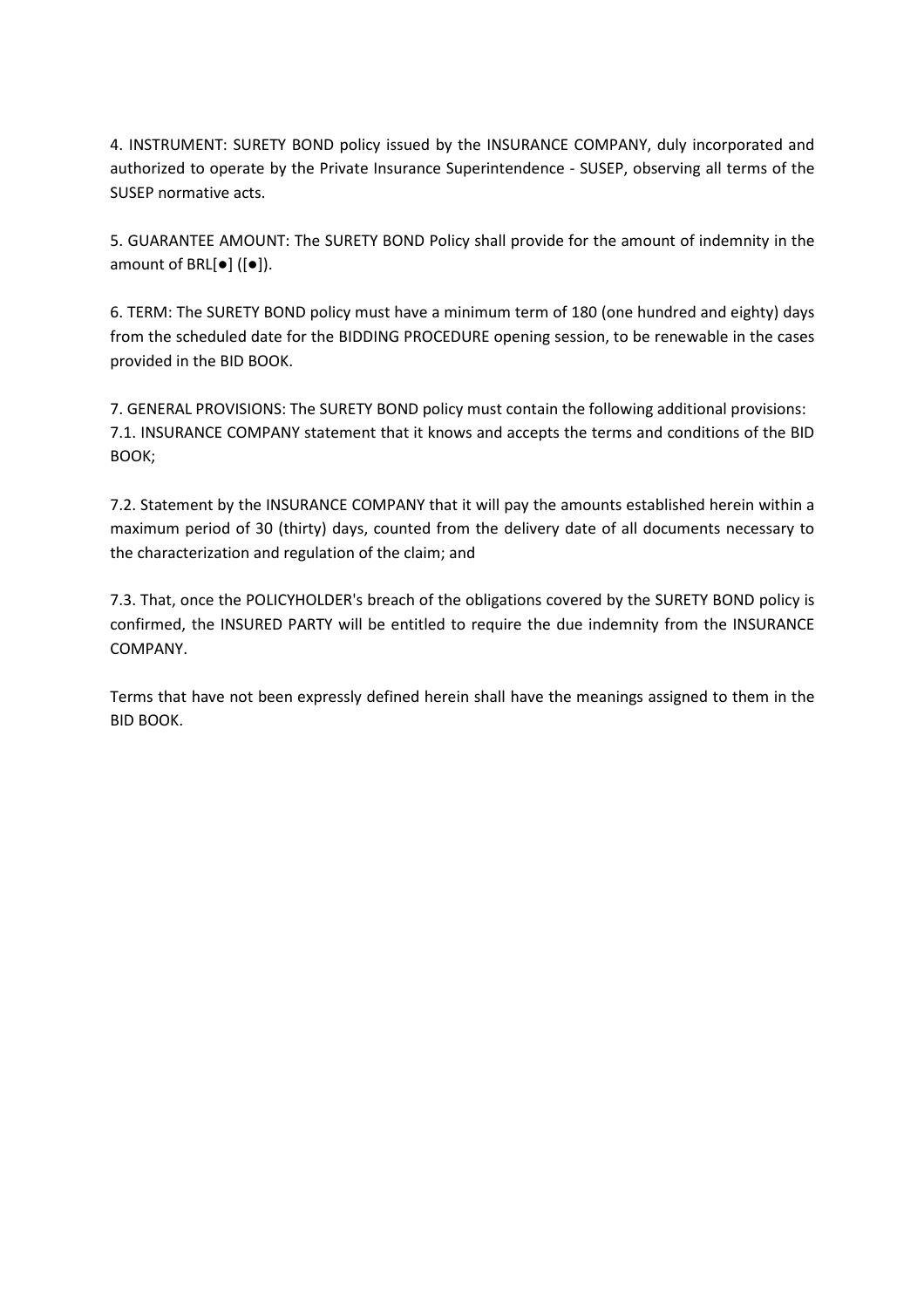## **E – Declaration models**

### **Declaration No. 01: ABSENCE OF EQUIVALENT FOREIGN DOCUMENT**

To

Chairman of the Bidding Committee Re.: International Bid Book No. [●]/[●]

Dear Sir,

In compliance with the BID BOOK in reference, the company [●], headquartered at [●], in the city of [●], State of [●], enrolled with CNPJ under No. [●], hereby represented by [●], bearer of ID Card No. [●] and enrolled with CPF/MF under No. [●], pursuant to its articles of incorporation, declares, under the penalties of applicable legislation, that the documents indicated below required in the BID BOOK do not exist and have no equivalent in its country of origin.

| Document required in the BID BOOK without<br>equivalence in the country of origin | Bid Book item that requires the document |
|-----------------------------------------------------------------------------------|------------------------------------------|
|                                                                                   |                                          |
|                                                                                   |                                          |

[PLACE], [DATE].

## [NOTARIZED SIGNATURE]

\_\_\_\_\_\_\_\_\_\_\_\_\_\_\_\_\_\_\_\_\_\_\_\_\_\_\_\_\_\_\_\_\_\_\_\_\_\_\_\_\_\_\_\_\_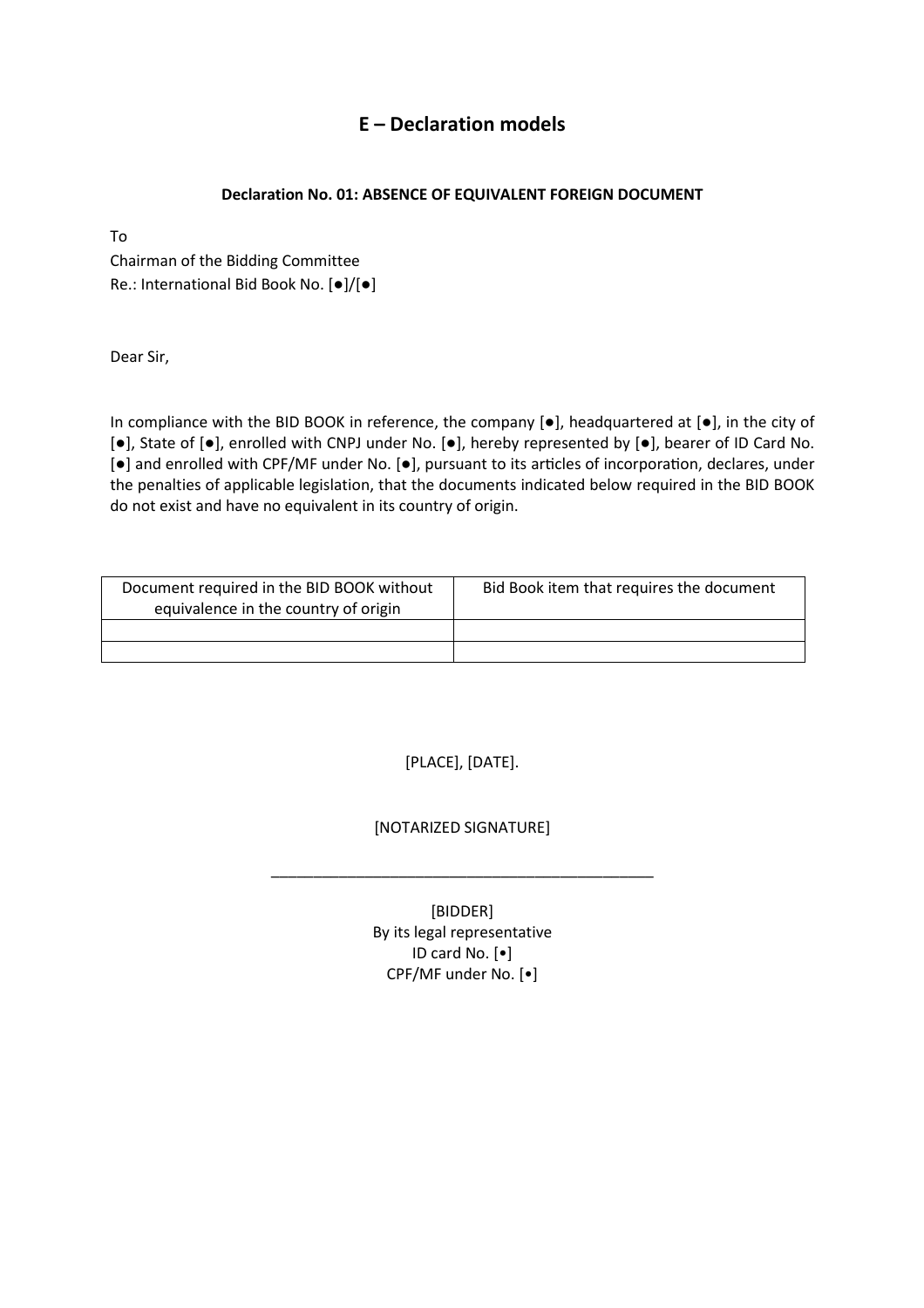#### **Declaration No. 02: ACKNOWLEDGMENT AND ACCEPTANCE OF THE BID BOOK TERMS AND ABSENCE OF IMPEDIMENT TO PARTICIPATE IN INTERNATIONAL BIDDING PROCEDURE No. [●]/[●]**

To Chairman of the Bidding Committee Re.: International Bid Book No. [●]/[●]

Dear Sir,

In compliance with the BID BOOK in reference, the company  $[\bullet]$ , headquartered at  $[\bullet]$ , in the city of [●], State of [●], enrolled with CNPJ under No. [●], hereby represented by [●], bearer of ID Card No. [●] and enrolled with CPF/MF under No. [●], pursuant to its articles of incorporation, declares, under the penalties of applicable legislation, that:

(I) is fully aware and in accordance with all the terms provided for in the BID BOOK and its annexes, as well as with the other documents related to the PROCEEDING;

(ii) is not prevented from participating in contracting proceedings with the State of Amapá, which has not been declared disqualified and does not comply with any other sanction that prevents it from participating in this BIDDING PROCEDURE;

(iii) that it undertakes to report occurrence of any supervening facts related to the subject matter hereof.

[PLACE], [DATE].

[NOTARIZED SIGNATURE]

\_\_\_\_\_\_\_\_\_\_\_\_\_\_\_\_\_\_\_\_\_\_\_\_\_\_\_\_\_\_\_\_\_\_\_\_\_\_\_\_\_\_\_\_\_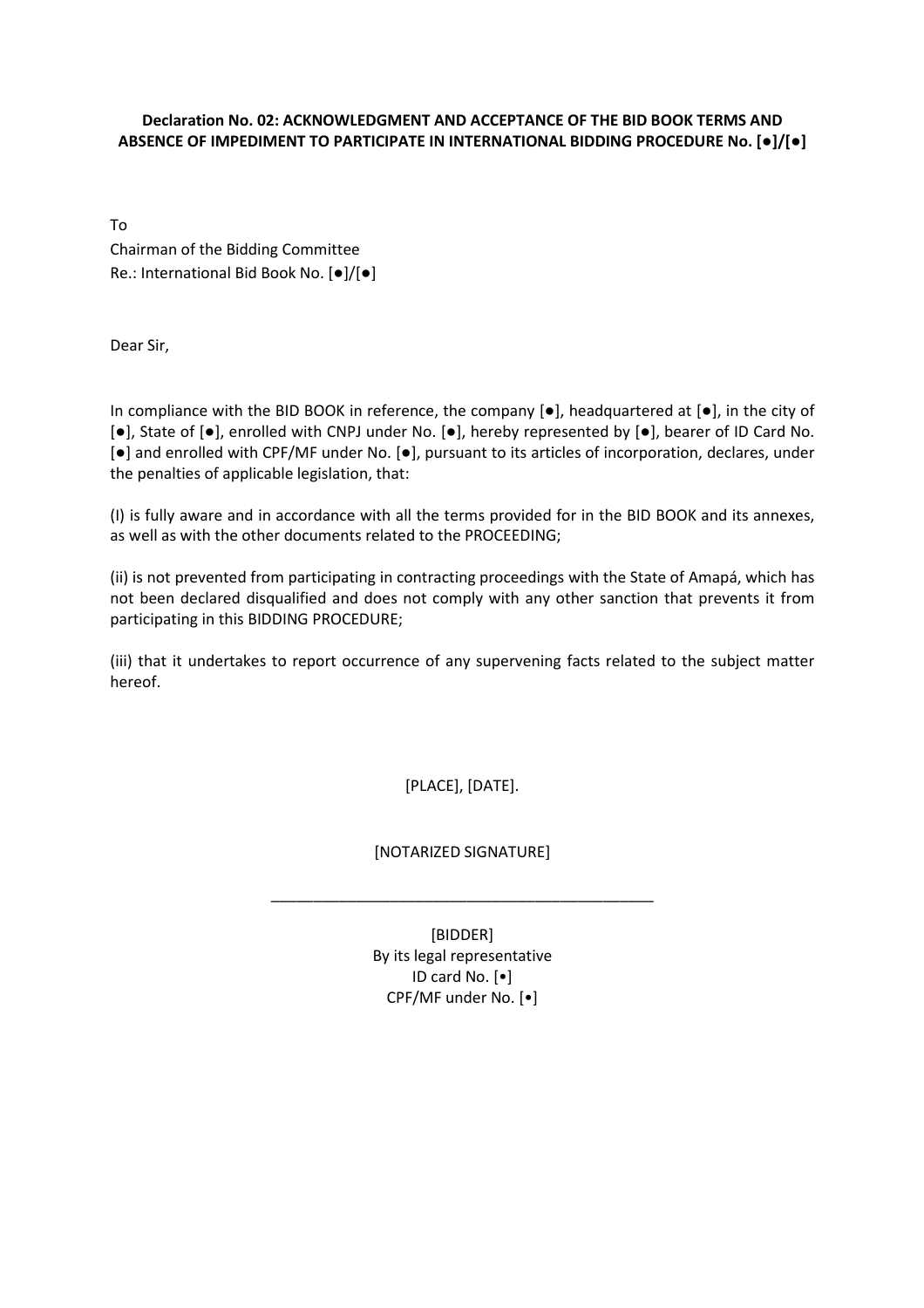#### **Declaration No. 03: SUBMISSION TO BRAZILIAN LEGISLATION**

To Chairman of the Bidding Committee Re.: International Bid Book No. [●]/[●]

Dear Sir,

In compliance with the BID BOOK in reference, the company [●], headquartered at [●], in the city of [●], State of [●], enrolled with CNPJ under No. [●], hereby represented by [●], bearer of ID card No. [●] and enrolled with CPF/MF under No. [●], pursuant to its articles of incorporation, declares, for the proper purposes, its formal and express submission to Brazilian legislation and full waiver of claim, for any factual or legal reasons, by diplomatic means.

#### [PLACE], [DATE].

#### [NOTARIZED SIGNATURE]

\_\_\_\_\_\_\_\_\_\_\_\_\_\_\_\_\_\_\_\_\_\_\_\_\_\_\_\_\_\_\_\_\_\_\_\_\_\_\_\_\_\_\_\_\_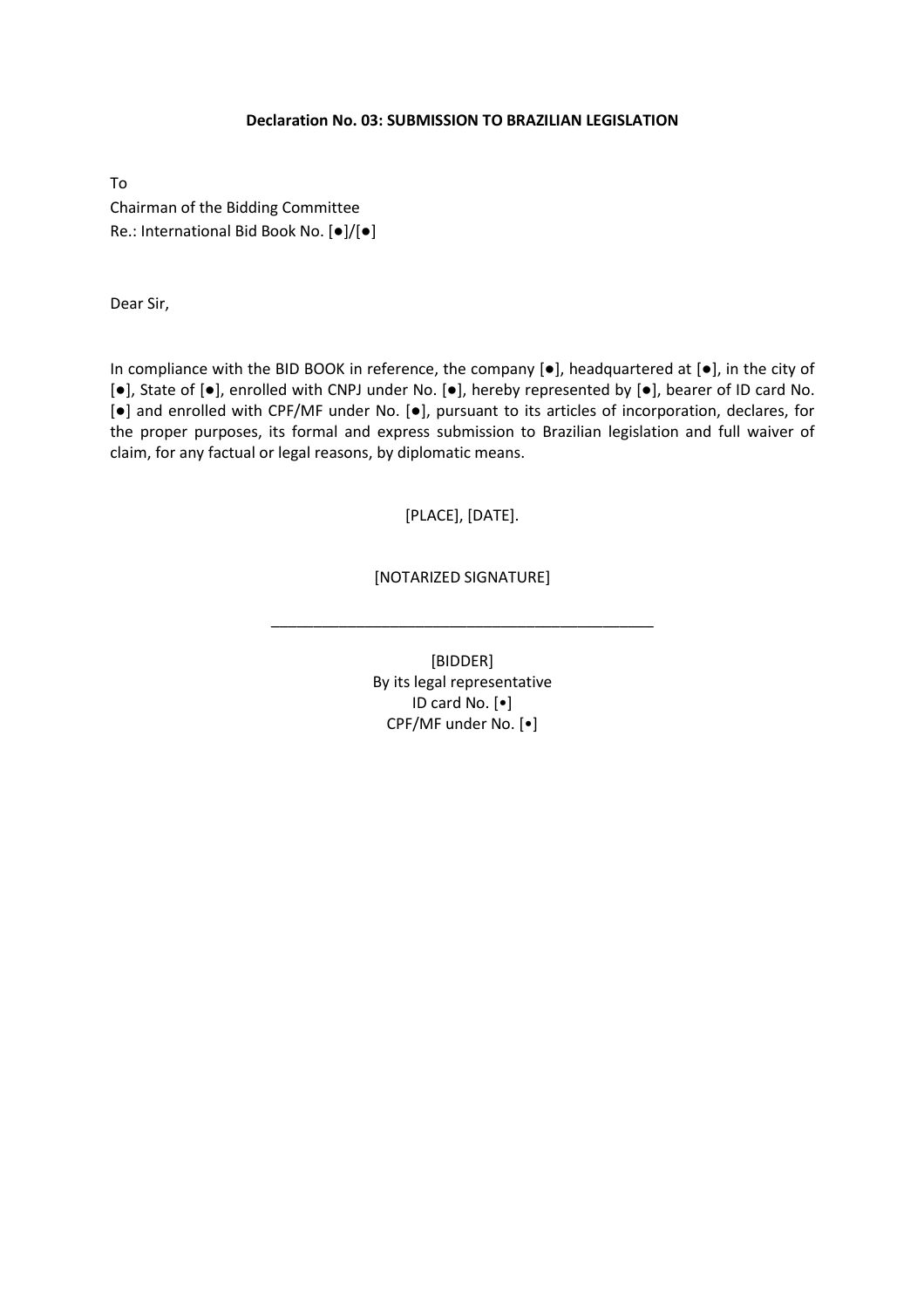#### **Declaration No. 04: INDEPENDENCE IN THE FORMULATION OF THE PROPOSAL**

To Chairman of the Bidding Committee Re.: International Bid Book No. [●]/[●]

Dear Sir,

In compliance with the BID BOOK in reference, the company [●], headquartered at [●], in the city of [●], State of [●], enrolled with CNPJ under No. [●], hereby represented by [●], bearer of ID Card No. [●] and enrolled with CPF/MF under No. [●], pursuant to its articles of incorporation, declares, under the penalties of applicable legislation, that:

(i) to know the tiebreaker criteria set out in Article 45, Second Paragraph and Article 3, Second Paragraph, of Law No. 8.666/93; and

(ii) that it had prepared its proposal independently;

[PLACE], [DATE].

[NOTARIZED SIGNATURE]

\_\_\_\_\_\_\_\_\_\_\_\_\_\_\_\_\_\_\_\_\_\_\_\_\_\_\_\_\_\_\_\_\_\_\_\_\_\_\_\_\_\_\_\_\_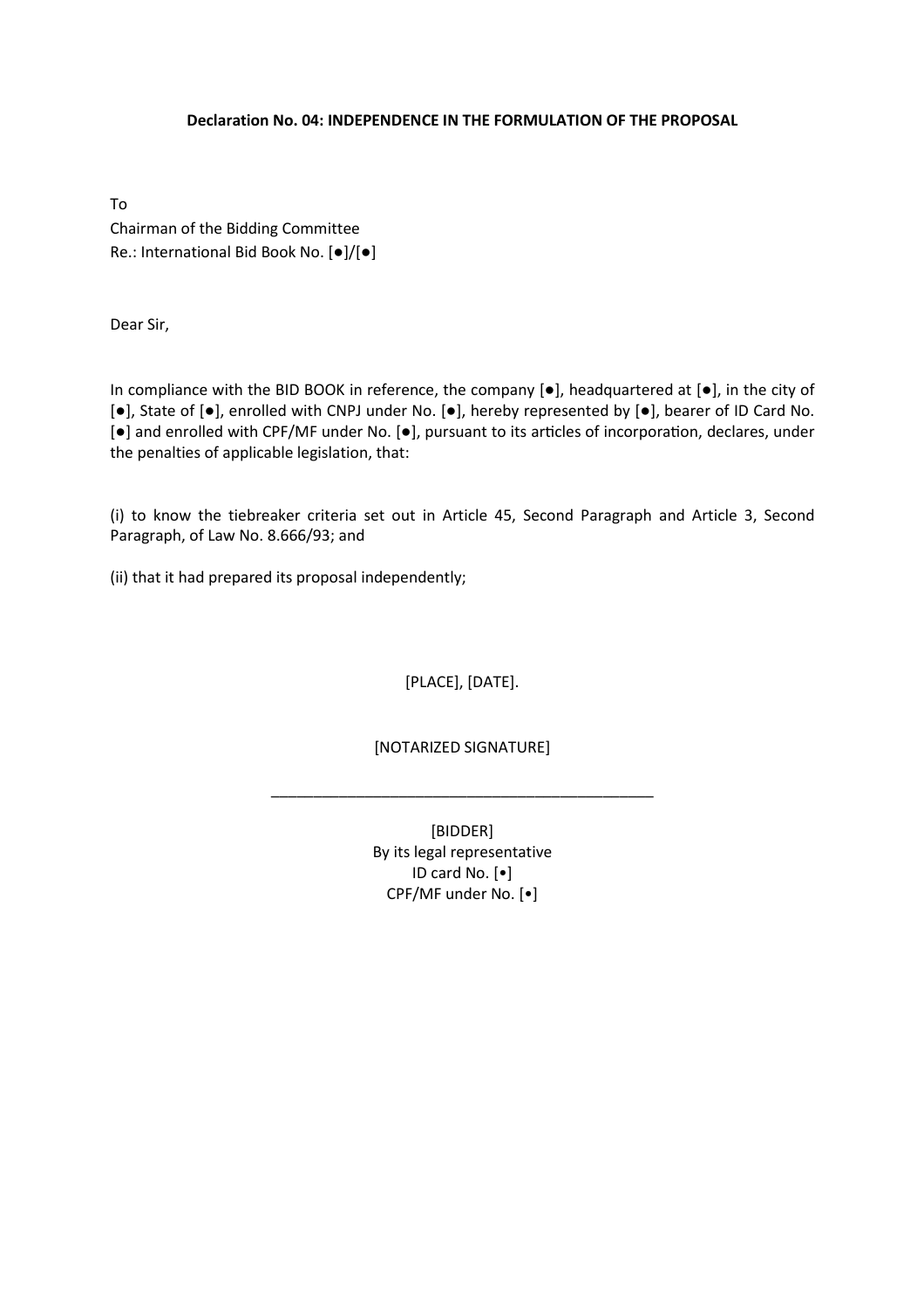#### **Declaration No. 05: COMPLIANCE WITH ARTICLE 7, SUBSECTION XXXIII, OF THE FEDERAL CONSTITUTION**

To Chairman of the Bidding Committee Re.: International Bid Book No. [●]/[●]

Dear Sir,

In compliance with the BID BOOK in reference, the company [●], headquartered at [●], in the city of [●], State of [●], enrolled with CNPJ under No. [●], hereby represented by [●], holder of ID Card No. [●] and enrolled with CPF/MF under No. [●], pursuant to its articles of incorporation, declares, under the penalties of applicable legislation, that it is in good standing before the Ministry of Labor, that it does not employ minors under eighteen years old in night, hazardous or unhealthy labor and it does not employ minors under sixteen years old, except for apprentices, over fourteen years old.

[PLACE], [DATE].

[NOTARIZED SIGNATURE]

\_\_\_\_\_\_\_\_\_\_\_\_\_\_\_\_\_\_\_\_\_\_\_\_\_\_\_\_\_\_\_\_\_\_\_\_\_\_\_\_\_\_\_\_\_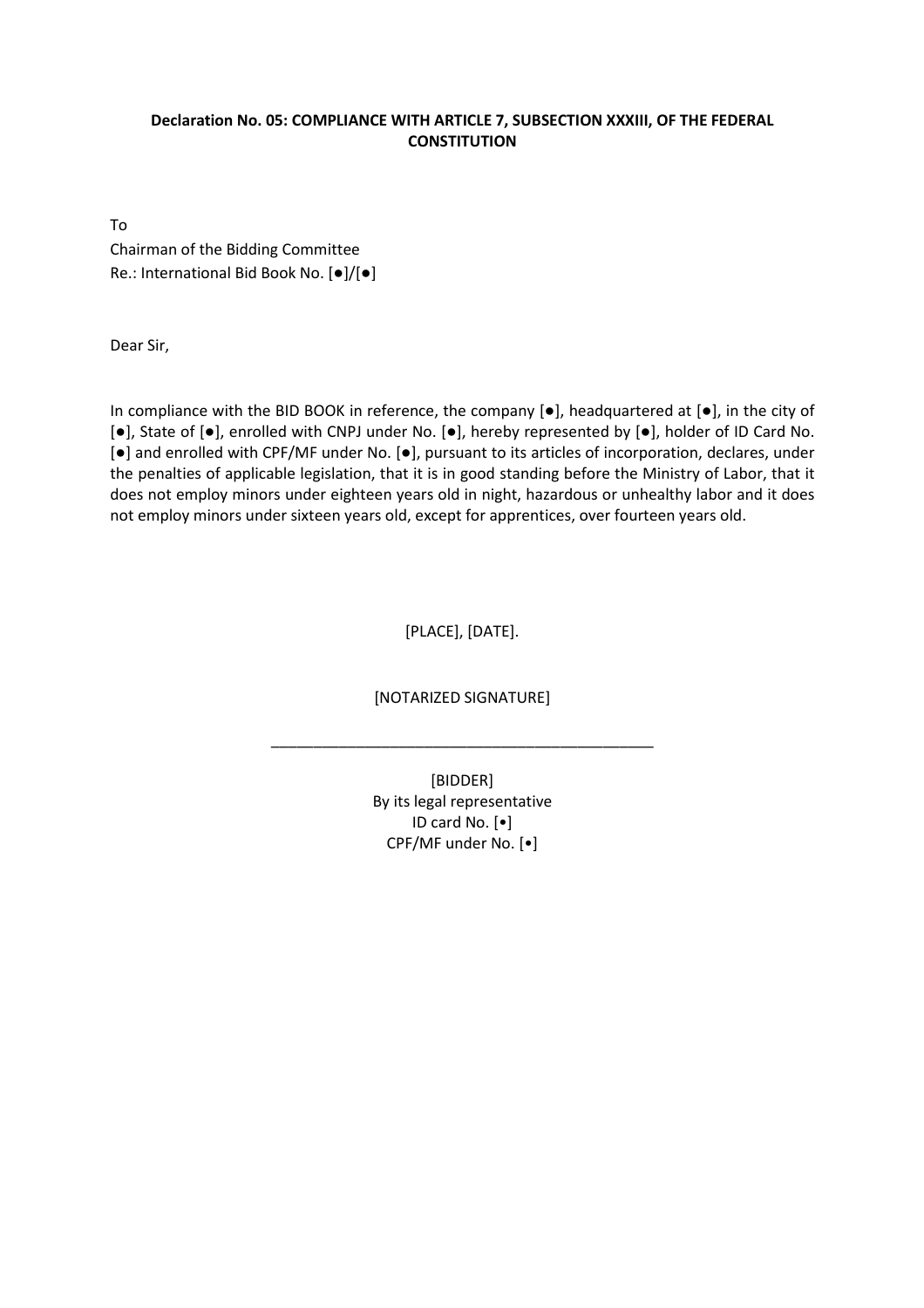## ANNEX III - MODEL OF COMMERCIAL PROPOSAL

To Chairman of the Bidding Committee Re.: International Bid Book No. [●]/[●]

Dear Sir,

In compliance with the BID BOOK in reference, the company  $[\bullet]$ , headquartered at  $[\bullet]$ , in the city of [●], State of [●], enrolled with CNPJ under No. [●], hereby represented by [●], bearer of ID Card No. [●] and enrolled with CPF/MF under No. [●], pursuant to its articles of incorporation, presents its COMMERCIAL PROPOSAL for this bidding procedure:

#### **1. OBJECT OF PROPOSAL**

1.1 This proposal refers to the CONCESSION for regionalized provision of public services of water supply and sanitary sewage in the State of Amapá.

#### **2. DISCOUNT VALUE ON THE REFERENCE RATE**

2.1 The BIDDER proposes the total discount of  $[•]$ % ( $[•]$ ) on the REFERENCE TARIFF, based on the delivery date of the proposal.

2.2 This COMMERCIAL PROPOSAL is irrevocable, irreversible and unconditional.

#### **3. COMMITMENTS**

3.1 THE BIDDER assumes the obligation to pay the amount of 0.5% (zero point five percent) of the sum of the revenues of net tariffs earned monthly, limited to the annual amount of BRL 3,000,000.00 (three million Brazilian Reais), for the exercise of the activities of regulation and inspection of the AGREEMENT that will be transferred to the REGULATORY AGENCY.

3.2 The BIDDER assumes the obligation to pay the amount of BRL 50,000,000.00 (fifty million Reais) as a precondition for the execution of the AGREEMENT;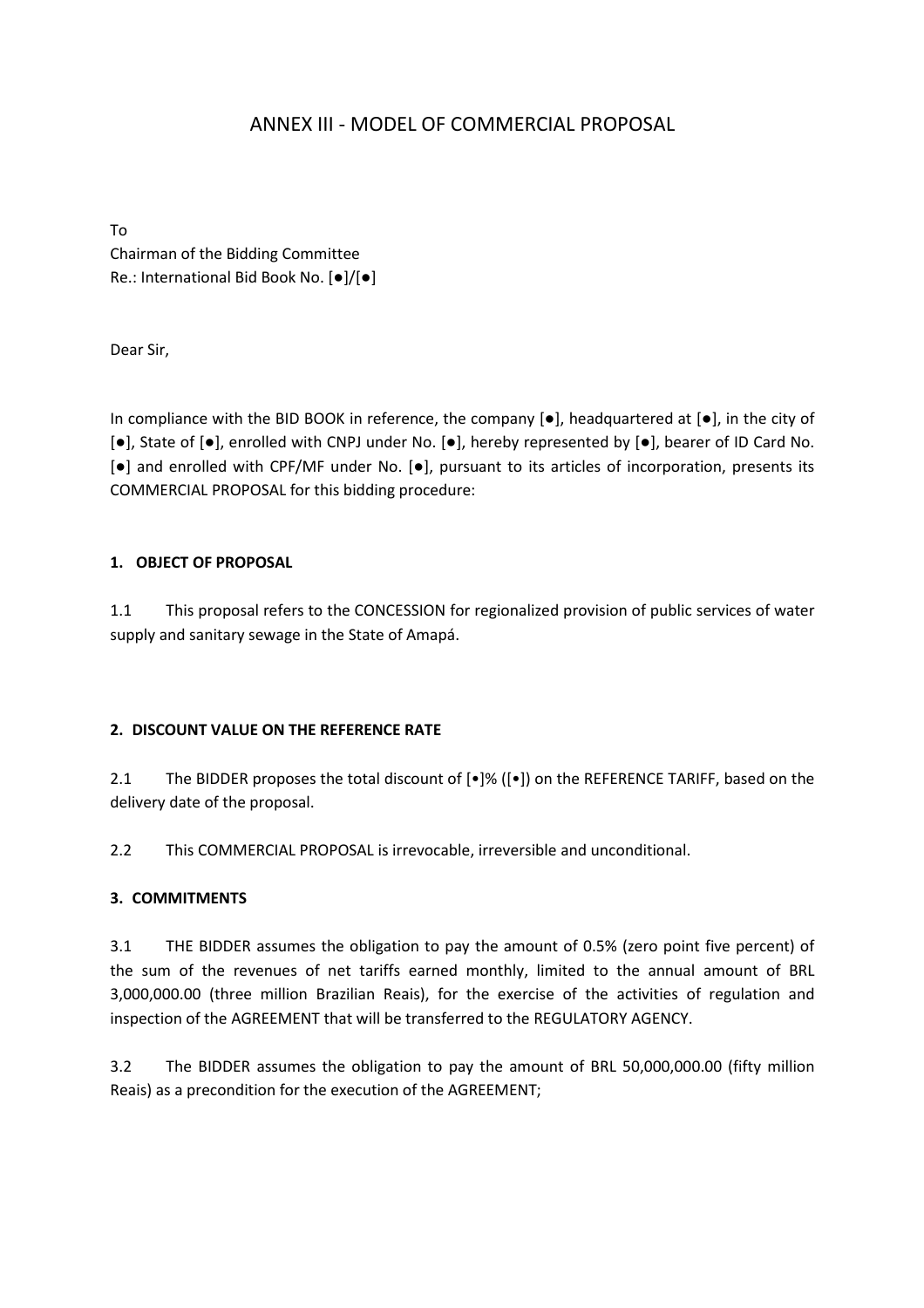3.3 THE BIDDER undertakes to take all necessary and sufficient measures for the proper provision of the SERVICES as established in the BID BOOK and its annexes, as well as to bear all expenses, encumbrances, charges, burdens and pecuniary obligations arising from the provision of the services.

3.4 The BIDDER is fully aware of the nature and extension of the risks assumed and took into account in the formulation of the proposal the risks provided in the CONCESSION AGREEMENT draft.

### **4. PROPOSAL VALIDITY**

4.1. The validity hereof is 180 (one hundred and eighty) days, from the date of the bidding opening session and, in this period, all conditions will be maintained.

[PLACE], [DATE].

## [NOTARIZED SIGNATURE]

\_\_\_\_\_\_\_\_\_\_\_\_\_\_\_\_\_\_\_\_\_\_\_\_\_\_\_\_\_\_\_\_\_\_\_\_\_\_\_\_\_\_\_\_\_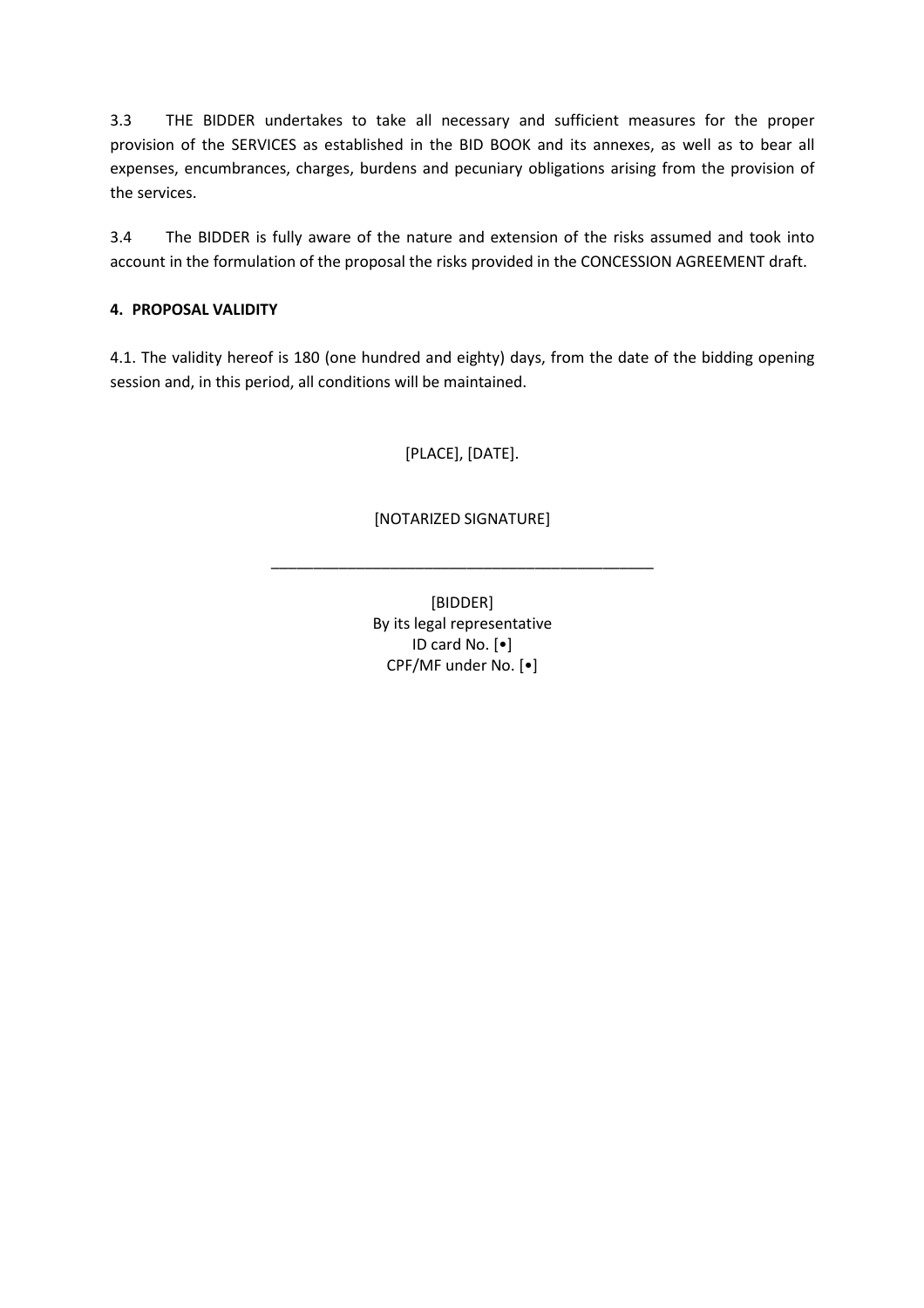## ANNEX IV - CONCESSION AREA

This ANNEX contains the municipalities of Amapá that are part of the CONCESSION:

- Amapá
- Calçoene
- Cutias
- Ferreira Gomes
- Itaubal
- Laranjal do Jari
- Macapá
- Mazagão
- Oiapoque
- Pedra Branca do Amapari
- Porto Grande
- Pracuúba
- Santana
- Serra do Navio
- Tartarugalzinho
- Vitória do Jari